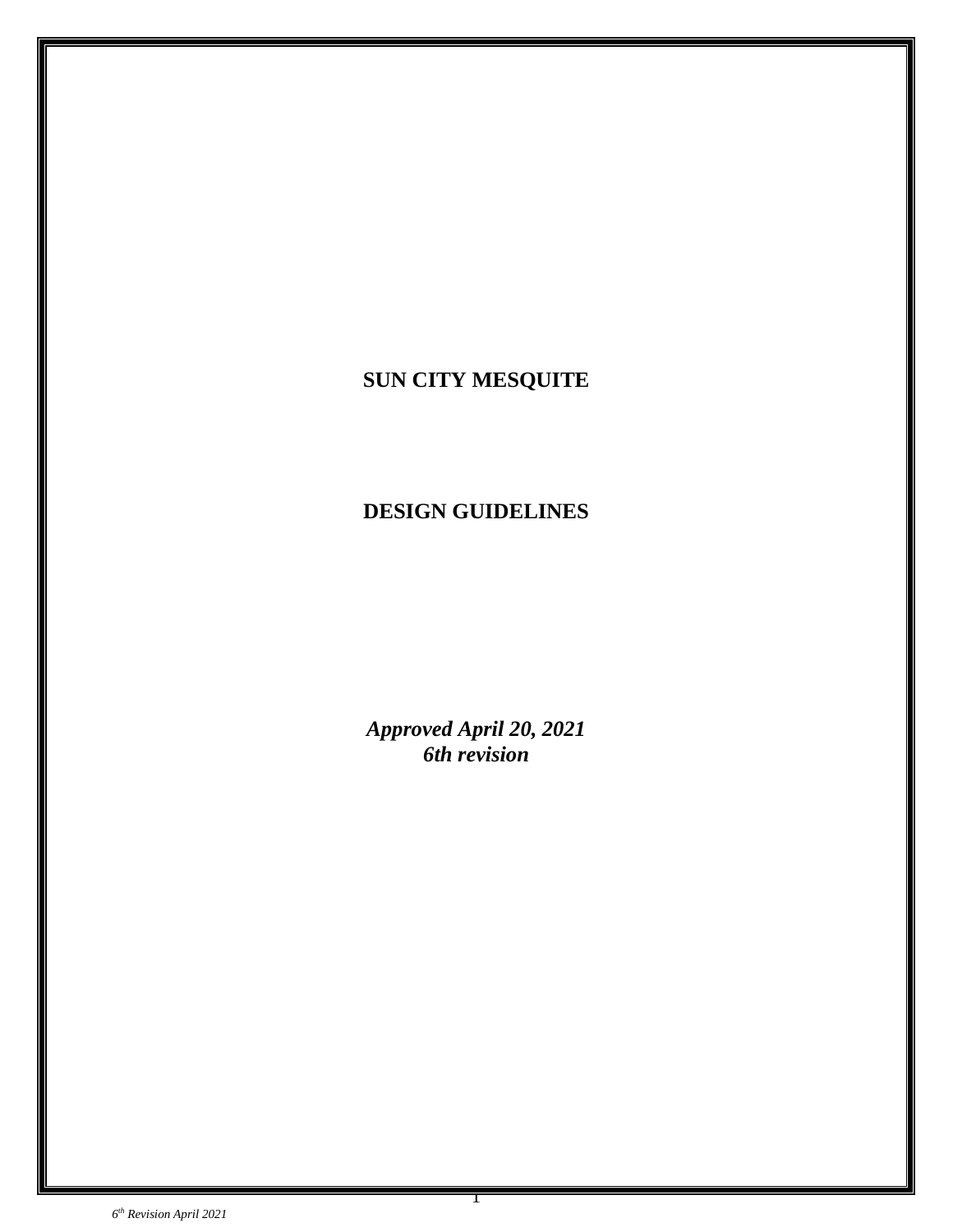# **SUN CITY MESQUITE**

## **DESIGN GUIDELINES**

## **Table of Contents**

| 2.1  |  |
|------|--|
| 2.2  |  |
| 2.3  |  |
| 2.4  |  |
| 2.5  |  |
| 2.6  |  |
| 2.7  |  |
| 2.8  |  |
| 2.9  |  |
| 2.10 |  |
| 2.11 |  |
| 2.12 |  |
|      |  |
| 3.1  |  |
| 3.2  |  |
| 3.3  |  |
| 3.4  |  |
| 3.5  |  |
| 3.6  |  |
| 3.7  |  |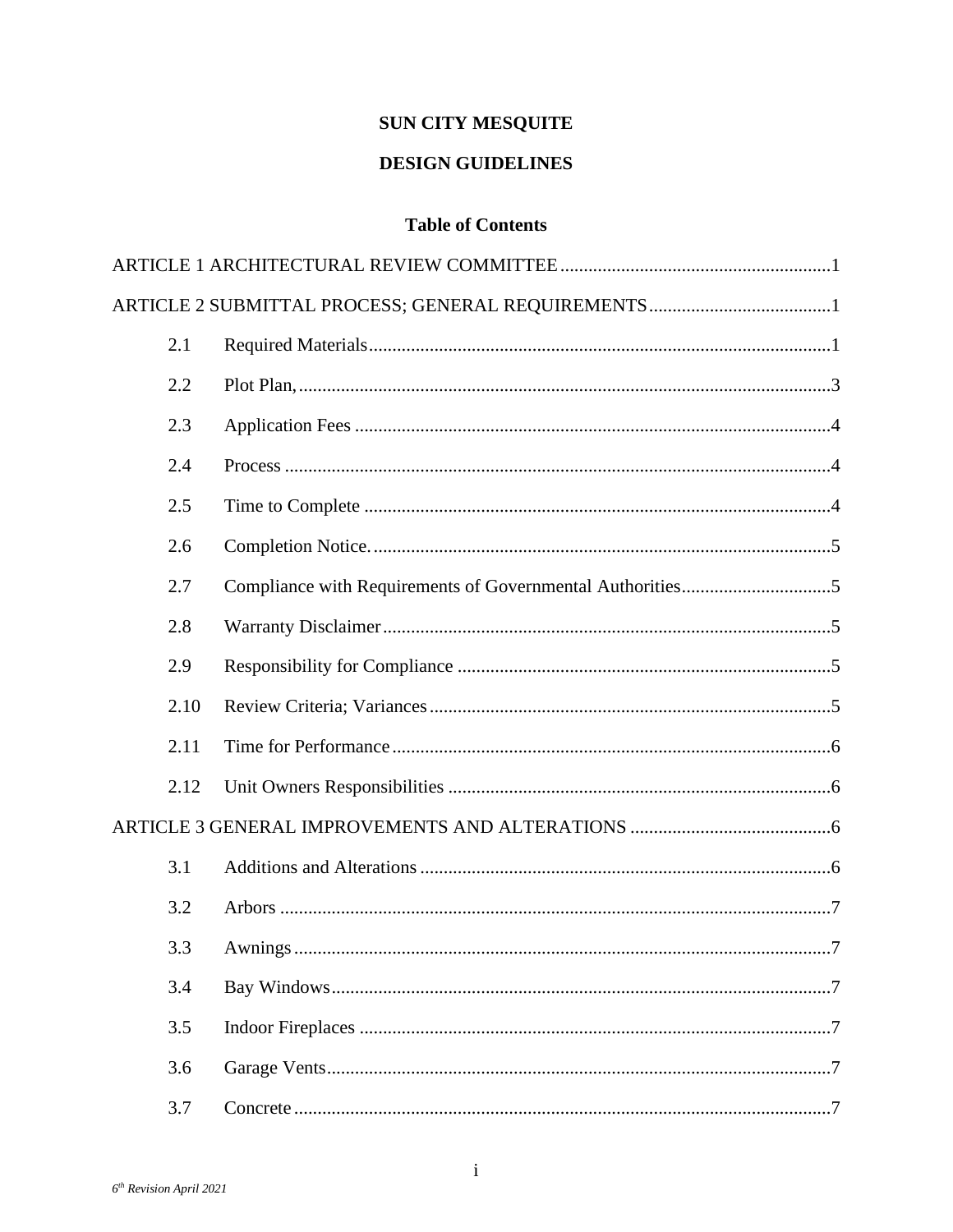| 3.8  |                      |  |
|------|----------------------|--|
| 3.9  |                      |  |
| 3.10 |                      |  |
| 3.11 |                      |  |
| 3.12 |                      |  |
| 3.13 |                      |  |
| 3.14 |                      |  |
| 3.15 |                      |  |
| 3.16 |                      |  |
| 3.17 |                      |  |
| 3.18 |                      |  |
| 3.19 |                      |  |
| 3.20 |                      |  |
| 3.21 |                      |  |
| 3.22 |                      |  |
| 3.23 |                      |  |
| 3.24 |                      |  |
| 3.25 | Patio Covers.<br>.12 |  |
| 3.26 |                      |  |
| 3.27 |                      |  |
| 3.28 |                      |  |
| 3.29 |                      |  |
| 3.30 |                      |  |
| 3.31 |                      |  |
| 3.32 |                      |  |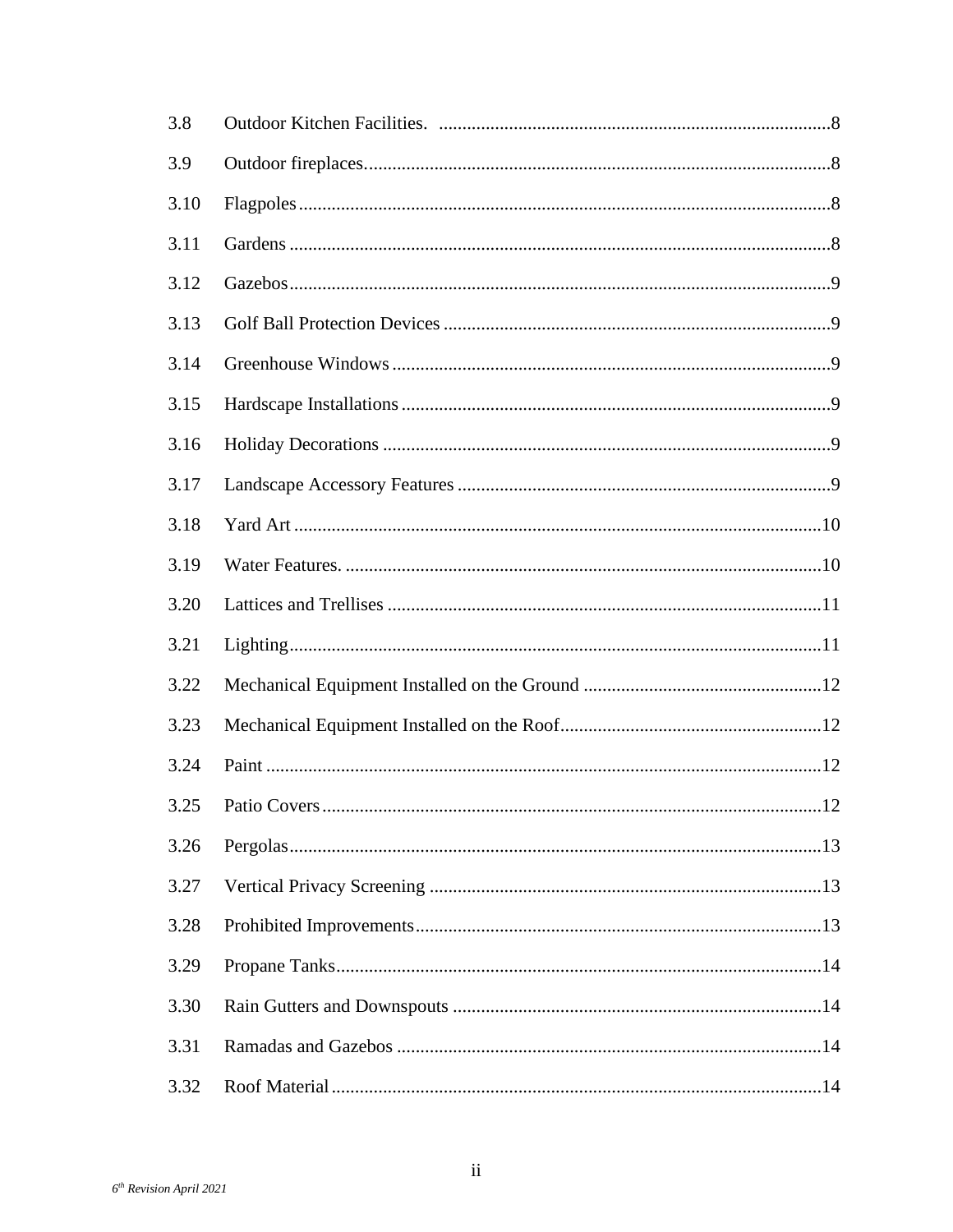| 3.33 |    |  |
|------|----|--|
| 3.34 |    |  |
| 3.35 |    |  |
| 3.36 |    |  |
| 3.37 |    |  |
| 3.38 |    |  |
| 3.39 |    |  |
| 3.40 |    |  |
|      |    |  |
| 4.1  |    |  |
| 4.2  |    |  |
| 4.3  |    |  |
| 4.4  |    |  |
| 4.5  |    |  |
| 4.6  |    |  |
| 4.7  |    |  |
|      |    |  |
|      | 22 |  |
| 5.2  |    |  |
| 5.3  |    |  |
| 5.4  |    |  |
|      |    |  |
| 6.1  |    |  |
| 6.2  |    |  |
| 6.3  |    |  |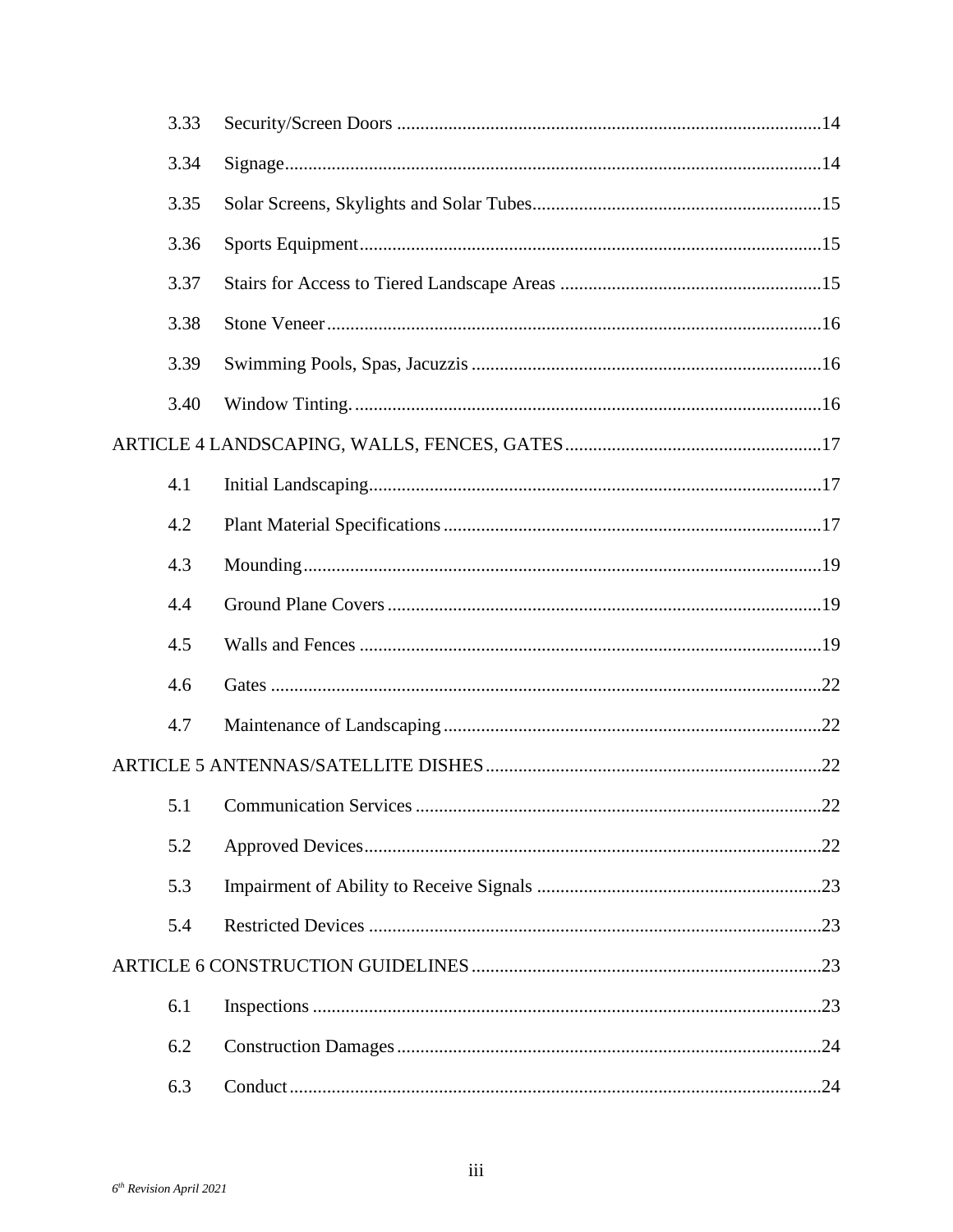| 6.4  |    |  |
|------|----|--|
| 6.5  |    |  |
| 6.6  |    |  |
|      |    |  |
| 7.1  |    |  |
| 7.2  |    |  |
|      |    |  |
| 8.1  |    |  |
| 8.2  |    |  |
| 8.3  |    |  |
| 8.4  |    |  |
| 8.5  |    |  |
| 8.6  |    |  |
| 8.7  |    |  |
| 8.8  |    |  |
| 8.9  |    |  |
| 8.10 |    |  |
|      | 25 |  |
| 8.12 |    |  |
| 8.13 |    |  |
| 8.14 |    |  |
| 8.15 |    |  |
| 8.16 |    |  |
| 8.17 |    |  |
| 8.18 |    |  |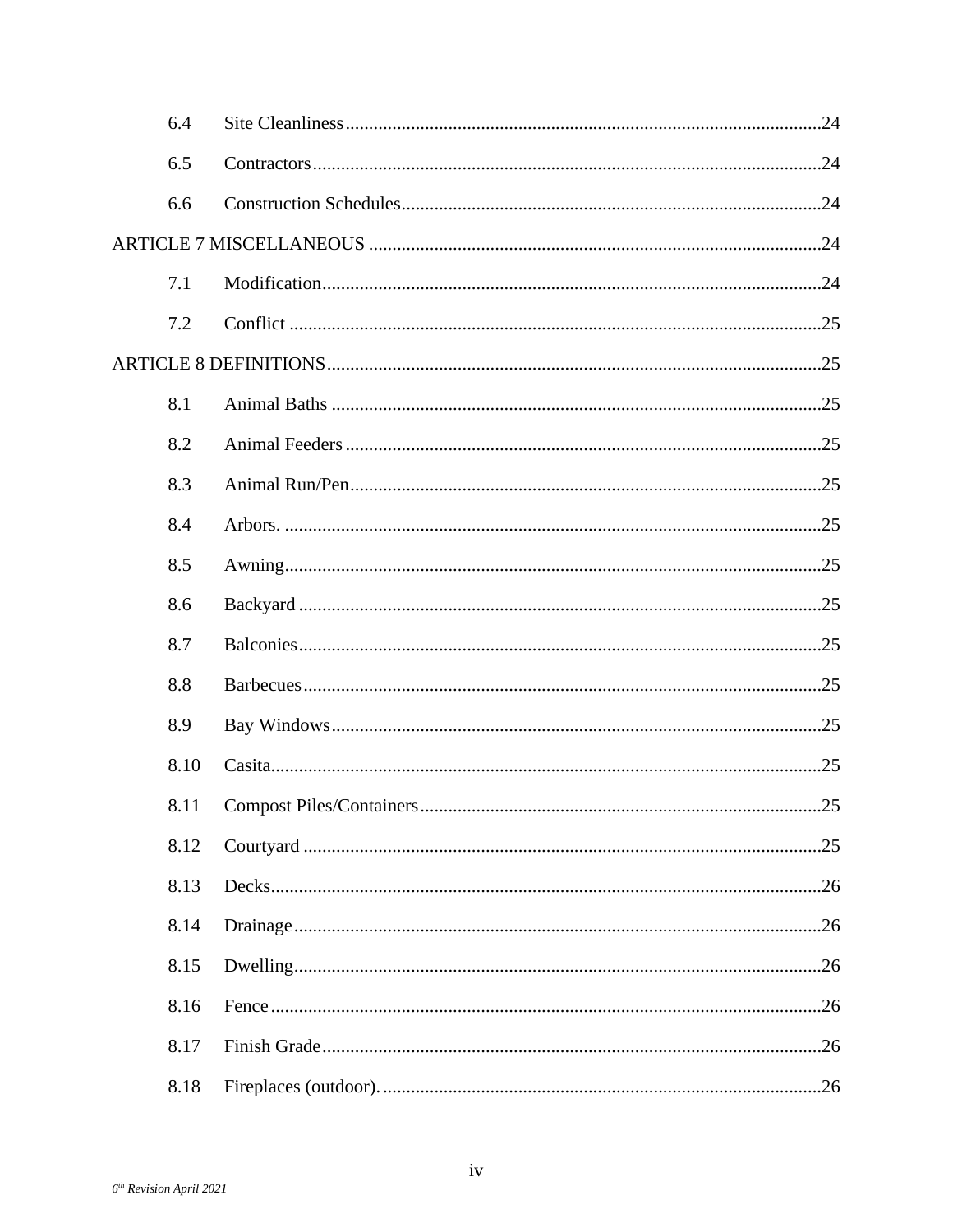| 8.19 |    |
|------|----|
| 8.20 |    |
| 8.21 |    |
| 8.22 |    |
| 8.23 |    |
| 8.24 |    |
| 8.25 |    |
| 8.26 |    |
| 8.27 |    |
| 8.28 |    |
| 8.29 |    |
| 8.30 |    |
| 8.31 |    |
| 8.32 |    |
| 8.33 |    |
| 8.34 |    |
| 8.35 |    |
| 8.36 | 27 |
| 8.37 |    |
| 8.38 |    |
| 8.39 |    |
| 8.40 |    |
| 8.41 |    |
| 8.42 |    |
| 8.43 |    |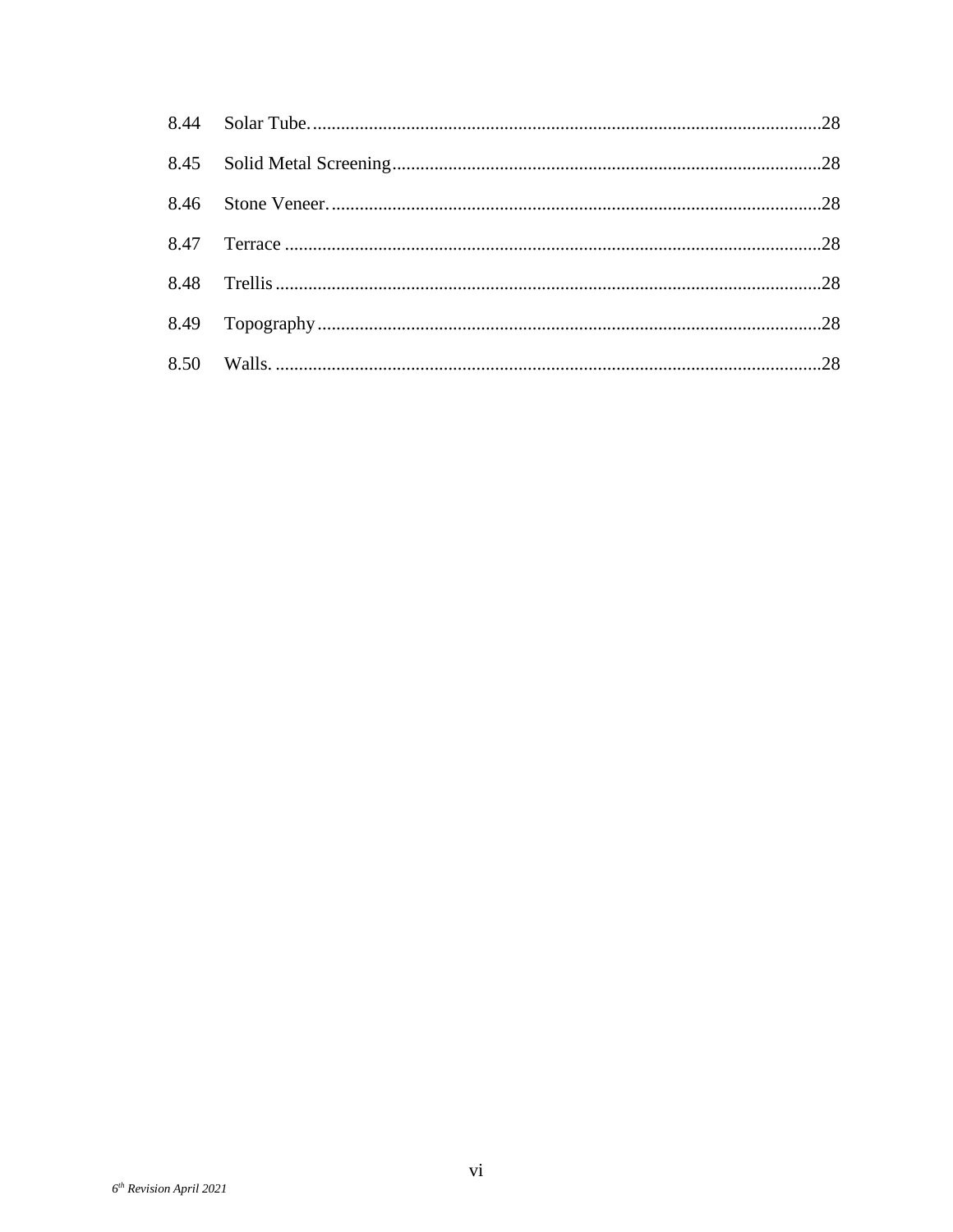#### **DESIGN GUIDELINES**

#### **SUN CITY MESQUITE**

#### **ARTICLE 1 ARCHITECTURAL REVIEW COMMITTEE**

<span id="page-7-0"></span>The Declaration of Covenants, Conditions and Restrictions for Sun City Mesquite, as it may be amended from time to time (the "Declaration"), provides for an Architectural Review Committee (the "ARC"). So long as the Declarant owns any property in the Community or any property that may be added to the Community pursuant to the Declaration, the members of the ARC are to be appointed by the Declarant; thereafter, the Board of Directors of the Sun City Mesquite Homeowners' Association will appoint the members of the ARC. The ARC shall review and approve or disapprove, prior to construction or installation, any proposed Improvement, including, without limitation, any landscaping, building, fence, wall or other structure or Improvement of any type. Any additions or changes to existing Improvements or to the exterior of any Dwelling also require the approval of the ARC prior to construction or installation. Additions or changes to the inside of a Dwelling may be made without approval unless such additions or changes are Visible from Neighboring Property.

The ARC has established architectural rules and guidelines (these "Design Guidelines") for certain Improvements, additions and changes so that all Improvements within the Community may exist in harmony to surrounding structures and topography and reasonable water conservation principles can be observed. Unless specifically excluded from the requirement to obtain the approval of the ARC, any provision in the Declaration or in these Design Guidelines that sets forth a permitted use shall be deemed to permit such use only after approved by the ARC. Capitalized words in this document not otherwise defined herein shall have the same meaning as described in Article 1 of the Declaration.

These Rules and guidelines shall replace and supersede any prior Rules and guidelines. Previous rules and guidelines shall not provide precedence for future improvements and will be strictly adhered to. Existing property applications and approvals do not set a precedent for future applications. All applications will be reviewed on their individual merit considering the current approved guidelines and specific location of the dwelling with respect to the neighborhood and surroundings. If the ARC approves an application by variance or error to these guidelines, or the declaration, the ARC is under no obligation to repeat the exception for any subsequent application.

#### **ARTICLE 2 SUBMITTAL PROCESS; GENERAL REQUIREMENTS**

<span id="page-7-2"></span><span id="page-7-1"></span>**2.1 Required Materials**. **The owner of a Unit (an "Owner")** shall submit a Request for Architectural Approval in the form attached hereto, along with any additional information required by this Section 2.1 and receive written approval therefor prior to construction or installation of any Improvement that requires the approval of the ARC. **The Owner may receive information, plans, material lists from contractor's, however the owner is responsible for all applications not the owner's contractor or representative. The ARC**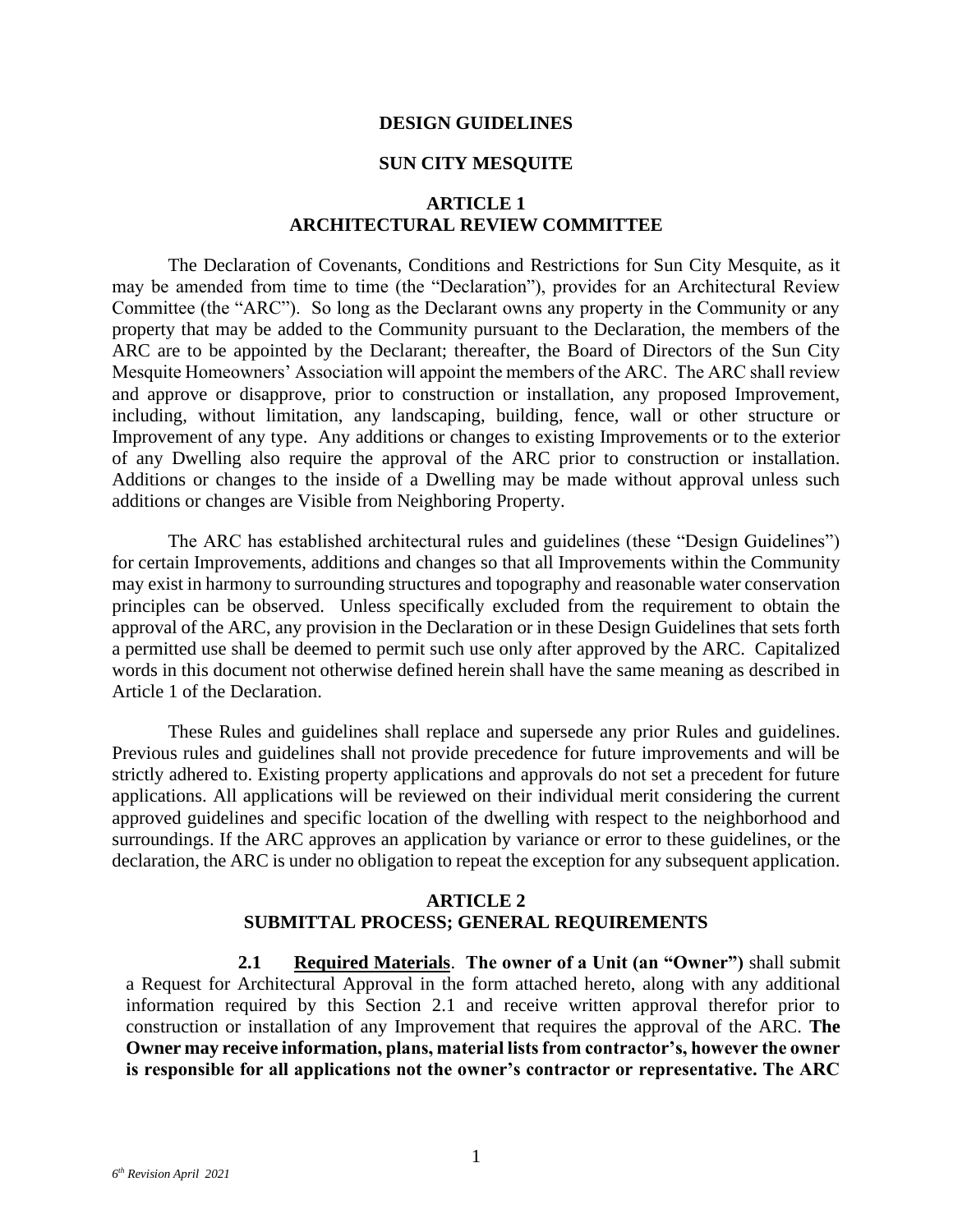**is not responsible to coordinate any missing information with an Owners contractor. It is the unit owner's responsibility to submit all required information.**

- **2.1.1** Owner information as follows:
	- (i) Owner's name, address, telephone number and e-mail address;
	- (ii) Statement as to whether the Unit abuts a Common Element or the Golf Course;
	- (iii) Identifying Number of Unit (lot number and subdivision); and
	- (iv) Time frame for beginning and completion of the work to construct or install the Improvement.
- **2.1.2** Nature of request, for example:
	- (i) Addition to an existing Dwelling;
	- (ii) Landscape plans, including any excavation or grading work;
	- (iii) Concrete work;
	- (iv) Walls, fences or gates;
	- (v) Patio cover or patio screening;
	- (vi) Pool and/or spa;
	- (vii) Other addition, alteration, repair, change or other work that is not prohibited by the Governing Documents.
	- (viii) Variance to Guidelines

**2.1.3** One copy of the plans and specifications for the proposed work, shown to scale and all new work highlighted in yellow, including, if applicable:

(i) Site plan (a minimum of  $8.5$ " X 11" in size) showing the size of the Unit and the finished floor elevation of the Dwelling. The site plan shall include, as applicable, any proposed driveway widths, dimensions for proposed paving, parking, concrete curbs, planters, sidewalks, location of trash enclosures, lighting (size and type) etc. and include the square footage of any additional concrete. The site plan must also show the grading and drainage of the Unit.

(ii) Floor plans as necessary to show the Improvement requested and its relation to the existing structure, if applicable, indicating dimensions and type of exterior materials.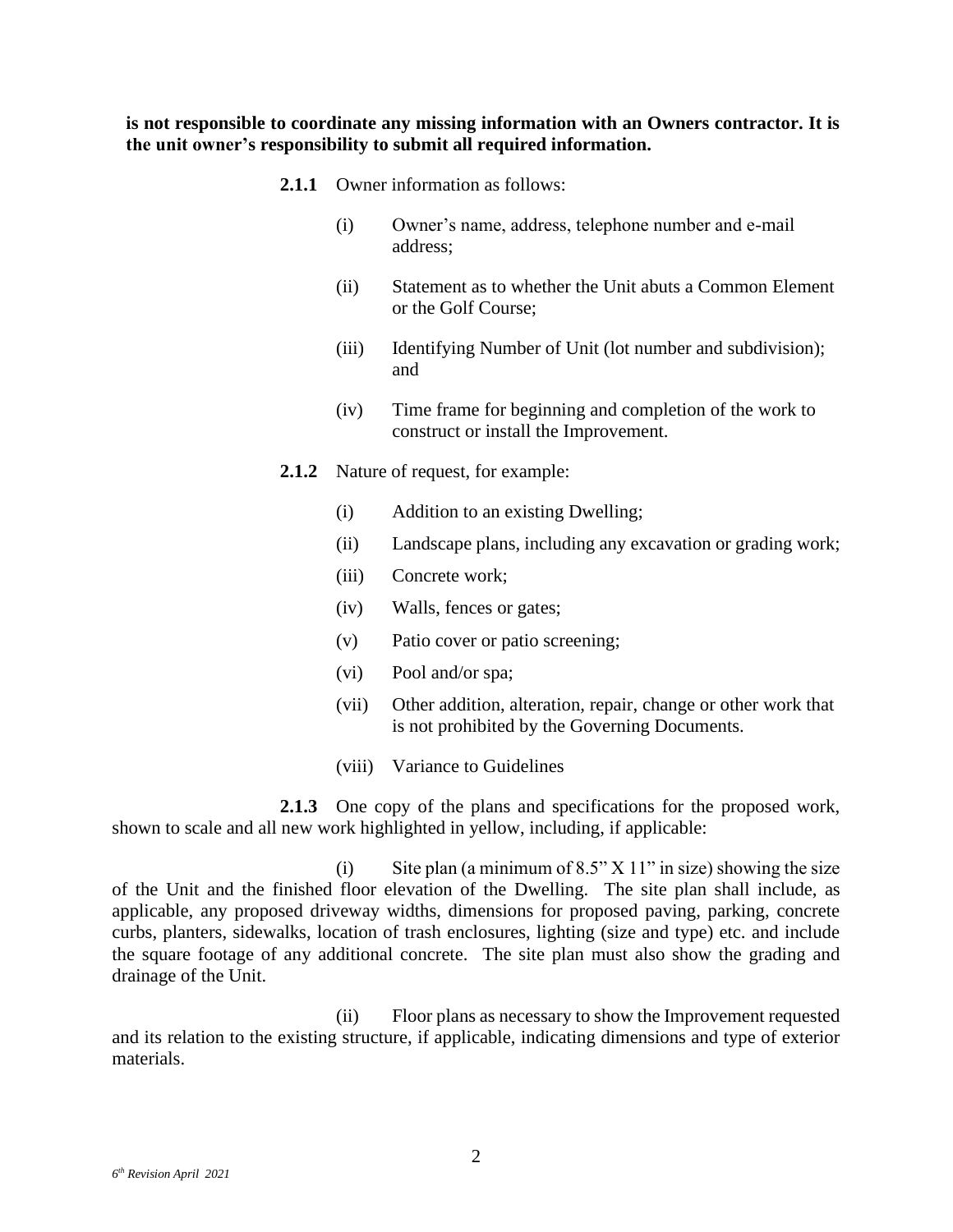(iii) Exterior elevations as necessary to show the Improvement requested and its relation to the existing structure, if applicable, indicating type of materials and color of exterior surfaces.

(iv) Roof plan as necessary to show the Improvement requested and its relation to the existing structure, if applicable, indicating type and color of materials.

(v) Building section as necessary to show the Improvement requested and its relation to the existing structure, if applicable.

(vi) Landscaping plan showing location, size and type of trees, shrubs and groundcover, protection of existing vegetation, use of approved plants and other landscaping details, including irrigation facilities.

(vii) Wall and fencing plans, which must include plans and elevations of walls showing heights to lowest grade, locations of retaining walls and the grade height between the Owner's Unit and all adjacent Units. Wall and fence designs must comply with all requirements of these Design Guidelines per Section 4.5.

<span id="page-9-0"></span>**2.2 Plot Plan, 8½ x 11 City approved, provided by Declarant at closing**. Hardscape plan showing location & footage. Generally, a limit of 8% of the unit's surface area is accepted.

**2.2.1** Additional information may be requested by the ARC, and until all requested information has been submitted, a request for review is considered incomplete and not approved. **Each Owner should review these Guidelines in its entirety prior to submitting a request to the ARC.** 

**2.2.2 Improvements and alterations not requiring application submittal**. The ARC has identified some minor improvements and alterations which do not require the full application process and review. It remains the homeowner's responsibility to ensure such projects meet the current guidelines. If the completed project is found not to be within the current guidelines, the owner will be required to remove or make the necessary changes to bring the property into compliance with the guideline. The owner may still submit an application for any of these exempted projects if doubt exists concerning its compliance to current design guidelines.

#### **Applications for the following improvements or alterations are not required**:

Holiday Decorations – (subject to 3.16 of the Design Guidelines)

Landscape Accessory Features (subject to 3.17 of the design guideline)

Lighting (pursuant to the Declaration of CC&R's Section 4.35)

Paint

(a) Re-painting of a dwelling or unit of the **original** color group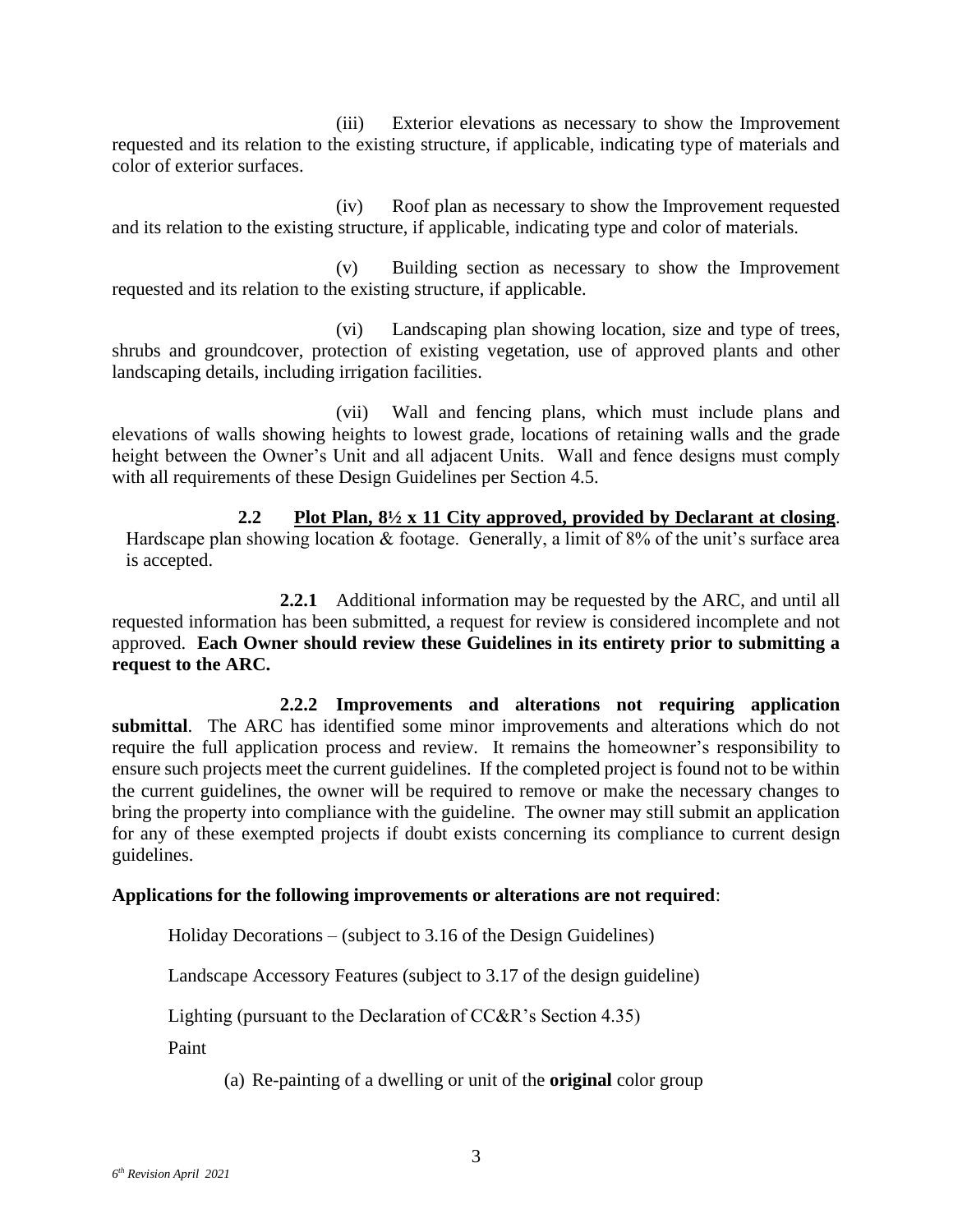- (b) A repainting notice (available from the association management) will be required to be submitted to the Association with the following information.
	- (i) Property information, address
	- (ii) Color Group
	- (iii)Date of painting completion

Rain gutters and Downspouts (subject to 3.28 of the design guidelines)

Security/Screen Doors (excludes garage door screens) Decorative security/screen doors require ARC approval per Section 3.31 of the Design Guidelines.

Signage (Pursuant to Declaration of CC&R's Section 4.17 and Section 3.34 of the Design

Guidelines)

Antennas/Satellite Dishes (Pursuant to declaration of CC&R's section 4.9 and Article 5 of

the Design Guidelines)

Landscaping Plant Replacement

External House and yard Decorations (Subject to section 3.18 of the Design Guideline)

Garage Door Weather Stripping

<span id="page-10-0"></span>**2.3 Application Fees**. The Association will charge an application fee in the amount of \$100.00 to the first purchaser of a Unit, which will be collected and paid to the Association at the close of escrow for the Unit for the first year of ownership. Thereafter, will be a \$25.00 application fee per submission. The application fee will cover applications for ARC review and consideration during the purchaser's ownership. Notwithstanding the foregoing, if the ARC deems it necessary to have plans and specifications for major improvements reviewed by professional consultants (including, but not limited to, architects and engineers), the ARC may require a Unit Owner to pay an additional review fee to reimburse the Association for the cost of hiring such consultants.

<span id="page-10-1"></span>**2.4 Process**. Owners may not rely on verbal approvals or indications from any person that Improvements will be approved by the ARC. The ARC will, in most cases, either approve or disapprove in writing each request within 30 days after receipt of the request. However, if no notice is sent by the ARC within 30 days, then the proposed Improvement is deemed disapproved. If a request is denied within such 30-day period, then written denial shall be forwarded to the Owner stating the reason for denial. If the ARC requests additional information, then the 30-day period will not commence until all required information has been submitted. It is an Owner's responsibility to make sure that a request and all additional information required by the ARC is received and approved by the ARC prior to the start of any work.

<span id="page-10-2"></span>**2.5 Time to Complete**. Upon approval of the project by the ARC the Owner shall start construction within 90 days of approval date and the project must be completed within 90 days from the construction start date. Pursuant to Subsection 4.1.7 of the Declaration of CC&R's, and section 6.6 of the design guidelines the ARC may impose a schedule for the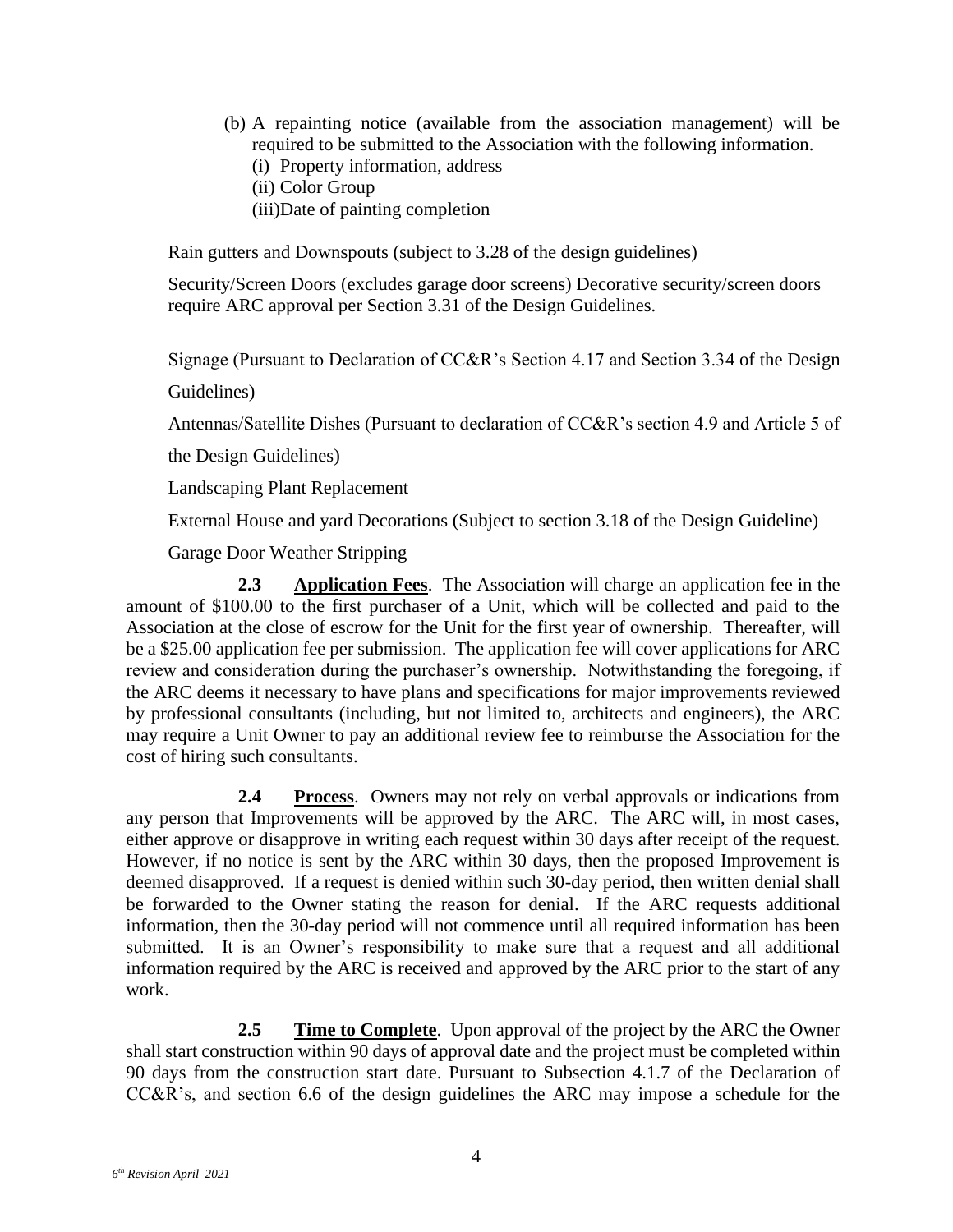completion of construction of the proposed Improvement and for other matters as set forth therein. If due to unforeseen circumstances the construction schedule cannot be met the Owner must request in writing, from the ARC, an adjustment to the schedule.

<span id="page-11-0"></span>**2.6 Completion Notice.** The **Owner** is responsible to notify the ARC in writing upon completion. ARC inspectors or representatives appointed by ARC shall inspect the project and shall be allowed access without notice to determine compliance with approved application and project specifications. Should the inspection result in any non-compliance items these shall be communicated in writing to the owner to resolve. Notice shall be given to the owner of the final acceptance by the ARC once full compliance has been obtained. The inspection neither by the association, ARC or its appointed representatives are representing that the improvements were built properly, or in accordance with governmental approvals, plans or specifications.

<span id="page-11-1"></span>**2.7 Compliance with Requirements of Governmental Authorities**. The ARC approvals required pursuant to the Declaration and these Design Guidelines shall be in addition to, and not in lieu of, any approvals or permits that may be required under any federal, state or local law, statute, ordinance, rule or regulation, including, without limitation, all requirements of the City and Clark County. An approval by the ARC shall not be construed in any way to be an approval by any applicable federal, state or local governmental authority. To the extent that any governmental standard is less restrictive than the Declaration or these Design Guidelines, the Declaration and Design Guidelines shall prevail.

<span id="page-11-2"></span>**2.8 Warranty Disclaimer**. Owners are advised that the construction of or modifications to certain Improvements may void all or a portion of the warranty given to Owners by Declarant or Declarant's subcontractors upon acquiring a Unit. Prior to commencing construction or modifying an Improvement, an Owner should investigate any effect such construction or modification will have on the warranty. The ARC will not be responsible for any warranty that is deemed void as a result of the ARC approving any such construction or modification.

<span id="page-11-3"></span>**2.9 Responsibility for Compliance**. Owners are responsible for ensuring compliance with all provisions of the Declaration and these Design Guidelines whether an Improvement is installed by an Owner or a contractor employed by the Owner.

<span id="page-11-4"></span>**2.10 Review Criteria; Variances**. The Design Guidelines are intended to provide a framework for Improvements, but they are not all-inclusive. In its review process, the ARC may consider the quality of workmanship and design, harmony of external design with existing structures, and location in relation to surrounding structures, topography, and finish grade elevation, among other things. ARC decisions may be based on purely aesthetic considerations. However, the ARC shall not grant approval for proposed construction that is inconsistent with the Design Guidelines unless a variance is granted.

The ARC may grant variances when circumstances such as, without limitation, topography, natural obstructions, hardship or environmental considerations require; however, the granting of a variance does not obligate the ARC to grant subsequent variances in identical or similar cases. The ARC may grant a variance so long as the variance does not result in a material violation of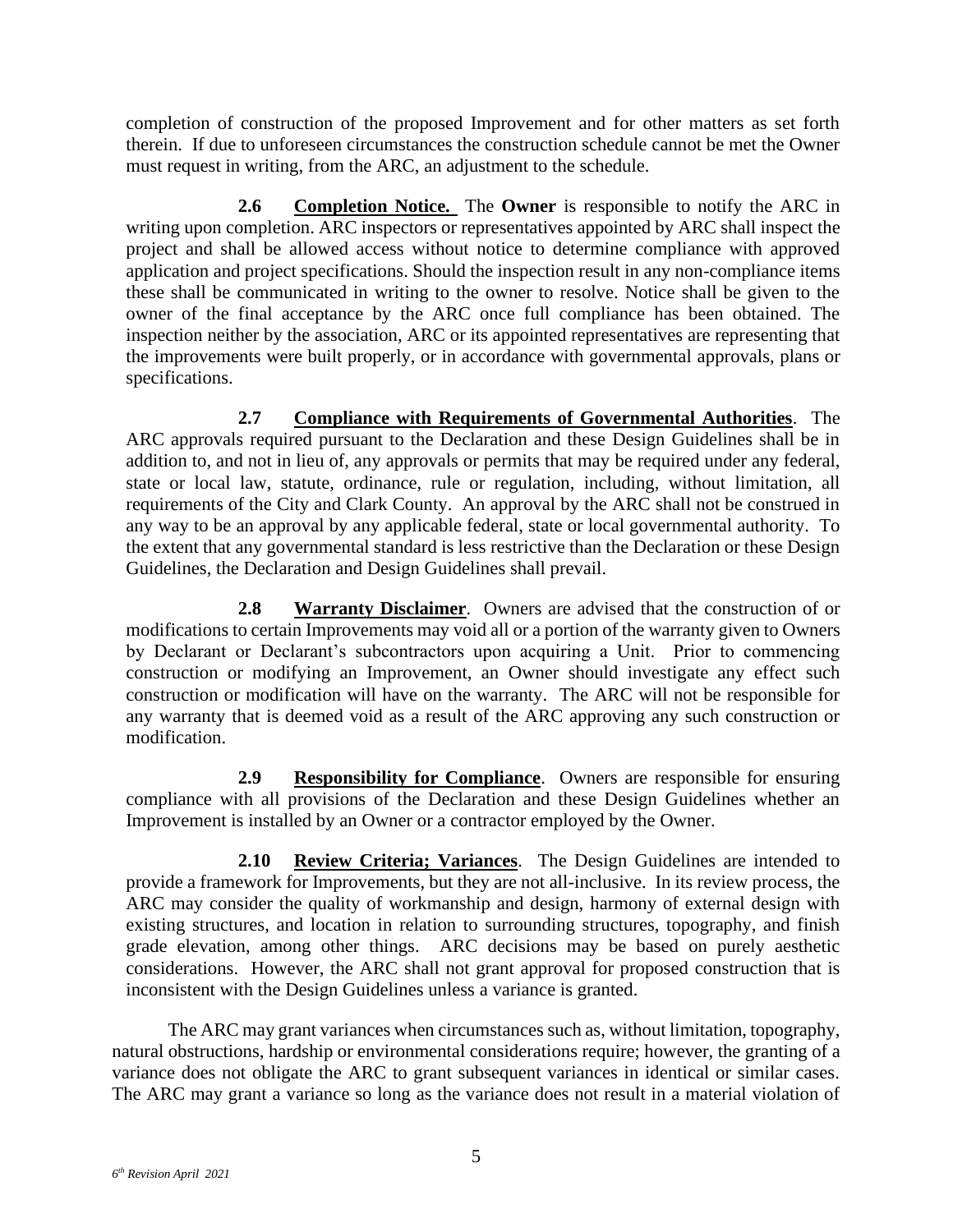the Declaration and is compatible with existing and anticipated uses of the adjoining properties. No variance shall be effective unless in writing and signed by the ARC committee.

<span id="page-12-0"></span>**2.11 Time for Performance**. Dates for the performance of any obligation hereunder shall be based on calendar days. If the last day of any time period provided for herein or in any condition or stipulation issued by the ARC falls on a Saturday, Sunday or federal or state legal holiday, then the date for performance will expire on the first day thereafter that is not a Saturday, Sunday or federal or state legal holiday. Any performance provided for herein shall be timely made and completed if made and completed no later than 5:00 p.m. (Nevada time) on the day for performance.

<span id="page-12-1"></span>**2.12 Unit Owners Responsibilities.** (in addition to 4.5.4 of the Design Guideline) A Unit Owner performing any improvement to their property shall be responsible for any modifications or changes to grading and drainage. All improvements, except for common retaining walls or fencing shall be the responsibility of the unit owner to keep all elements of the improvement on their property. The installation of some improvements such as Trash Enclosures, Casitas, Golf Cart Storage Units and Hardscape may require the addition of a retaining wall or drainage pipes and systems to insure no impacts are made to the adjoining property. All the related changes necessary for grading and drainage shall be noted on the ARC application and noted correctly on any plans. It is the responsibility of the unit owner and not the ARC to ensure adherence to drainage and grading from impacting any adjacent unit or common areas.

## **ARTICLE 3 GENERAL IMPROVEMENTS AND ALTERATIONS**

<span id="page-12-3"></span><span id="page-12-2"></span>**3.1 Additions and Alterations**. Architectural design and materials used in exterior additions and alterations shall be the same quality, appearance, design, construction techniques, etc. as the original Dwelling. The roofline of any addition or alteration shall not exceed (i) the height of the original roof line of the Dwelling, or (ii) 22 feet, both measured at the ridgeline of the roof, whichever is less. No addition shall be built outside of the original setback requirements originally established by Declarant even though the requirements of any local governmental authority may be less restrictive.

**3.1.1 Casitas**. (1) One Casita (Definition 8.10) will be allowed subject to the restrictions applied by the CC&Rs and Architectural Review Committee's review of the placement of the Casita on the lot. Casitas must match the design elements of the developer's and cannot exceed the footprint of Casitas built by the developer (maximum 12x20 feet) for lots less than 7,500 sq. ft. Lots 7,500 sq ft or greater the footprint cannot exceed 14x22 feet. Casitas are subject to setback limits (Definition 8.39). Casitas must also conform to the City of Mesquite's Supplementary Use and Development Standards, Chapter 8 Section 9-8-1 "Accessory Uses and Structures" as may be amended from time to time by the City of Mesquite and any additional setbacks imposed by the City of Mesquite. Lots with an Existing Golf Cart Storage Unit must be greater than 7,500 sq. ft. to have both a Casita and Golf Cart Storage Unit. Lots greater than 7,500 sq. ft. may only have either one larger 14' x 22' Casita or one larger 14 x 22 Cart Storage unit applications for both larger 14' x 22' will not be considered.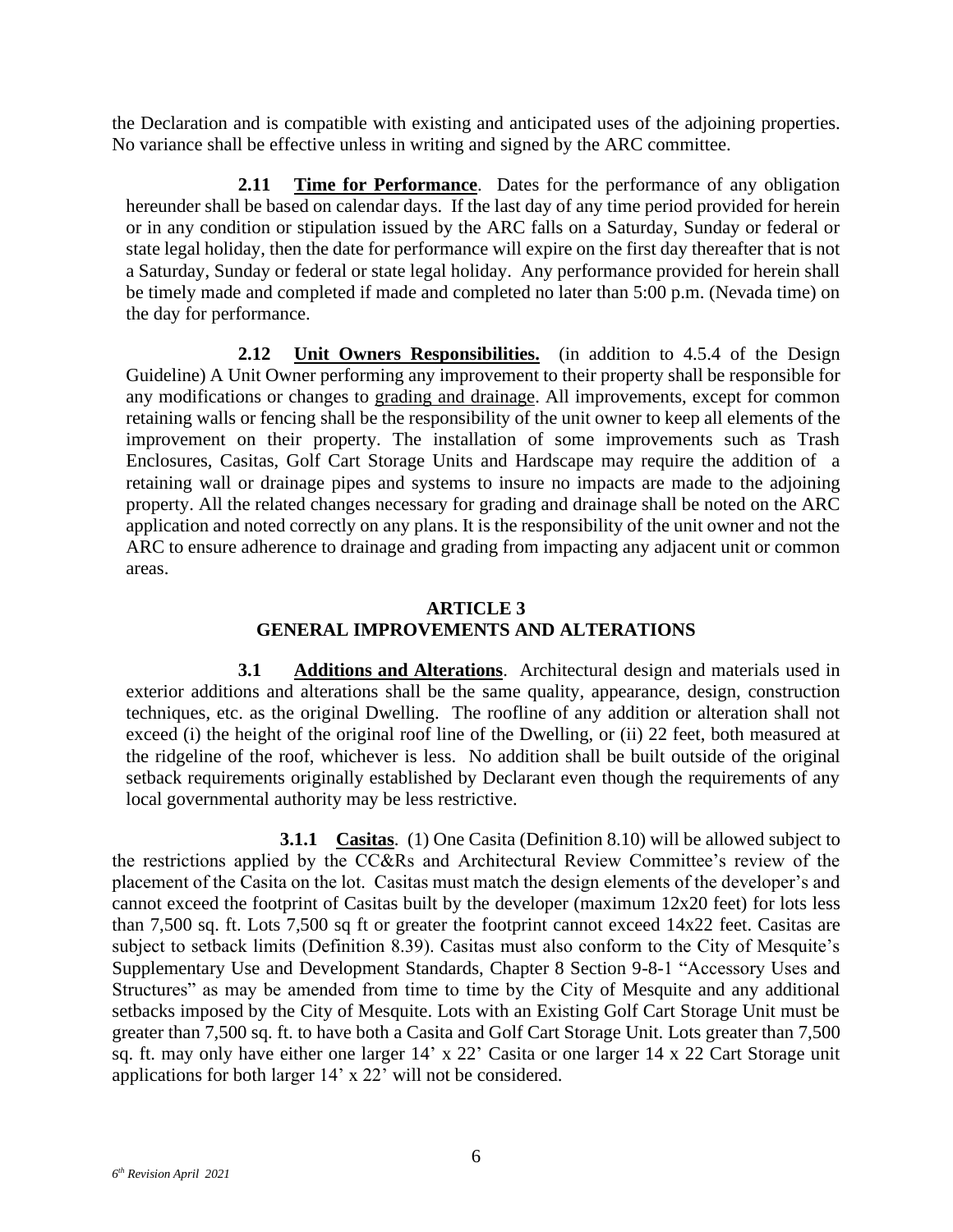**3.1.2 Golf Cart Storage Unit.** (1) one Golf Cart Storage Unit (Definition 8.23) will be allowed subject to the restrictions applied by the CC&Rs and Architectural Review Committee's review of the placement of the Golf Cart Storage Unit on a lot. Golf Cart Storage Units must match the design elements of the developer's and cannot exceed the footprint of Golf Cart Storage Units built by the developer (maximum 12x20 feet) for lots less than 7,500 sq. ft. Lots 7,500 sq ft or greater the footprint cannot exceed 14x22 feet. Golf Cart Storage Units are subject to setback limits (Definition 8.39). Golf Cart Storage Units must also conform to the City of Mesquite's Supplementary Use and Development Standards, Chapter 8 Section 9-8-1 "Accessory Uses and Structures" as may be amended from time to time by the City of Mesquite and any additional setbacks imposed by the City of Mesquite. Lots with an Existing Casita must be greater than 7,500 sq. ft. to have both a Casita and Golf Cart Storage Unit. Golf Cart Storage Units must have a roll up door no greater than **6 ft. in width and 7' in height**. Lots greater than 7,500 sq. ft. may only have either one larger 14 x 22 Casita or one larger 14 x 22 Cart Storage unit applications for both larger 14' x 22' will not be considered. Cart storage units in the rear yard will not be considered.

<span id="page-13-0"></span>**3.2 Arbors**. Arbors (Definition 8.4) may be placed above gates up to a height of 8 feet. Arbors may be free standing in the rear yard up to a maximum height of 10 feet. On Units abutting the Golf Course or a Common Element, no arbors may be placed within the rear yard setback limit (Definition 8.39). Arbors are not permitted in front yards.

<span id="page-13-1"></span>**3.3 Awnings**. Awnings (Definition 8.5) must be stationary or of fold-down design having a metal frame and must be made of durable fabric that is adequately secured on three sides. The color of the awning must be compatible with the color of the Dwelling. Samples of material and color are required to be submitted to the ARC for consideration.

<span id="page-13-2"></span>**3.4 Bay Windows** Except as originally installed by Declarant, bay windows (Definition 8.9) shall not be permitted to extend into the side or rear yard setback limit (Definition 8.39).

<span id="page-13-3"></span>**3.5 Indoor Fireplaces**. Except as originally installed by the Declarant, Indoor Fireplaces (Definition 8.19) shall not be permitted to extend into the side yard setback limit (Definition 8.39). Fuel source must comply with all local and state regulations for air quality.

<span id="page-13-4"></span>**3.6 Garage Vents**. Vents must be finished on the outside in such a way as to match the base color of the home. The size of the vent, (including framing) shall not exceed 16" x 24" and must be mounted at bottom plate and noted on a plat plan. Vents may also be placed on the garage door bottom corners.

#### **3.7 Concrete**.

<span id="page-13-5"></span>**3.7.1 Color Coating**. Decorative concrete overlays, including "spray deck," on concrete driveways, front walkways, patios and courtyards are allowed. Colors must be compatible with the original color scheme of the home and color and texture samples must be submitted with the ARC application.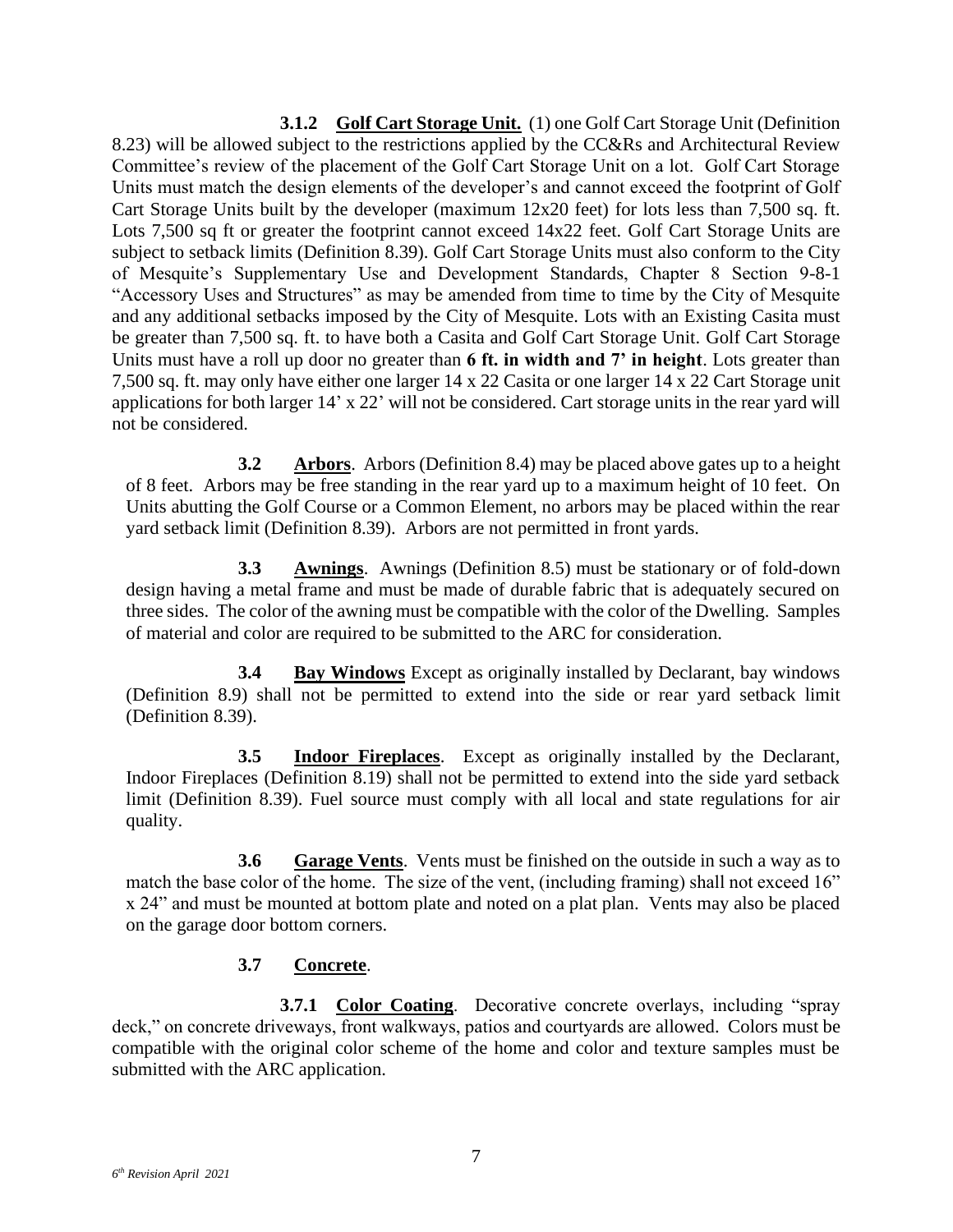**3.7.2 Front Yard Installations**. Any additional concrete or hardscape installation for the front yard, other than that originally installed by Declarant or equal to, shall be limited to an additional 150 square feet excluding the widening of driveways using either concrete or pavers shall not be greater than a maximum of 2 feet on either (or both) side(s) of the driveway.

**3.7.3 Rear Yard Installations**. Except for patios and sidewalks originally installed by Declarant, rear yard concrete installation, including additional patio and slab installations, shall not exceed 8% of the surface area of the rear yard or 500 square feet, whichever is more (excluding 1 sidewalk no wider than 40 inches located along and at least 1 foot from the side property line between the front and rear yards, and excluding a pool deck no more than 36 inches wide surrounding a pool). No Hardscape or Pool Deck shall be installed within 36 inches of the rear property line.

**3.7.4 Side Yard Installations.** Walkways may be installed in side yards not to exceed 40 inches in width and must be one foot off the foundations made of concrete or pavers.

<span id="page-14-0"></span>**3.8 Outdoor Kitchen Facilities.** The application of outdoor kitchens (Definition 8.29) must include materials, colors and the location and distance from property lines. The style, color and materials of the proposed Improvement should complement the style, color and materials of the existing home. Outdoor kitchen facilities may not exceed 5 feet in height. Outdoor kitchens cannot be located within setback limits (Definition 8.39). Permanent Outdoor kitchen facilities will not be allowed in the front yard.

<span id="page-14-1"></span>**3.9 Outdoor fireplaces.** Outdoor fireplaces (Definition 8.18) application must include materials, colors, and location. Outdoor Fireplaces are permitted to a maximum height of 10 feet in the rear yard. If the Unit abuts the Golf Course or a Common Element, the fireplace must be located at least 10 feet from the property line abutting the Golf Course or Common Element. Outdoor fireplaces are not permitted in front yards. Each Owner is responsible for assuring that the operation of the fireplace is in compliance with all applicable ordinances and laws. Outdoor fireplaces with external propane tanks must comply with section 3.21 of the design guidelines for Mechanical Equipment installed on the ground.

<span id="page-14-2"></span>**3.10 Flagpoles**. Except as provide in section 4.36 of the Declaration of CC&R's, one freestanding flagpole may be allowed on a Unit and must be used to display the American flag and not be used solely as an antenna. The height of the flagpole may not exceed 16 feet. The flag may be no larger than 4 vertical feet by 6 horizontal feet. A flagpole may be used only for display of the United States flag. The flagpole must be set back at least 16 feet from the curb if installed in the front yard and at least 10 feet from the rear property line. The flagpole must be set back at least 5 feet from the side yard property lines abutting another Unit and at least 14 feet from the curb on a corner Unit.

<span id="page-14-3"></span>**3.11 • Gardens**. The ARC will consider a small garden of up to 100 square feet in the rear yard. No planting may exceed 3 feet above the planted garden soil of the Unit if located within 10 feet of a boundary line between the Unit and the Golf Course or a Common Element. Raised gardens may not exceed 24 inches in height to the soil, with decorative blocks used for the sides. Wooden structures such as railroad ties, posts and lumber are not permitted.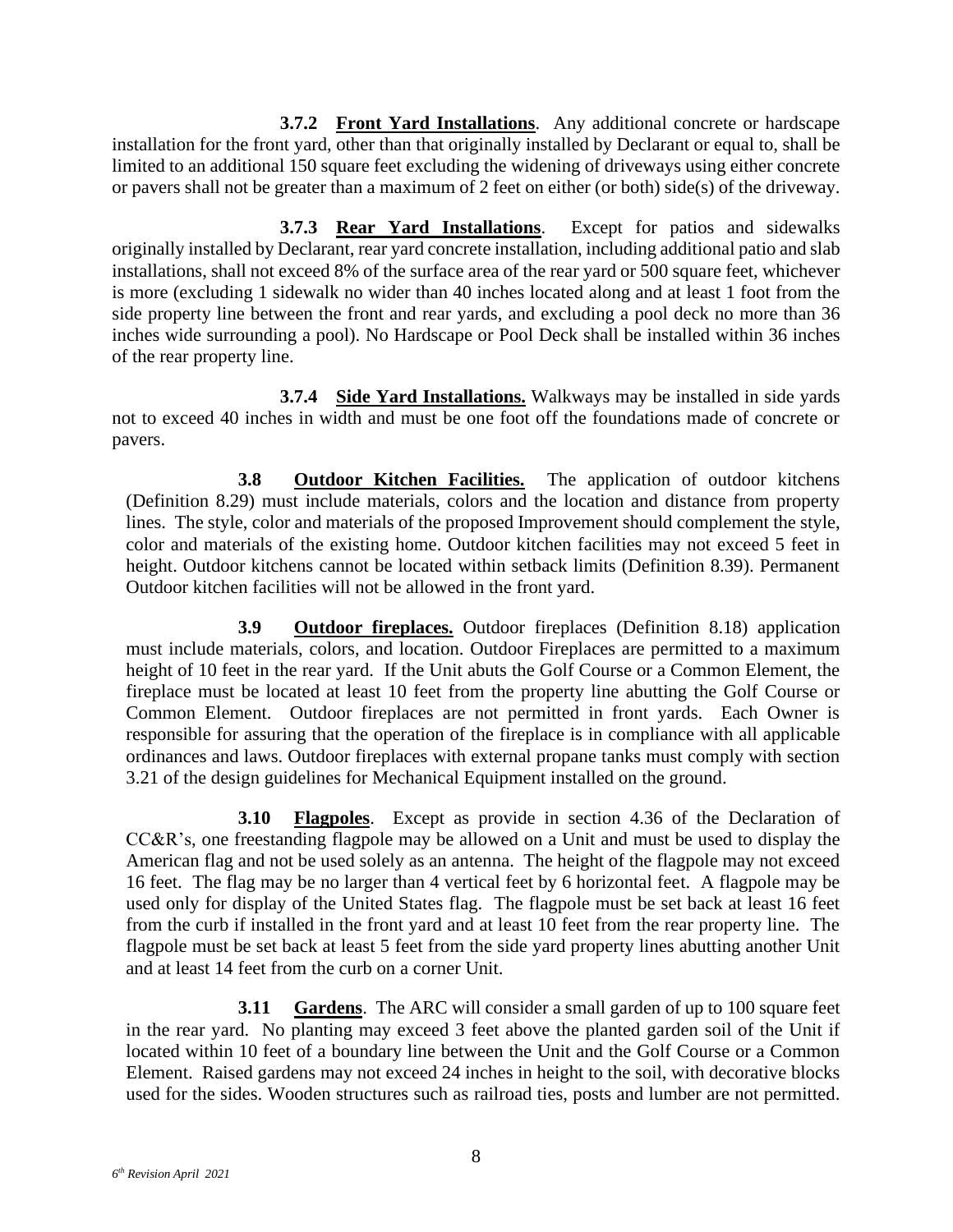Gardens must always be maintained in accordance with the Maintenance Standard. During the non-growing season, the garden shall be maintained in a weed-free condition and void of any debris. Sunscreen covering will be permitted from June 1st to September 30th only, and cannot exceed 36 inches in height above the planted soil area.

### **3.12 Gazebos**. See **Section 3.29**, **Ramada's and Gazebos**.

<span id="page-15-1"></span><span id="page-15-0"></span>**3.13 Golf Ball Protection Devices**. Owners of Units abutting the Golf Course may erect suitable screening to protect themselves and their property from errant golf balls, provided that such screening devices include a vertical element, are physically attached to the existing home and are approved by the ARC prior to installation. Approved screen materials may include, by way of example and not limitation, clear Lexan, Alumawood simulated aluminum wood screening, plant material, approved fabric panels or other designs approved by the ARC. Any such screen materials shall be at all times kept in good condition and repair and properly painted and otherwise finished. Any portion of a protective screening device may not be installed closer than 10 feet from the rear property line. Plant materials used for golf ball screening shall include on application plant type, plant growth expectations and anticipated pruning and maintenance. The plant screening may be placed closer than 10 feet to rear property line with ARC approval prior to installation.

<span id="page-15-2"></span>**3.14 Greenhouse Windows**. Greenhouse windows or similar structures shall not project beyond the eve of the structure. The width of a glass panel may not exceed 10 feet.

<span id="page-15-3"></span>**3.15 Hardscape Installations**. Hardscape (Definition 8.25) installations other than concrete, such as flagstone and pavers, will be reviewed by the ARC in relation to another hard-surface coverage on the remainder of the Unit. Generally, the ARC will limit hard-surface coverage to 8% of the Unit surface area including concrete, section 3.7, but depending on the density of plant materials, method of installation of the hard-surface materials (i.e., loose laid, mud set) and size or shape of the property, the ARC may grant exceptions to that requirement. All submissions for hardscape installations shall call out the square footage of the property and include material descriptions such as color, shape, size. Raised hardscape installations may not exceed 2 feet 6 inches from finish grade and must meet all setback limits (Definition 8.39). No Hardscape shall be installed within 36 inches of the rear property line.

<span id="page-15-4"></span>**3.16 Holiday Decorations**. Holiday decorations will not require approval if installed no earlier than 30 days before a holiday and removed no later than 30 days after a holiday. Any variation from these time periods will require approval of the ARC. The ARC reserves the right to request reasonable modifications to holiday decorations if deemed appropriate. The gated entrances will not be opened to the public for viewing of holiday decorations.

<span id="page-15-5"></span>**3.17 Landscape Accessory Features**. Except as provided in Section 3.18 of the design Guidelines, ARC approval is not required for the installation of landscape accessory features, (Definition 8.26); however, the ARC reserves the right to require removal of any landscape accessory feature determined by the ARC in its reasonable discretion to be inconsistent with the overall architectural theme of the Community. These determinations may be based on quantity, color, materials, location, size, height, style and other subjective factors.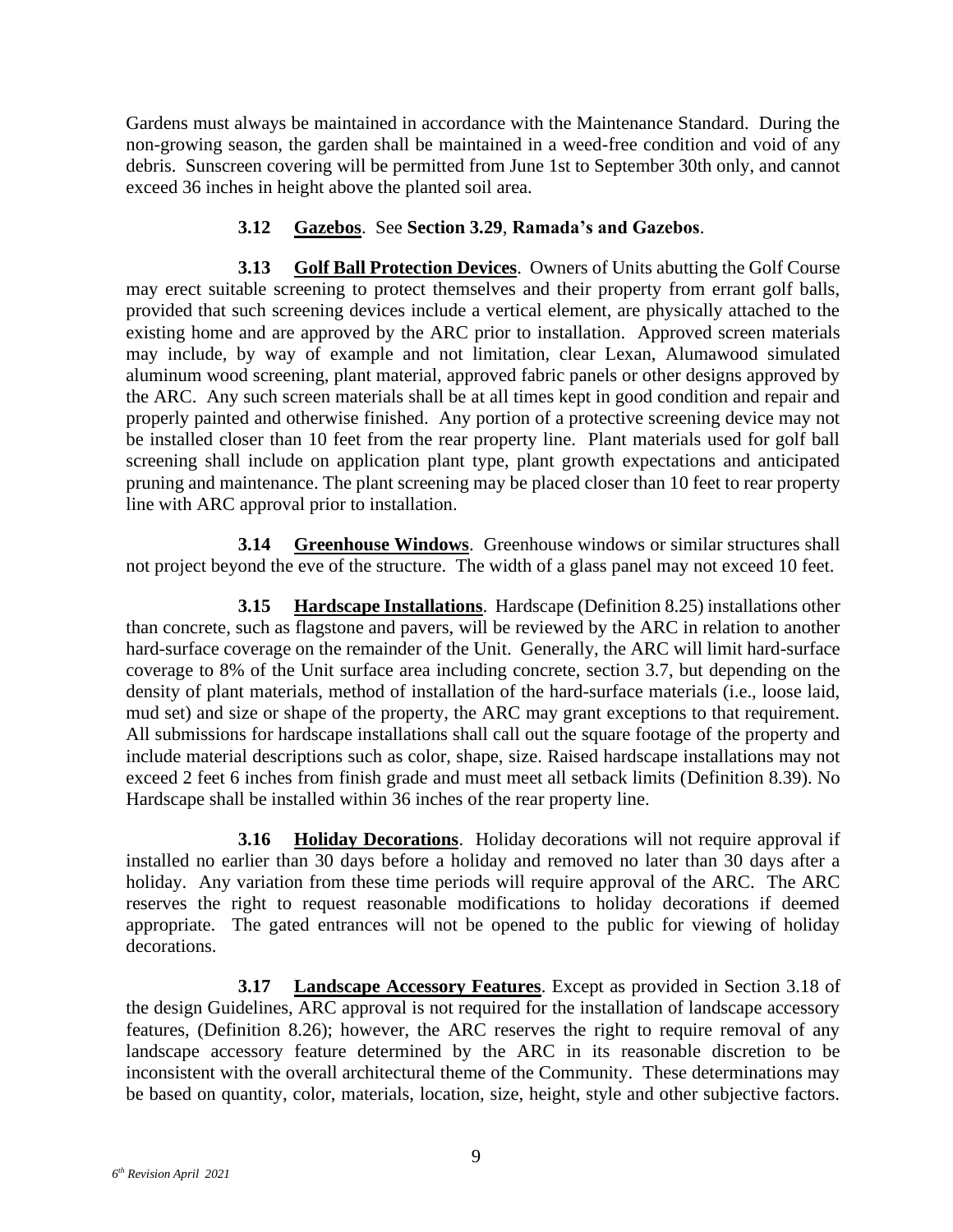The ARC encourages Owners to inquire as to whether a landscape accessory feature will be acceptable to the ARC prior to purchasing and installing the Improvement. All landscape accessory features are subject to the following restrictions:

- (i) Front yard accessory features shall not exceed 30 inches above the original finished grade of the Unit and shall be set back a minimum of 10 feet from the back of the curb or sidewalk.
- (ii) Side yard and rear yard accessory features shall not exceed 5 feet above the original finished grade of the Unit.
- (iii) Landscape accessory features are not permitted within 3 feet of any Unit boundary unless screened by a solid wall at least 5 feet in height.

<span id="page-16-0"></span>**3.18 Yard Art** Yard art is for the enjoyment of the property owners who own and display it. Consequently, limiting the visibility of yard art objects from surrounding properties should factor into decisions about where any yard art object is placed. All yard art, regardless of location, is subject to review and approval by the ARC. At no time will any type of objectionable, obscene or offensive objects be placed within view from the street. Any yard art must in no way disparage or disrespect any race, religion, ethnicity or cultural background.

(i) Yard art or artistic expression objects are limited to a total of five (5) per residence and may be placed in front yard, side yard and entryways. Additional items may be placed in the rear yard or front and side courtyards when those items are not clearly visible from adjacent property or common areas.

(ii) Yard Art placed in front and side yards which are visible from surrounding properties must blend with the desert landscape theme.

(iii) Yard art is defined as figurines, statuaries, urns, pots, posts, latticework, railings and similar decorative items. It must be constructed of durable, high-grade materials such as metal, ceramic, wood, natural stone, synthetic stone, or concrete.

art objects are prohibited

(iv) Except for seasonal decorations, Plastic or ornamental yard

(v) Except for seasonal decorations yard art depicting real or fictional individuals or religious scenes are prohibited.

(vi) Outdoor furniture must blend in with the aesthetics of the landscaping. The preferable location is the rear or side yard. No beach, pool, cabana, umbrellas, camping or picnic style furniture should be visible from the street.

<span id="page-16-1"></span>**3.19 Water Features.** All water features require approval by the ARC prior to installation and will be considered on a case-by-case basis. Water features may not exceed 18 inches in depth. Water feature may not exceed 60 inches in height measured from original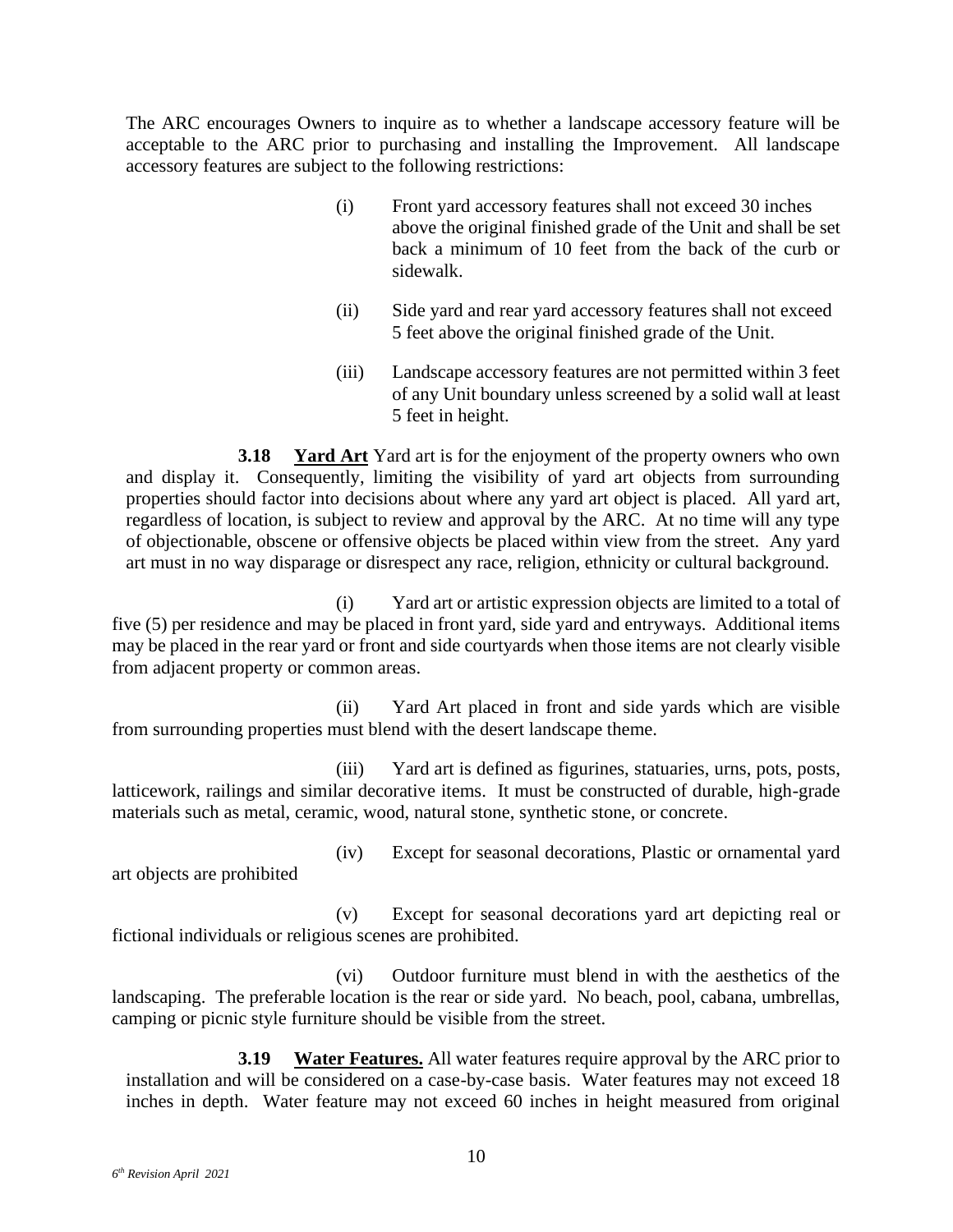ground. All support equipment for the feature shall be included on the application for location and all mechanical equipment shall be screened per section 3.22 and screening location and materials included in application.

<span id="page-17-0"></span>**3.20 Lattices and Trellises**. Lattice (Definition 8.27) screening may be installed no higher than 5 feet and must be a minimum of 5 feet from the property line if freestanding in the rear yard. The lattice may extend to the roof line of the Dwelling if installed against the Dwelling or the end of a patio. Lattice structures must be constructed with wrought iron, Alumawood or similar metal materials. Wood lattice structures will not be permitted. Lattices and Trellises (Definition 8.48) may not exceed 5' in height and may not exceed 10' feet in length and shall not encroach into a setback. Trellises must be constructed of wrought iron, Alumawood or similar metal materials. Wood Trellises will not be permitted. Units with side yard patios will be evaluated on a case by case basis.

<span id="page-17-1"></span>**3.21 Lighting**. Except as provided in section 4.35 of the Declaration of CC&R's, no outside light, other than indirect lighting and decorative fixtures mounted on the Dwelling by Declarant, shall be placed, allowed or maintained on any Unit without the prior written consent of the ARC.

**3.21.1** Security lighting on a Unit that is attached to the exterior of a Dwelling or other structure and is intended to operate after 10:00 p.m. shall be limited to lighting that is triggered by motion on the Unit (but not by motion on neighboring Units or property) and reasonably illuminates the area of the Unit immediately surrounding the Dwelling. Such lighting shall not be directed at any neighboring properties and shall be mounted no higher than 10 feet above ground. The motion detector shall be programmed to shut off the light(s) no longer than 5 minutes after motion is detected and the light has been illuminated.

**3.21.2** Decorative lighting mounted on the Dwelling shall be in decorative fixtures that diffuse light and shall not contain bulbs with wattage greater than 60 watts or 60-watt equivalent LED.

**3.21.3** Exterior Festoon Lighting will be considered by the ARC. Lighting must be installed within a structure in such a way that all the lighting components are installed within the boundary of the structure. Lighting shall be installed so it illuminates the immediate area it is installed and cannot be aimed or pointed in a direction. Free hanging festoon lighting outside of a structure or on poles will not be considered by the ARC. Lighting shall consist of an Edison style bulb of neutral light color that does not flicker or emit any color other than neutral light that is a maximum 15 watts or 15-watt equivalent LED.

**3.21.4** Rope Lighting will be considered by the ARC. Rope lighting shall be installed within a structure for the purpose of providing light for the immediate space. Rope lighting may be considered for accent lighting for a landscape feature. Rope lighting will not be considered for install on a fence on a property boundary except for holiday lighting per section 3.16.

**3.21.5** Exterior ground-mounted lights used for driveways, walkways or landscaping shall be low voltage and indirect. Exterior ground-mounted lights shall have a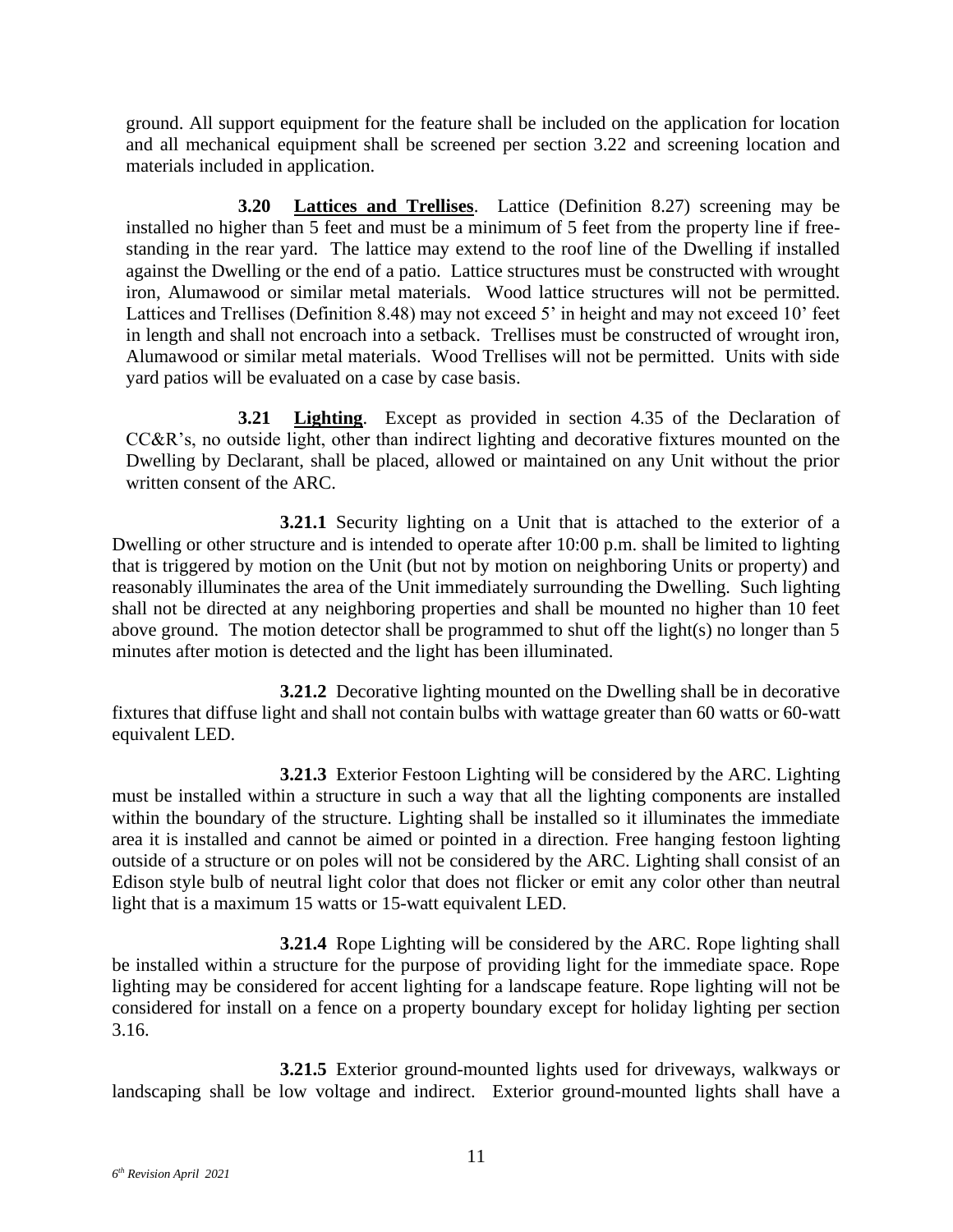decorative housing and shall not have bulbs greater than 10 watts and exceed 12 inches in height. The ARC will consider some up lighting for key trees and plants only. Lighting sources should not be visible and should be aimed away from roads, sidewalks and other Dwellings. Minimal lighting within yards is recommended by the ARC.

**3.21.6** Low-pressure sodium bulbs and neon lighting are prohibited.

<span id="page-18-0"></span>**3.22 Mechanical Equipment Installed on the Ground**. Owners shall screen all ground-mounted mechanical equipment (Definition 8.28) from street view or visible from neighboring properties. Equipment including, but not limited to, solar equipment, propane tanks, swamp coolers, pool, spa, fountain and/or waterfall equipment/pumps and generators shall be screened by a structure at least as high as the equipment being installed. Screening structures shall be of a material and color compatible with the design of the Dwelling and approved by the ARC. All in ground propane tank lids must be painted in an earth tone color to match the landscape rocks. Any conduit, electrical raceways, support mechanisms or brackets mounted on the exterior of the dwelling shall be painted same color as the dwelling.

<span id="page-18-1"></span>**3.23 Mechanical Equipment Installed on the Roof**. Except for solar heating equipment, any mechanical equipment installed on the roof must be installed so as not to be Visible from Neighboring Property. To the extent permitted by Nevada law, the ARC may prohibit roof-mounted solar heating equipment if a suitable alternative location on the Unit exists. Solar roof panels will be considered for approval if made to look like an integrated part of the roof design and mounted directly to the roof plane. Solar roof panels installed by Owners or their contractors likely will void the roof warranty. Any conduit, electrical raceways, support mechanisms or brackets on the exterior of the dwelling shall be painted same color as the dwelling.

<span id="page-18-2"></span>**3.24 Paint**. No approval shall be required to repaint the exterior of a structure in accordance with previously approved plans or in accordance with the original color scheme for the Dwelling. Identical color relationships shall not be placed on adjacent dwellings. Any other repainting requires approval by the ARC and must be submitted with photos of neighboring houses on either side, as well as across the street. Base and trim colors used in repainting shall be from the color palette and scheme used by Declarant during the time of Declarant's initial construction of the Community. Paint shall be of the same type (flat, enamel, semi-gloss) as originally applied. Side and rear wrought iron perimeter fencing shall be painted to match the fencing installed by Declarant.

<span id="page-18-3"></span>**3.25 Patio Covers** (Definition 8.30) Solid roof type patio covers which are in the style of the original roofing and attached to a Dwelling should match the materials and colors of the Dwelling. The posts used to support the patio cover roof must be covered with stucco of the same texture and color as the Dwelling. The roof of the patio cover shall be concrete or clay tile, of the same color, design and texture of the Dwelling and have a slope similar to the existing roof or a flat roof with a parapet wall. Alumawood may also be used for patio covers and must be compatible to color scheme of home. Samples and examples must be submitted with application. No natural wood or composite type of patio cover will be permitted.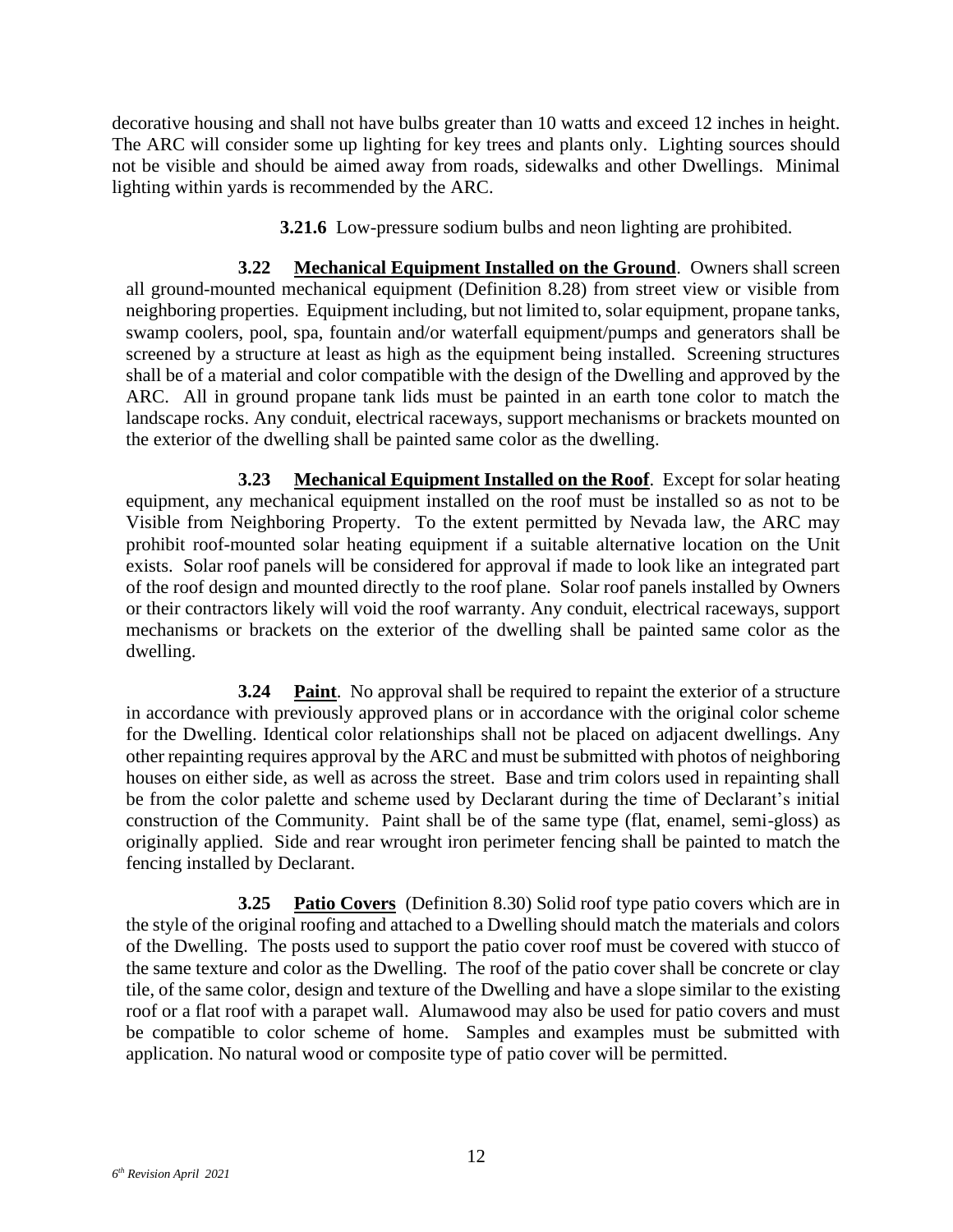**3.25.1** Patio covers must be installed a minimum of 5 feet from the side property line. On Units where the rear yard DOES NOT abut the Golf Course or a Common Element, no portion of the patio cover shall be installed within 5 feet from the rear property line, On Units where the rear yard abuts the Golf Course or a Common Element, no portion of the patio cover shall be installed within 10 feet from the rear property line, including extensions. Notwithstanding the foregoing, no patio cover may extend more than 16 feet from the Dwelling. Patio covers outside of the roofline and/or footprint greater than 120 sq. ft. will not be considered in the front yard.

**3.25.2** Patio covers are permitted on courtyards that is part of the original home design by the builder. These courtyards may be in the side, rear or front of the dwelling and these covers may not extend past the roofline and/or footprint of the home or courtyard.

<span id="page-19-0"></span>**3.26 Pergolas** Pergolas (Definition 8.31) should complement the style, color and materials of the existing home. The posts used to support the pergola roof may be covered with stucco of the same texture and color as the Dwelling. Metal or alumawood is allowed and must be of a color to accent the dwelling. The roof of pergola may be of metal or alumawood in a color to accent the dwelling. Samples and examples must be submitted with application. No natural wood or composite type of pergola will be permitted.

**3.26.1** Pergolas may be installed to a maximum height of the lowest part of the roof or eve of the adjacent home. Pergolas must be installed a minimum of 5 feet from the side property line. On Units where the rear yard abuts the Golf Course or a Common Element, no portion of the pergola shall be installed within 10 feet from the rear property line, including extensions. Notwithstanding the foregoing, no pergola may extend more than 16 feet from the Dwelling. Pergolas greater than 120 sq. ft. will not be considered in the front yard.

**3.26.2** Pergolas are permitted on courtyards that is part of the original home design by the builder. These courtyards may be in the side, rear or front of the dwelling and these covers may not extend past the roofline and/or footprint of the home or courtyard. Patio covers installed on a courtyard that are in addition to the original design footprint of the home and are an extension of the side, rear or front of the dwelling may be considered by the ARC. Pergolas outside of a courtyard greater than 120 sq. ft. will not be considered in the front yard.

<span id="page-19-1"></span>**3.27 Vertical Privacy Screening**. Privacy Screening (Definition 8.33) must be at least 10 feet from the rear property line of all units. In areas past the side of the Dwelling, only partial vertical screening will be allowed. Aluminum verticals may be installed no closer than 18 inches to the roof of the patio and no closer than 12 inches to the ground or patio floor. Patio covers that do not extend past the side of the house may have vertical screening from ground or patio floor to the roof of the patio cover. Units with a side patio will be evaluated on a case by case basis.

<span id="page-19-2"></span>**3.28 Prohibited Improvements**. In addition to the Improvements that are prohibited in Article 4 of the Declaration, the following also will not be considered by the ARC:

> (i) Tents (except temporary tents for special events that may be approved by the ARC)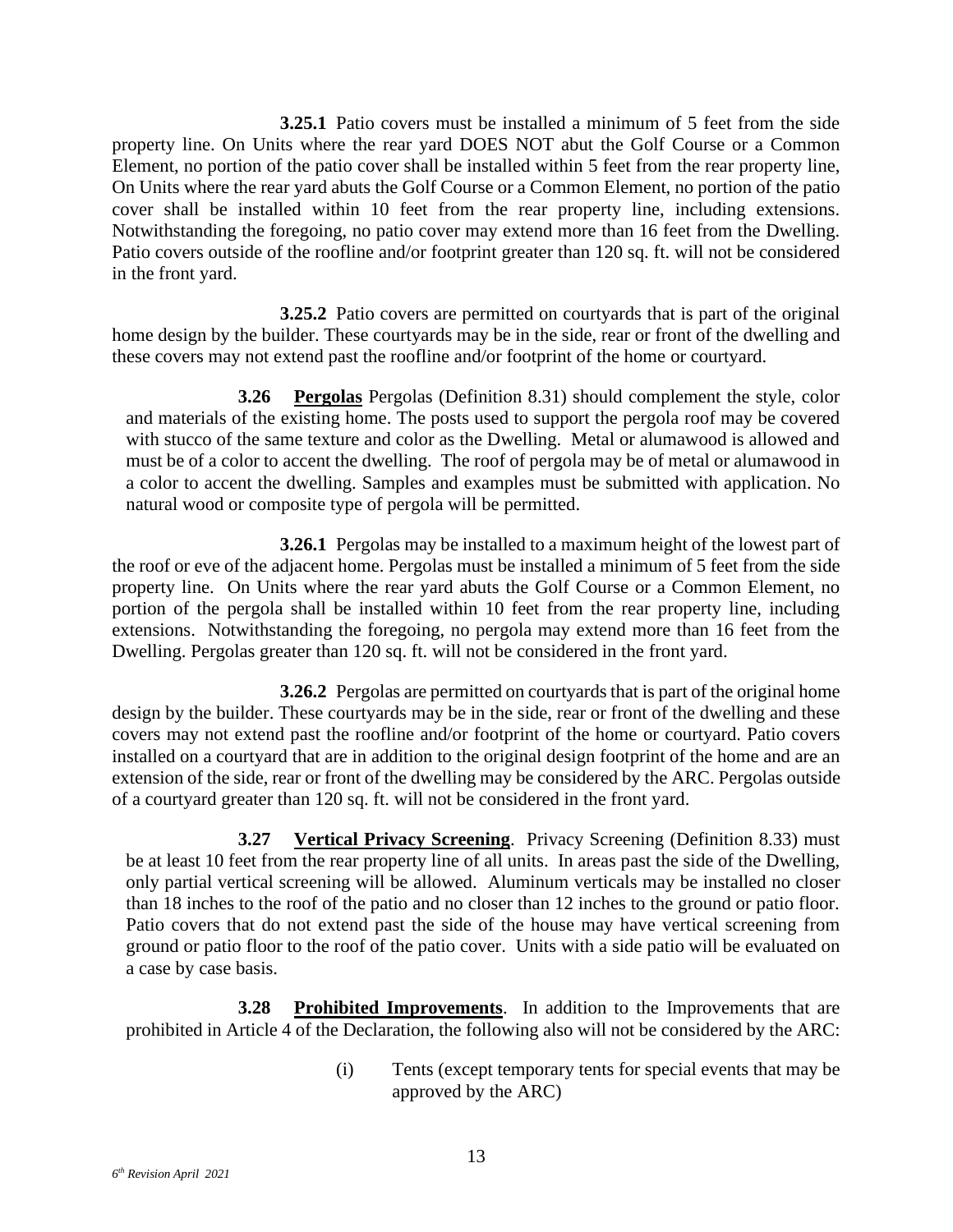- (ii) Compost piles or containers;
- (iii) Decks or balconies;  $(4.31$  Declaration of CC&R's)
- (iv) Dog runs or animal pens;
- (v) Basketball hoops;
- (vi) Decorative roof-mounted appliances such as weather vanes;
- (vii) All seed type bird feeders and/or bird baths.

<span id="page-20-0"></span>**3.29 Propane Tanks** Propane tanks shall be screened per section 3.22 of the design guideline. All applications including the installation of a propane tank shall submit a copy of the approved Mesquite Fire Department permit with their application.

<span id="page-20-1"></span>**3.30 Rain Gutters and Downspouts**. The color of rain gutters and downspouts (Definition 8.34) must be painted to match the color of the Dwelling or trim adjacent to where the installation occurs. The termination point of the downspout may not extend more than 8 inches into the yard. A splash block must be provided at the downspout and the adjacent ground must have a minimum slope of 2% away from the Dwelling.

<span id="page-20-2"></span>**3.31 Ramadas and Gazebos**. Ramadas or gazebos (Definition 8.35 &, 8.22) are considered the same type of structure for these guidelines. Ramadas and Gazebos on Units of less than 7,500 square feet are prohibited. Ramadas or gazebos on Units will be considered by the ARC subject to a maximum height of 13 feet from finish grade and compliance with setback limits (Definition 8.39). The style, color and materials of the proposed Improvement should complement the style, color and materials of the existing home. Samples and examples must be submitted with application. No natural wood or composite type of patio cover will be permitted.

<span id="page-20-3"></span>**3.32 Roof Material**. Repair or replacement of roof materials shall be the same materials and color as originally installed by Declarant.

#### **3.33 Security/Screen Doors**.

<span id="page-20-4"></span>(i) Security/Screen Door. A security screen door may be added to the front and/or back of a Dwelling if it is mounted over the existing door jams. A color the same as the base color of the Dwelling, or the color of the existing door will be considered.

(ii) Garage Door Screen. A screen door may be added to the existing garage door. A color sample of both the screen material and a photo of current garage door /trim should be included in the ARC application. Black and design screens are prohibited.

<span id="page-20-5"></span>**3.34 Signage**. Pursuant to Section 4.17 of the CC&R's, "For Sale," "For Rent," "For Lease" and "Open House" signs are prohibited at this time. Unless approval is specifically required in this Section, the following signs do not require submittal to and approval from the ARC so long as they are in compliance with the guidelines set forth in this Section.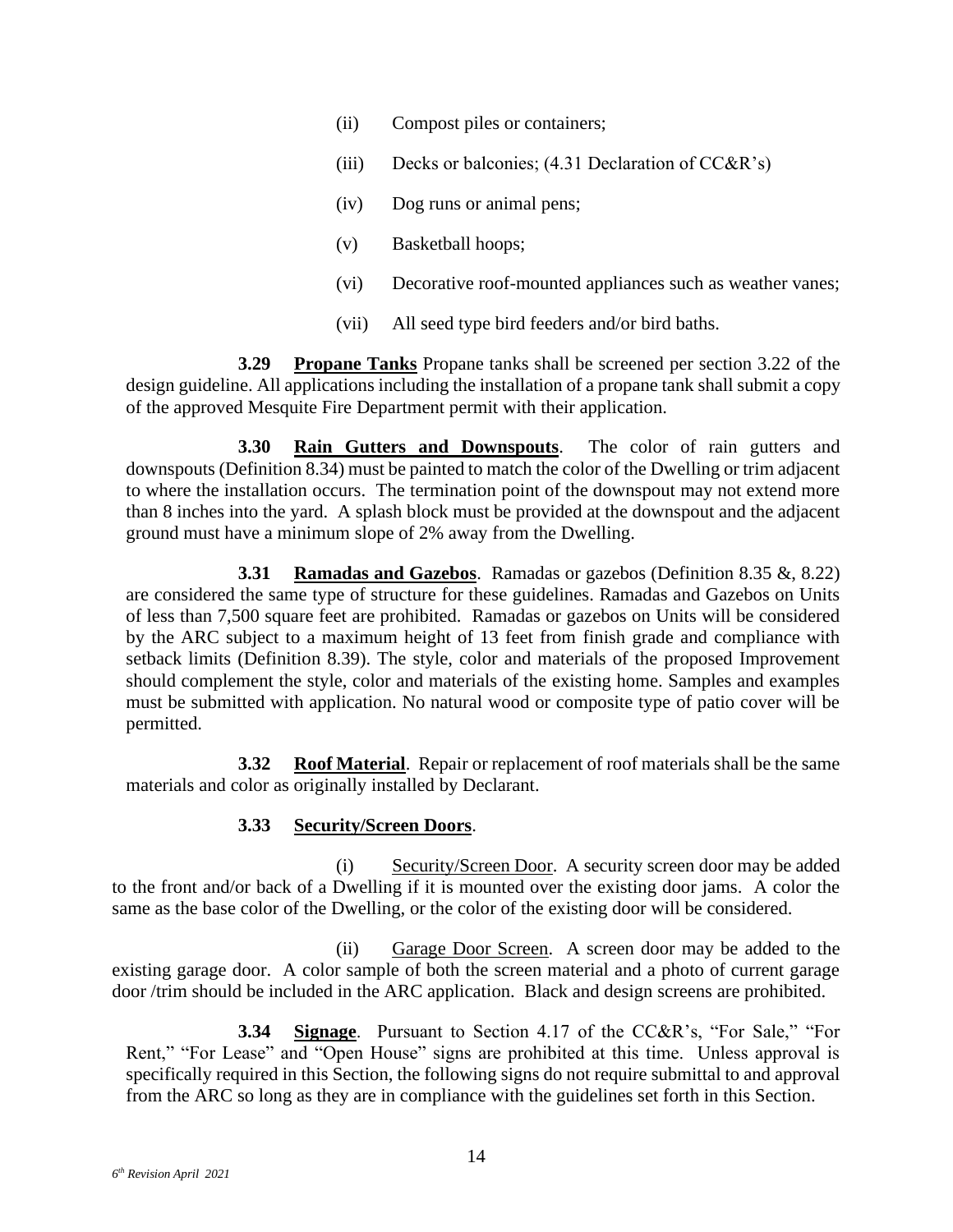**3.34.1 Security Signs**. Signs that indicate a Dwelling is protected by a security system are permitted. Such signs shall be located no further than 4 feet from the face of the Dwelling. One sign per Unit may be used, which shall be single sided and a maximum of 150 square inches. The overall height of the sign from finished grade may not exceed 30 inches. Signs provided by a security company as part of the overall security system shall be used without alteration by the Owner. Decals of a size not to exceed 36 square inches may be displayed in windows.

**3.34.2 Neighborhood Watch and "No Soliciting" Signs**. Neighborhood watch and no soliciting sign decals that do not exceed 36 square inches may be displayed in windows.

**3.34.3 "No Trespassing" Signs**. Only 1 "No Trespassing" sign may be posted at the rear of a Unit that borders the Golf Course but shall not be placed on the Golf Course property. Only 1 "No Trespassing" sign may be posted at the front of a Unit that borders the public or private right of way but shall not be placed in the rights of way or common area property. Only standardized signs approved by the ARC will be permitted. "No Trespassing" signs are prohibited elsewhere on the Unit. Signs shall be mounted only on metal posts or attached to existing walls/fencing at a height not to exceed 30 inches above the finished grade. Posts shall be made of anodized or brushed aluminum, fiberglass or painted steel that will not rust.

## **3.34.4 Campaign or Proclamation Signs for Local, State and Federal**

**Elections**. Political or campaign signage may be placed on a Unit, but the item shall be limited to a maximum of 24" x 36" in size. The overall height from the ground may not exceed 4 feet and a minimum of 10 feet setback from the sidewalk or curb. Political signs may be displayed during the period beginning **60 days** before any primary or general elections and ending **15 days** thereafter. Owners/occupants of residential property may exhibit as many political signs as desired but may not exhibit more than 1 political sign for each candidate, political party or ballot question.

**3.34.5 "Beware of Dog" Signs**. Dog warning signs shall be permitted on the fence enclosing the rear yard, facing the street or on a courtyard gate. The signs must be a standard finished metal not to exceed 168 square inches in size.

<span id="page-21-0"></span>**3.35 Solar Screens, Skylights and Solar Tubes**. Tan, sand, beige, platinum, gray and brown solar screens (Definition 8.43) will be considered by the ARC. Solar tubes (Definition 8.44) and skylights (Definition 8.42) that are installed on the rear side of the Dwelling and totally screened from street view are preferred. Any skylights or solar tubes installed by Owners or their contractors will likely void the roof warranty.

<span id="page-21-1"></span>**3.36 Sports Equipment**. Pursuant to Section 4.34 of the CC&R's, all sports equipment, including bicycles, skateboards, scooters, hockey nets, soccer goals, bats, balls, remote control cars and similar equipment shall be stored so as not to be visible from Neighboring Property when not being used.

<span id="page-21-2"></span>**3.37 Stairs for Access to Tiered Landscape Areas**. Planting areas created by several levels of retaining walls may be accessed by stairs with wrought iron banisters. Footings, step height, stair riser width/length, fastening, anchorage of handrails or banisters shall conform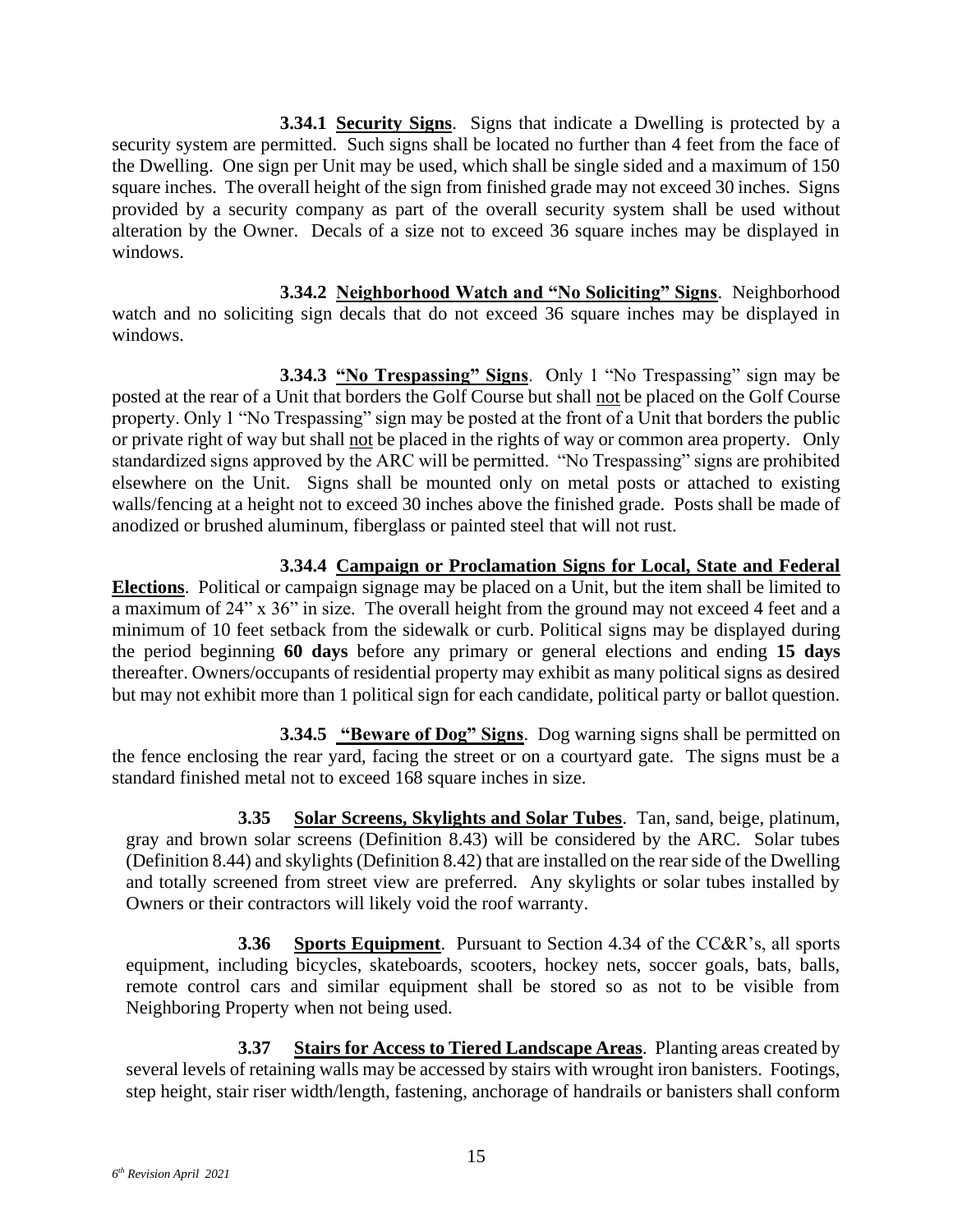to the Local Building Code or as otherwise required by the applicable governmental authority issuing building permits within the Community. The construction of stairs shall not be permitted to affect the integrity of the retaining wall or wall footings. The stairs shall be used solely for access to planting areas and shall not be used to change the original intent of the landscaped area (i.e., for use as a patio or seating area).

<span id="page-22-0"></span>**3.38 Stone Veneer**. Cultured stone veneer (Definition 8.46) or flagstone may be used on the front elevation of a Dwelling. Cultured stone may cover up to a maximum of 35% of the surface of the front elevation of the Dwelling (which calculation may include windows and doors). The quality of any stone veneer must be equal to or better than that used by Declarant for Dwellings within the Community. Colors must be compatible with existing color schemes in the Community and samples must be submitted to the ARC with the application for approval.

<span id="page-22-1"></span>**3.39 Swimming Pools, Spas, Jacuzzis.** Special restrictions governing swimming pools are set forth in Section 4.25 of the CC & Rs. All combinations of Swimming Pools, Spas, Jacuzzi's, Exercise Pools are considered. Above-ground swimming pools are not permitted. All related mechanical equipment must be screened as indicated in Section 3.22. Any walls or fences removed during construction of a pool, spa or other Improvement shall be fences situated on the Owner's Unit; removal of fences abutting the Golf Course, or a Common Element shall not be allowed. Any fence removed shall be replaced in its original state immediately after construction is complete, including paint (and stucco, if applicable). Owners also should be aware of the restrictions set forth in Section 4.22 of the CC & Rs with respect to maintaining approved drainage for the Unit. All required permanent and temporary pool barrier (fencing) shall be reflected on the pool application. All pools shall be approved on a case by case basis.

**3.39.1 Spas.** Spas may be above ground, semi-in-ground. Spas may be attached or detached from a swimming pool. Spas may be combined with a pool aka a spool.

**3.39.2 Setback requirements.** All pools, spas, exercise pools and any combination shall be a minimum of 5' from rear, and side property lines. The setback is measured to the outside of the structure, shell or housing. Water's edge will not be considered for setback, all structural potions must be 5' from the property line. Pool decks may be considered to encroach into the setback but no closer than 3' to the property line on rear or side yard setback. Pools, spas and exercise pools will not be allowed in the front yard.

**3.39.3 Height requirements.** All pools, spas, exercise pools and any combination shall be a maximum of 36" high measured from the original ground. Pools may include a zero edge or water fall type feature and cannot exceed 36" in height. Mounding raised decks or hardscape will be considered a portion of the 36" requirement. Ex: 1.) a 12" elevated mound or hardscape would only allow a 24" pool or spa combination. 2.) A 12" mound with an elevated 36" pool or spa would be a total of 48" from the original ground and would not be considered.

<span id="page-22-2"></span>**3.40 Window Tinting** Window tinting or film will be considered by the ARC. Visible light reflection shall not exceed 35 percent. All windows of an elevation or side shall be consistent with appearance. Materials shall be warranted for adhesion and color for delamination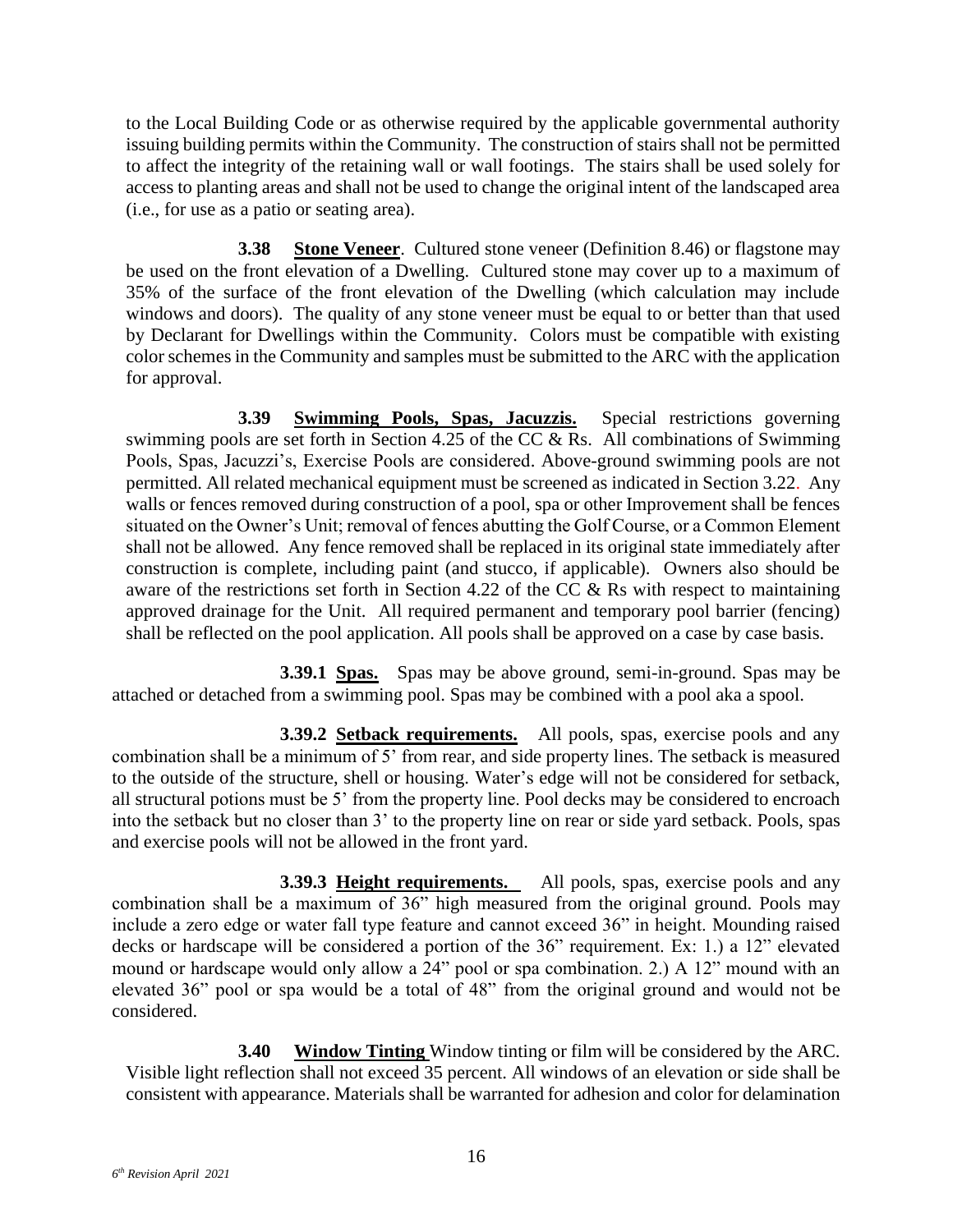or fading, corrective action shall be taken by the homeowner should these conditions exist. Colored tints, murals, messages or highly reflective tints will not be permitted. A sample material, product description shall be submitted with an application.

#### **ARTICLE 4 LANDSCAPING, WALLS, FENCES, GATES**

<span id="page-23-1"></span><span id="page-23-0"></span>**4.1 Initial Landscaping**. Pursuant to Section 5.7 of the CC & Rs, unless previously installed by Declarant or a Builder, the front, side and back yards of any and all Units must be adequately landscaped **no later than 90 days following the date on which the Unit is first conveyed to an Owner**. This means that an Owner of a new Dwelling should be ready to submit a landscaping request for ARC approval or immediately after closing to be able to obtain an approval and install the landscaping within the required time period. All requests from Owners installing landscaping by themselves or by contractors employed by Owners should conform to the general guidelines set forth in this Article 4, and all such landscaping must have the prior written approval of the ARC before installation.

**4.1.1 No Planting Areas**. No plant material(s) or irrigation systems shall be installed within two and a half  $(2 \frac{1}{2})$  feet of any wall, fence or foundation, except in area of terrace lots owned by a Units' Owner. All trees must be (5) feet from any property line, wall or foundation. Adequate drainage shall be maintained for a minimum of two and a half  $(2 \frac{1}{2})$  feet from walls.

#### **4.2 Plant Material Specifications**.

<span id="page-23-2"></span>**4.2.1 Recommended and Prohibited Plants**. Careful consideration should be given to creating a landscape design that uses indigenous materials and is sensitive to the water conservation efforts used in the desert southwest. Landscaping that requires irrigation shall not be installed within 2 1/2 feet of walls or structures. Owners should use native or compatible drought-tolerant species for most yard landscaping. The ARC will approve small amounts of high-water consuming plants when confined to small areas and rear yards. A list of recommended plants is attached hereto as **Exhibit A**. The following plants will not be approved by the ARC:

- (i) Mulberry species;
- (ii) Cottonwood;
- (iii) Oleander, except for petite or dwarf; and
- (iv) All olive plants that are fruit bearing.
- (v) Mexican fan palms trees in front and side yards.
- (vi) Cypress trees

**4.2.2 Artificial Plants**. No artificial plants that are visible from street view or neighboring property will be permitted on any Unit.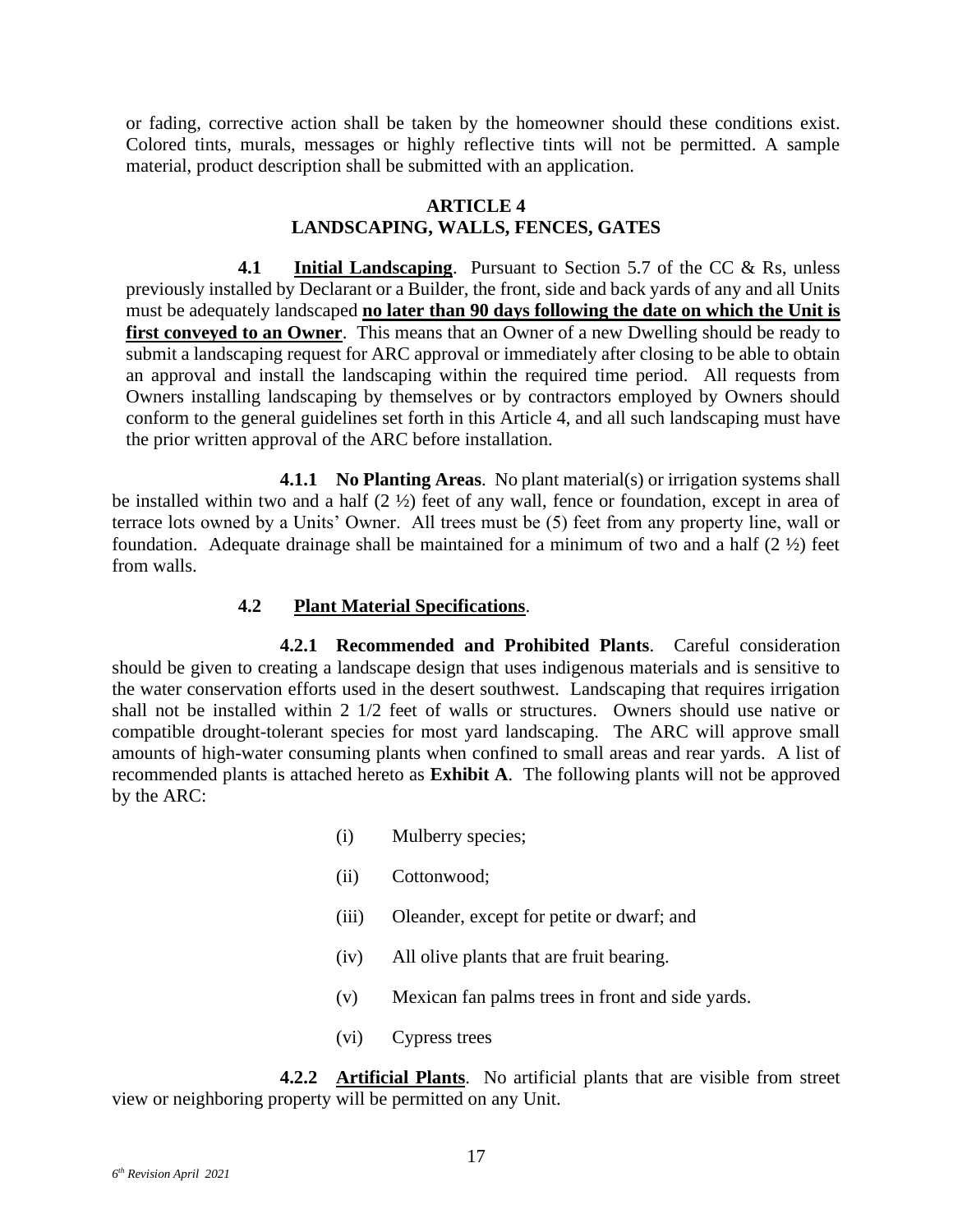**4.2.3 Artificial Turf**. Artificial turf areas shall be no more than 1,000 square feet or 50% of the total square footage of the applicable yard area (front or rear), whichever is less. The square footage of a yard is based upon side yard to side yard, and from the back or front of the house to the rear or front property line, as applicable. Literature indicating the specifications and samples from the artificial turf manufacturer shall be required to be submitted with the architectural request form. Putting greens are allowed only in rear yards.

**4.2.4 Trees and Shrubs**. The following are the minimum quantities and sizes for plant materials to be installed in the front, side and rear yards:

(i) Front Yard. At least one 24-inch box tree with a minimum height of 6 feet and a minimum caliper of 1.25 inches measured 12 inches from the ground; and at least eight 5-gallon shrubs and five 1-gallon shrubs. Tree height shall be measured from the ground and exclude any mounding. Trees planted in or on any mounding shall not be included in the 6'height requirement.

(ii) Side and Rear Yards. A minimum of one 24-inch box tree with a minimum height of 6 feet and a minimum caliper of 1.25 inches measured 12 inches from the ground and one 5-gallon shrub per 500 square feet, or any fraction thereof, of overall Unit area. The side will be measured from the front face of the dwelling on both sides. (For example, if the area of the side and rear yard of a Unit totals 5,000 square feet, a minimum of 1 tree and 10 shrubs must be installed within the side and rear yards.) Tree height shall be measured from the ground and exclude any mounding. Trees planted in or on any mounding shall not be included in the 6'height requirement.

(iii) A/C Screening Plants. One 15-gallon plant must be planted in the ground within 5 feet in front of the air conditioning unit (Original unit with the home) but no closer than 2 feet (unless the air conditioning unit is screened by a wall). This screening plant may be counted toward the total plants to be planted in the side and rear yards. Screening plant selection should be made from plants that provide foliage or ability for year-round screening. It is the unit owner responsibility to maintain planting that is used for screening purposes. Plantings used for screening purposes that do not provide adequate screening or is not maintained adequately per the approved application will be required to provide additional approved screening or approved screening method. An additional application will be required for such instances for ARC approval. Additional air condition units mounted on the ground other than what was originally provided with the home such as, but not limited to, an added garage A/C unit shall meet all the same conditions of this section (iii).

(iv) Landscaping Plant Replacement. The Property Owner is required to maintain minimum plant quantities as defined by in the Design Review Guidelines. Plants may be replaced without ARC approval provided minimum quantities and sizes are met with recommended plants as defined in Exhibit A of the Design Guidelines.

Trees that are planted pursuant to the requirements of this Section, other than the 24-inch box trees, shall be at least a 15-gallon container size. Except for the 1-gallon shrubs permitted in the front yard, all other shrubs must be at least a 5-gallon size. Trees and other plants installed behind a courtyard wall shall not be included in the minimum plant requirement for the front yard.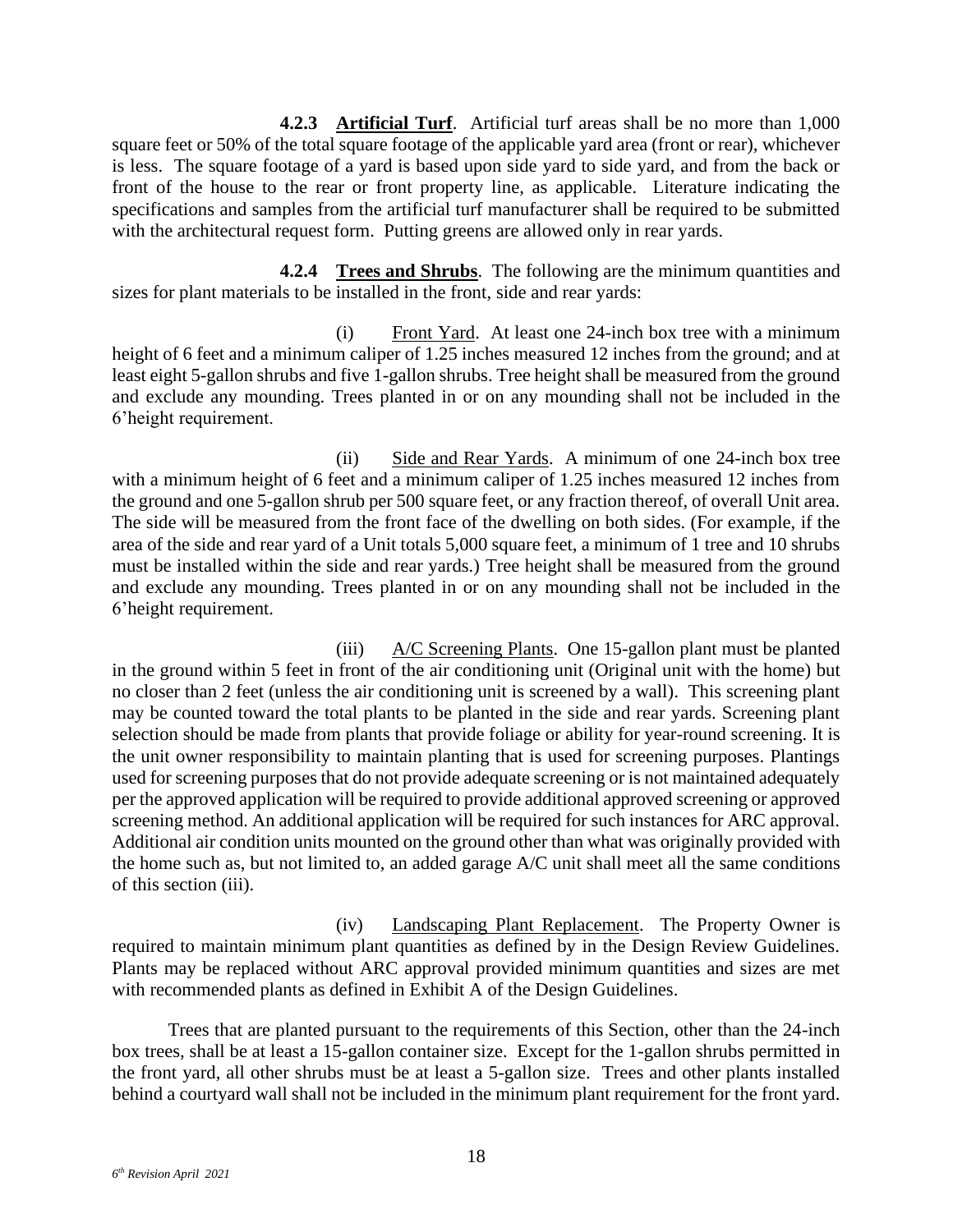**4.2.5 Ground Cover**. The ground surface of all yards shall be covered with inert or living materials or any combination of both. Inert materials, impervious to water degradation, include decomposed granite, native river-run rock and other similar materials that do not decompose when exposed to water (no less than 3/8 inch) and are compatible, at the sole discretion of the ARC, with the natural environment for the Community. Topsoil is not considered "inert material" for groundcover purposes. Artificially colored rock, sand stone, red lava and the excessive use of concrete at front and street side yards all are prohibited. White, black, green and other natural colors of rock may be used as accent colors if approved by the ARC for the proposed areas. If turf is used as ground cover, the turf must be of a variety other than Bermuda grass. Sod shall be no more than 1,000 square feet or 50% of the rear yard, whichever is less. Wood chips and bark may not be used as ground cover; provided, that wood chips may be used as mulch for ground cover within the immediate area of a shrub or tree. Grass and sod shall be held a minimum of 5 feet away from retaining walls, screen walls, fences and building structures so that water infiltration is minimized. Any shrub or ground cover planted within 2 1/2 feet of retaining walls, screen walls, fences, building structures and along the top of a slope greater or equal to 3H:1V shall be drought tolerant and irrigated with a drip system. Termites and other insects are attracted to moisture. Excessive watering and landscaping around the foundation of the Dwelling may void the warranty on the Dwelling and also may void any termite treatment warranty. Planter areas shall only be irrigated with a drip system. No spray or bubbler systems shall be allowed for planter or ground cover areas. Imported ground cover rock material should be tested to ensure that it does not contain high sulfates or any other reactive properties that might cause corrosive damage to concrete walkways, foundations, block walls and similar structures.

**4.2.6 Areas Between Walls and Sidewalks**. Owners shall landscape and maintain the area between walls installed by Declarant and sidewalks.

<span id="page-25-0"></span>**4.3 Mounding**. Mounds created as part of the landscape shall be formed of topsoil and fully covered with inert or living materials. The height shall not exceed 2 feet 6 inches at the highest point as measured from the finished grade of the Unit and shall not alter the established drainage of the Unit.

<span id="page-25-1"></span>**4.4 Ground Plane Covers**. The use of solid plastic sheeting or polyethylene over ground plane areas is prohibited. The ARC will consider landscaping fabric such as A.B.S. or nylon A.B.S. composite type to allow the free flow of water, air and gasses to and from the soil.

<span id="page-25-2"></span>**4.5 Walls and Fences**. Pursuant to Sections 5.4, 5.5 5.6 of the CC & Rs the following apply:

**4.5.1 Alterations**. No alterations (structural or otherwise), changes, attachments or additions shall be allowed to wall, or view fences constructed by the Declarant on any Unit.

**4.5.2 New Construction**. The ARC will consider fences on or along Unit boundary lines if the proposed fence complies with the following requirements and is in conformance to the specifications set forth on **Exhibit B** attached hereto: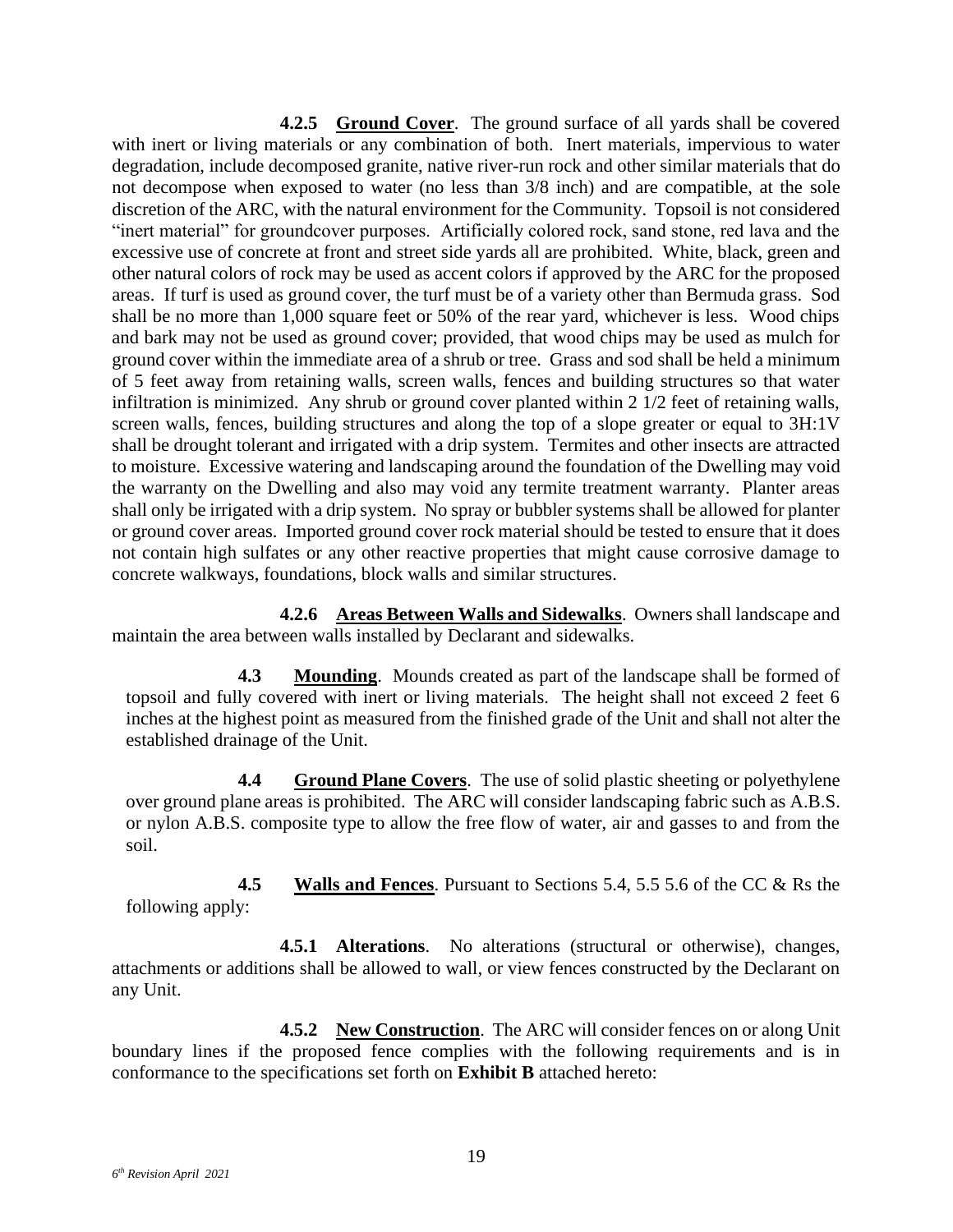(i) Decorative wrought iron fencing. may be installed on top of retaining walls constructed by the Declarant separating the side or rear yards of Units with the prior written approval of the ARC and so long as the fence is constructed in substantial conformance to the specifications set forth on **Exhibit B** attached hereto.

(ii) Location. View fences shall NOT be allowed in the side yard within 10 feet of the front face of the Dwelling. On the garage side the fence must be installed behind the utility meters or 10 feet whichever is greater. Houses with the Entry on the side the fence must be installed 10 feet from the front face of the entry. Except as constructed by Declarant, no view fence shall be constructed upon the property line without obtaining approval from the shared Owner(s) of the Unit(s) sharing the common property line. If such approval is not obtained, the view fence (including footings) may be constructed inside the property line. Each application for a view fence constructed on or along a common property line must be accompanied by either the Joint Application for Fence or the Application for Fence-Single Owner, as applicable, attached to the Request for Architectural Approval. All fences on corner Units must not encroach within sight visibility easements. View fencing in the front yard of the Unit shall be considered by the ARC only in the side entryway area on a case by case basis. Front yard view fence will not be considered within 10 feet of the front face of the dwelling.

(iii) Height. The height of view fences will be considered by the ARC depending upon the location of the view fence in relation to surrounding structures, topography and finish grade elevation, view fences shall be 3 or 5 feet in height per **Exhibit B**. View fences between Units or between Units and Common Elements shall be measured from the finished grade level of the Unit or Common Element having the lowest elevation. 5' view fence and walls will not be considered for side entry homes.

(iv) Materials. View fences shall be decorative wrought iron with the same design and material thicknesses and painted the same color as all other decorative wrought iron fences constructed in the Community by Declarant, provided that unique design elements may be considered by the ARC on a case-by-case basis.

(a) Privacy Screening Perforated metal screening must be attached to the entire height and length of a view fence for the purpose of privacy so long as the fence is constructed with the same design and painted the same color as all other decorative wrought iron fences constructed in the Community by Declarant. **Solid metal screening and any non-metal screening (e.g. plastic, wood, fabric, etc.) are prohibited**. Screening may be applied only to the inside of fences and gates. If needed for pets screening may go to ground level.

(b) Retaining Walls (Definition 8.36) are to be constructed of 6x8x16 slump block, color Baja tan with color match grout and required to have damp-proof system and any additional requirements from the structural engineer on the fill side. all weep holes shall be installed above finish grade and maintained to allow water flow to remain constant. Section 5.6 of the CC&R's also sets forth certain requirements for maintaining retaining walls. Other decorative retaining wall designs that are not along a property boundary may be considered by the ARC on a case by case basis. Decorative retaining wall designs 12" high on or along a property boundary may be considered by the ARC on a case by case basis.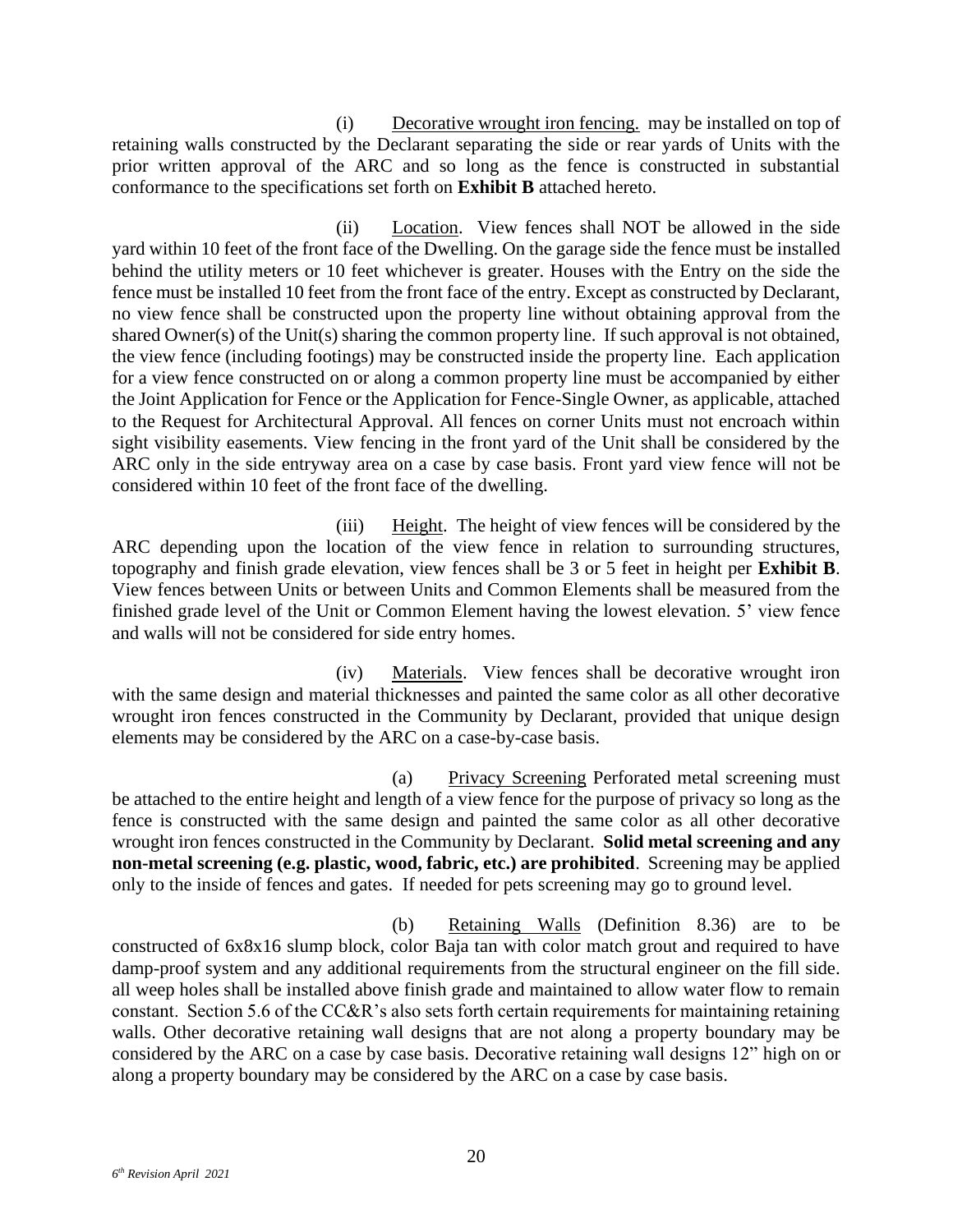(c) Wood, composite, vinyl and chain-link fencing

materials are prohibited.

(v) Front Courtyard Walls. The ARC will consider walls that do not exceed 39 inches in height measured from the bottom of the stucco metal screed adjacent to the courtyard wall. Courtyards with decorative or structural pilasters shall not exceed 6" above the courtyard wall. Courtyards with metal gates shall not exceed more than 6" above the adjoining courtyard wall or pilaster. Any courtyard wall must be set back a minimum of 16 feet from the front property line. Courtyard walls shall be masonry with a stucco finish painted to match the color of the Dwelling and may include a wrought iron gate painted a color that is complementary to the color scheme of the Community. Wrought iron fencing will not be considered for front courtyards.

(vi) Side Yard and Rear Yard Courtyard Walls. Side yard and rear yard courtyard walls, pilasters and gates shall be the same height restrictions as section (v) above. Rear yard courtyard walls shall be set back a minimum of 5 feet from the side yard and 10' feet from the rear yard property lines. Wrought iron fencing will not be considered for side yard installations. Wrought iron may be considered for rear yard installations by ARC.

(vii) Trash Can Enclosure. Enclosures may be on the side or rear yard. Trash Enclosures can be masonry with a stucco finish painted to match the color of the Dwelling or wrought iron with **solid metal screening (Definition 8.45) may be permitted with ARC approval.** All trash enclosures must be set back a minimum of 10 feet from the front face of the dwelling or behind the utility meters whichever is greater. Any trash enclosure may not exceed 5 feet in height and 5 feet wide by 7 feet in depth measured inside dimensions. Trash enclosures can deter access to the rear yard for egress for safety required by Local building codes additional gates may be required. The unit owner shall be responsible for showing in their design necessary gates to meet egress codes. The ARC is approving architectural compliance not egress codes. Enclosures are intended as a space to place trash and recycle containers provided by the City of Mesquite only. Enclosures shall not be used for storage of any other containers or items.

(viii) Pet Fence. (Definition 8.32) The ARC will consider the addition of a fence constructed of metal that conforms to Fence **Exhibit B.** The pet fence is in addition to either a 3- or 5-foot fence and will not be considered on its own. The pet fence must be mechanically attached with metal fasteners to allow for removal for maintenance and painting. Pet fence cannot exceed 18 inches in height. Free standing walls, brick, stone will not be considered as part of a barrier or pet fencing.

(ix) Walls. The ARC will not allow walls on or along a Unit Boundary Line. (Definition 8.50) Walls constructed along the bottom of view fence, such as property boundaries, will not be allowed.

**4.5.3 Attachments to View Fences**. Under no circumstances shall anything be attached to a view fence that would limit or restrict views other than specifically allowed within these Design Guidelines.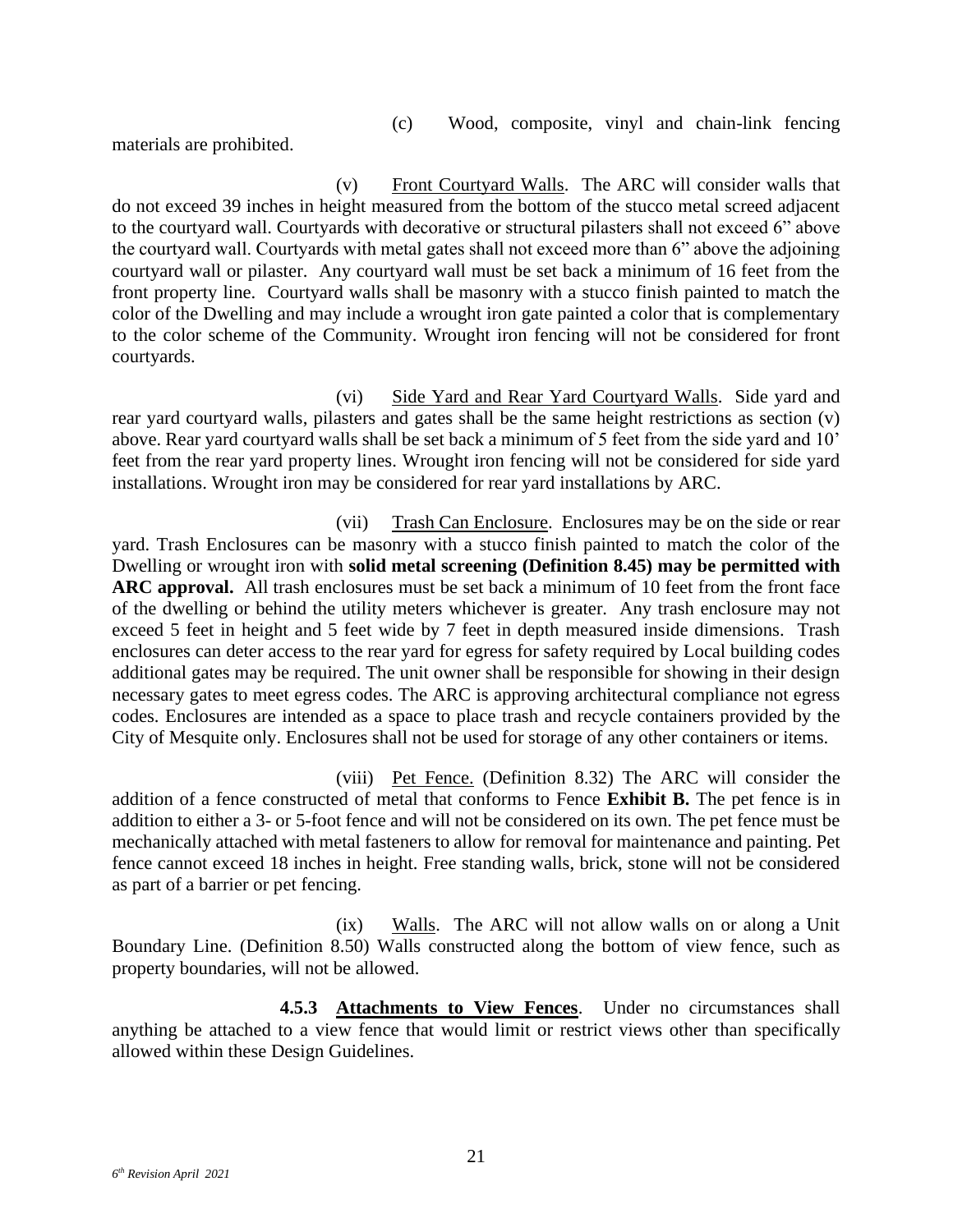**4.5.4 Drainage**. Owners are advised to read and understand Section 4.22 of the CC&R's with respect to not altering the drainage of a Unit by the construction of any Improvement, including walls and fences.

<span id="page-28-0"></span>**4.6 Gates**. All gates shall be constructed of decorative wrought iron painted the same color as all other decorative wrought iron fences constructed in the Community by Declarant. A gate shall be substantially the same height as the adjoining fence and limited in size to no more than five (5) feet in width.

#### **4.7 Maintenance of Landscaping**.

<span id="page-28-1"></span>**4.7.1 Owners Responsibilities**. Each Owner should become familiar with Section 5.2 and 5.3 of the Declaration of CC&R's. It is each Owner's responsibility to maintain his/her Unit in a neat and attractive manner 365 days a year. It is recommended that Seasonal Owners and Residents must take additional precautions and make sure that maintenance is being performed during absences from the Community.

**4.7.2 Remedies**. Failure to maintain an Owner's Unit may result in the Association taking any action available to it under the Declaration of CC&R's or under applicable law, including without limitation, the right to perform the maintenance at the cost of the Owner, and the right of the Association to levy fines as pursuant to Article 9 of the Association Rules in the Declaration of CC&R's.

#### **ARTICLE 5 ANTENNAS/SATELLITE DISHES**

<span id="page-28-3"></span><span id="page-28-2"></span>**5.1 Communication Services**. If an Owner desires to install an antenna for the purpose of receiving television or other communications services, Section 4.9 of the Declaration of CC&R's and this Section Article 5 of the design Guidelines apply.

<span id="page-28-4"></span>**5.2 Approved Devices**. An antenna one meter or less in diameter or diagonal measurement that is designed to receive signals from direct broadcast satellites (DBS) or designed to receive video programming services from multi-channel multi-point distribution (wireless cable) providers (MMDS) or an antenna that is designed to receive television broadcast signals (TVBS) may be placed, installed, or kept on a Unit without the approval of the ARC if the antenna complies with the following restrictions:

**5.2.1** The antenna must be placed on the Unit in such a manner as to not be visible from Neighboring Property unless it is impossible to do so without impairing the user's ability to receive signals from a provider of DBS, MMDS or TVBS.

**5.2.2** If the antenna cannot be placed on the Unit in such a manner as to not be Visible From Neighboring Property without impairing the user's ability to receive signals from a provider of DBS, MMDS or TVBS, then the antenna must be screened by landscaping or by some other means so that it is not Visible From Neighboring Property, unless such screening would impair the user's ability to receive signals from a provider of DBS, MMDS or TVBS, in which event the antenna must be screened by landscaping or by some other means to reduce to the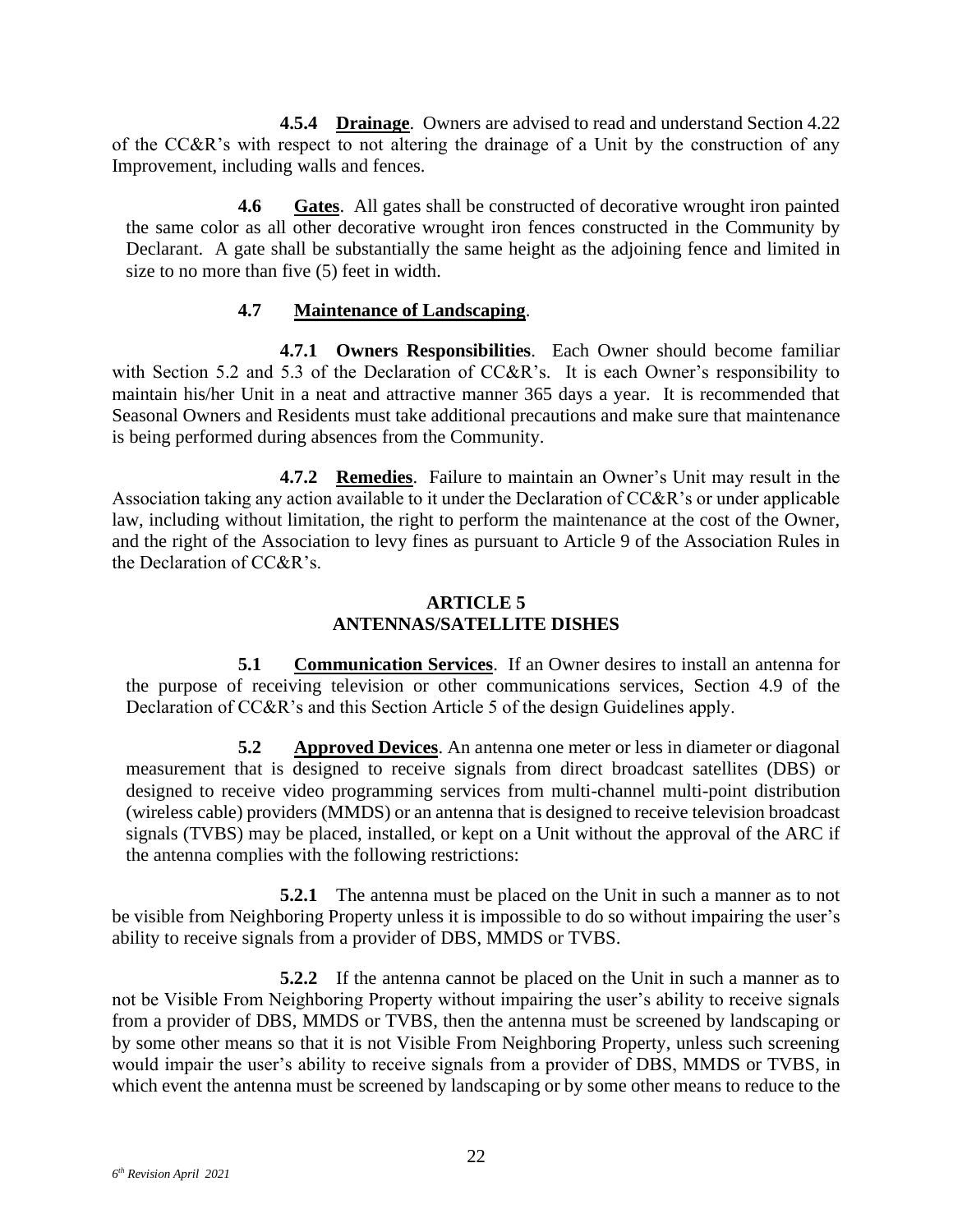greatest extent possible its Visibility From Neighboring Property without impairing the user's ability to receive signals from a provider of DBS, MMDS or TVBS.

**5.2.3** If the antenna is mounted on a Dwelling or other structure and is Visible from Neighboring Property, the antenna must be painted a color that will blend into the background against which the antenna is mounted, unless the painting of the antenna would impair the user's ability to receive signals from a provider of DBS, MMDS or TVBS.

**5.2.4** An antenna that is one meter or less in diameter or diagonal measurement and is designed to receive video program services from MMDS or an antenna designed to receive TVBS may be mounted on a mast which does not exceed 12 feet in height above the roof line. However, the mast shall be no higher than the height necessary to establish line of sight contact with the transmitter. If the mast or antenna is Visible from Neighboring Property, the mast or antenna must be painted a color that will blend into the background against which the antenna is mounted, so long as the painting of the antenna does not impair the user's ability to receive signals from the MMDS or TVBS provider.

<span id="page-29-0"></span>**5.3 Impairment of Ability to Receive Signals**. No restriction contained in this Section Article 5 of the Design Guidelines, shall be deemed to impair the user's ability to receive signals from a provider of DBS, MMDS or TVBS if compliance with the restriction would unreasonably delay or prevent installation, maintenance or use of the antenna, unreasonably increase the cost of installation, maintenance or use of the antenna or preclude reception of an acceptable quality signal.

<span id="page-29-1"></span>**5.4 Restricted Devices**. No antenna which exceeds one meter in diameter or diagonal measurement and no mast which exceeds 12 feet in height above the roof line may be placed, installed, constructed or kept on any Unit without the prior written approval of the ARC. Antennas used for amateur ("ham") radio, CB radio, FM or AM radio service, satellite radio or used as part of a hub to relay signals among antennas are not permitted.

#### **ARTICLE 6 CONSTRUCTION GUIDELINES**

<span id="page-29-3"></span><span id="page-29-2"></span>**6.1 Inspections**. The ARC may perform inspections to verify compliance with the approved plans and specifications. The unit Owner may schedule inspections to ensure compliance with submitted approved applications. The Owner's contractor may represent the Owner during inspection. The ARC also may perform additional periodic inspections to ensure that work is being performed in conformance with approved plans and the Governing Documents. All inspections are observations only and will not relieve the obligation to obtain inspection approvals from any applicable governmental authority. If any Unit on which construction or installation of an Improvement is being performed is not in compliance with the approved plans and specifications, these Design Guidelines or any other Governing Document, the Owner thereof will be issued a notice of violation and a list of items needed to remedy the violation(s). The ARC may require that construction or work on the Unit halt until all such violations have been corrected to the satisfaction of the ARC. The Unit Owner is responsible to notify the ARC upon completion. ARC inspectors shall be allowed access without notice in order to determine compliance with approved application and specifications.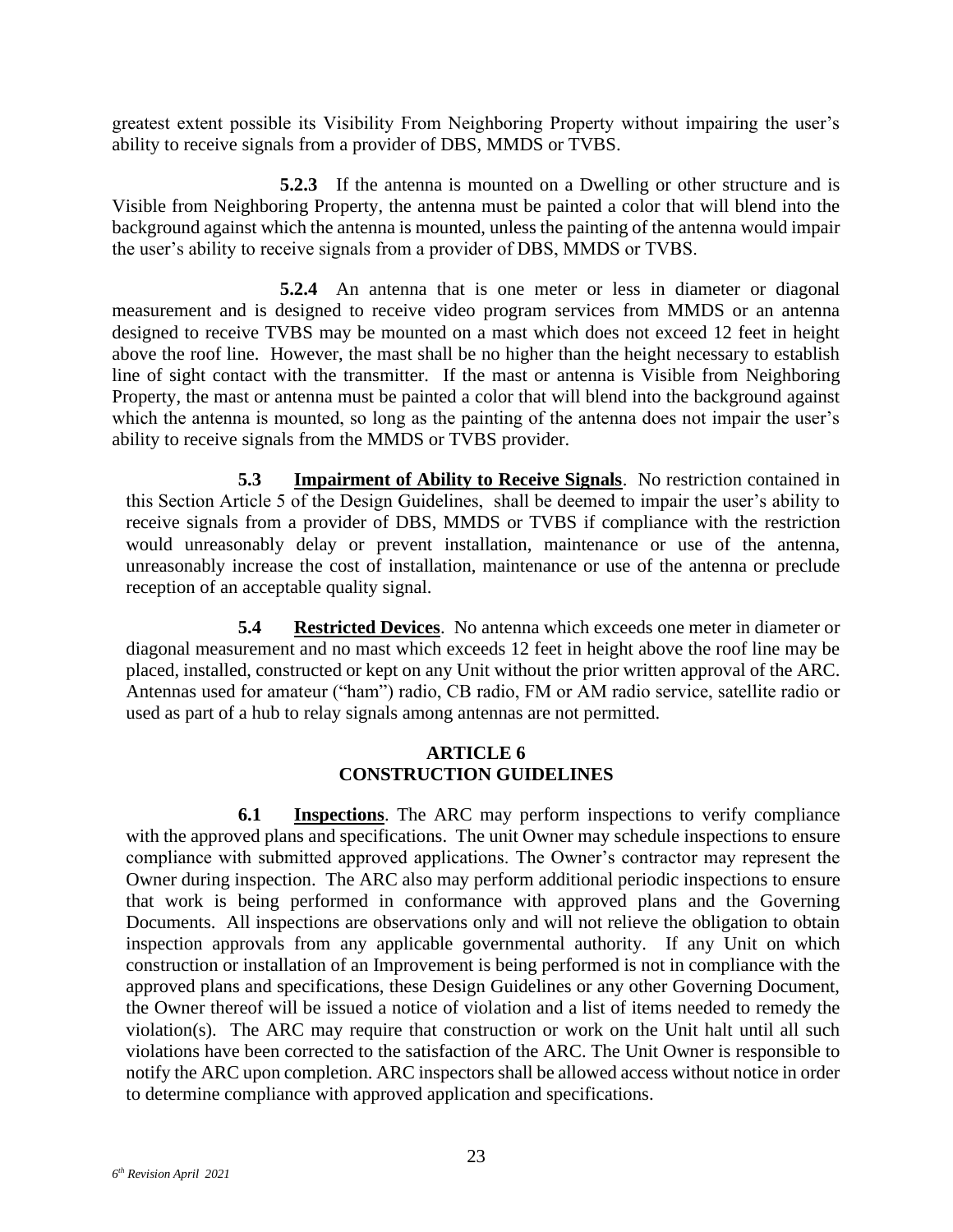<span id="page-30-0"></span>**6.2 Construction Damages**. Any damage to vegetation, Improvements to Common Elements, streets, curbs, gutters, sidewalks or other Units caused by an Owner, its contractors, subcontractors, agents or employees must be corrected immediately to the satisfaction of the ARC and the owner of the damaged property.

<span id="page-30-1"></span>**6.3 Conduct**. An Owner must ensure that all contractors control the conduct of their employees while working in the Community. Loud music, profanity and other rude behavior will not be tolerated. Contractors and their employees shall not be allowed to possess beer or any other alcoholic beverages while working on or in association property.

<span id="page-30-2"></span>**6.4 Site Cleanliness**. All contractors must maintain the sites in a clean and orderly manner at all times. The storage of materials should be in an inconspicuous location within the site where possible and stored neatly and orderly. Materials placed on a street or sidewalk upon delivery shall be sufficiently barricaded or cordoned off with reflective cones, ribbon, rope or other appropriate material, provided that such materials shall not be stored on a street or sidewalk overnight. All construction debris shall be cleared at the end of each working day. Upon completion of any landscaping, wall and fence Improvements, all material debris must be removed from the Unit and any soil or other residue remaining on the street must be cleaned. Neither Declarant, the Association, the Board of Directors, the ARC nor any officer or director of such entities shall be liable for any damages or injuries caused by or resulting from the storage of construction materials on the Common Elements, streets or sidewalks within the Community.

<span id="page-30-3"></span>**6.5 Contractors**. The Association and the ARC do not recommend contractors.

<span id="page-30-4"></span>**6.6 Construction Schedules.** Pursuant to Subsection 4.1.7 of the Declaration of CC&R's, the ARC may impose a schedule for the completion of construction of the proposed Improvement and for other matters as set forth therein. If the approval of a proposed Improvement received from the ARC contains a time schedule for any matter set forth in Subsection 4.1.7 of the Declaration, the Owner will be required to agree in writing to adhere to such time schedule prior to commencing construction. The ARC may impose a construction penalty against the Owner in accordance with Subsection 4.1.7 of the Declaration if the Owner fails to comply with any time schedule imposed by the ARC.

#### **ARTICLE 7 MISCELLANEOUS**

<span id="page-30-6"></span><span id="page-30-5"></span>**7.1 Modification**. The foregoing Design Guidelines may be modified from time to time as may be deemed necessary in the sole discretion of the Architectural Review Committee of the Sun City Mesquite Homeowners' Association.

These Rules and guidelines shall replace and supersede any prior Rules and guidelines. Previous rules and guidelines shall not provide precedence for future improvements and will be strictly adhered to.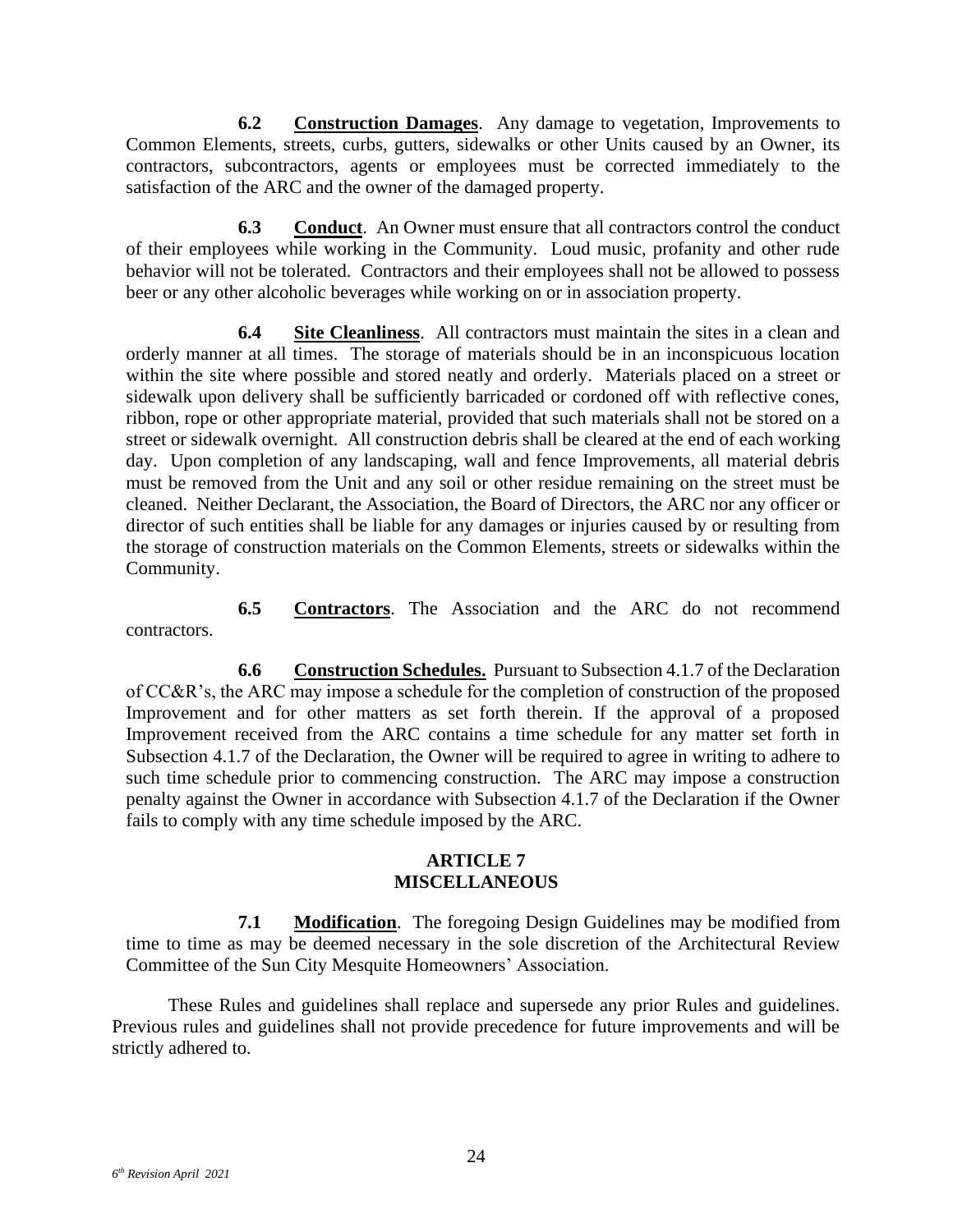<span id="page-31-0"></span>**7.2 Conflict**. In the event of any conflict between these Design Guidelines and the Declaration of CC&R's, the Declaration of CC&R's shall control.

#### **ARTICLE 8 DEFINITIONS**

<span id="page-31-2"></span><span id="page-31-1"></span>**8.1 Animal Baths** An artificial puddle or small shallow pond, created with a water filled basin, in which animals may drink, bathe and cool themselves.

<span id="page-31-3"></span>**8.2 Animal Feeders** Any of several devices used to supplement or replace natural food for pets or wildlife.

<span id="page-31-4"></span>**8.3 Animal Run/Pen** Describes small enclosures for holding or exercising pets and other animals.

<span id="page-31-5"></span>**8.4 Arbors** Generally regarded as a two-sided structure with a roof, usually enclosed by lattice panels forming a framework for climbing plants.

<span id="page-31-6"></span>**8.5 Awning** a three-sided roof like structure extending over a window or doorway to provide protection from sun and rain.

<span id="page-31-7"></span>**8.6 Backyard** The area of property from the rear face of a home to the rear property line.

<span id="page-31-8"></span>**8.7 Balconies** A platform that projects from a building or structure that is elevated and is enclosed with a railing.

<span id="page-31-9"></span>**8.8 Barbecues** Includes both a device to cook over low, indirect heat where the food is flavored by the smoking process, and a devise designed for grilling, a related process, which is generally done quickly over moderate to high direct heat that produces little smoke. The devices may use various types of fuel, including but not limited to wood, charcoal, or gas. Made of various materials.

**8.9 Bay Windows** A window or a series of windows projecting outward from

<span id="page-31-11"></span><span id="page-31-10"></span>a wall.

**8.10 Casita** a small detached structure to house additional living quarters.

<span id="page-31-12"></span>**8.11 Compost Piles/Containers** Process designed to speed up the breakdown or decomposing of organic materials. Containers limit the area to the dimensions of the container whereas a pile is not as neatly confined.

<span id="page-31-13"></span>**8.12 Courtyard** An unroofed area that is completely or mostly enclosed by solid short walls or a portion of the home.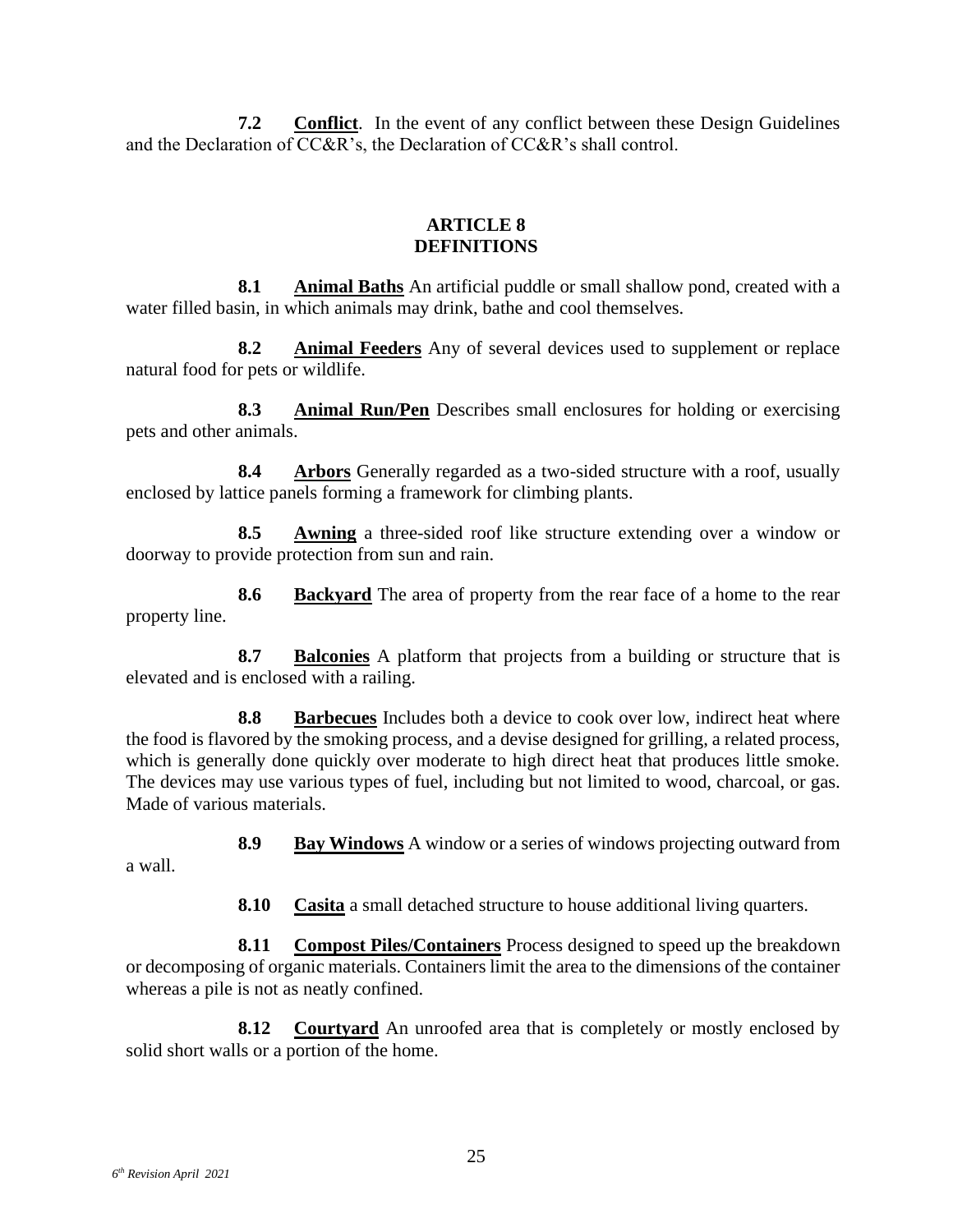<span id="page-32-0"></span>**8.13 Decks** A flat surface capable of supporting weight, similar to a floor, but typically constructed outdoors, often elevated from the ground and usually connected to a building.

<span id="page-32-1"></span>**8.14 Drainage** The system used to convey surface flow waters from a property. Drainage systems typically consist of swales, ditches, piping to convey surface waters.

<span id="page-32-2"></span>**8.15 Dwelling** Any and all portions of the home including the garage under the same roof.

**8.16 Fence** A barrier constructed of iron or masonry.

<span id="page-32-4"></span><span id="page-32-3"></span>**8.17 Finish Grade** A term used to describe the elevation or height of the ground of surface or a feature on the ground.

<span id="page-32-5"></span>**8.18 Fireplaces (outdoor).** a structure made of brick, stone or metal designed to contain a fire. The fireplace may be built into a patio or free-standing self-contained or pit design**.** Fuel source must comply with all local and state regulations for air quality.

<span id="page-32-6"></span>**8.19 Fireplaces (indoor).** a structure made of brick, stone or metal designed to contain a fire that is open to a room of a building. Indoor fireplace may include a chimney or flue to channel exhaust fumes from a fireplace to above the roof of a building. Fuel source must comply with all local and state regulations for air quality.

<span id="page-32-7"></span>**8.20 Foundation** The base of a building or structure in or on the ground that supports the structure built upon it.

<span id="page-32-8"></span>**8.21 Front Yard** The area of property from the front face of a home to the front property line.

**8.22 Gazebos A** free standing, roofed structure usually open on all sides.

<span id="page-32-10"></span><span id="page-32-9"></span>**8.23 Golf Cart Storage Unit** A small detached structure to house storage of a golf cart. Golf cart storage units must have a roll up door no greater than 6' wide and 7' height.

<span id="page-32-11"></span>**8.24 Greenhouse Windows** A window box that projects out from the exterior house wall with overhead glass and a shelf**.**

<span id="page-32-12"></span>**8.25 Hardscape** Any impervious surface material used for landscaping features such as sidewalks, patios, hot tub pads, driveways, fireplaces, etc. Hardscape materials may consist of concrete/epoxy surfaced, brick, pavers, flagstone, grout steppingstones or decorative concrete block.

<span id="page-32-13"></span>**8.26 Landscape accessory** Features that enhance the appearance, usage and property value of a residential property such as water features, accent lighting, yard and garden art.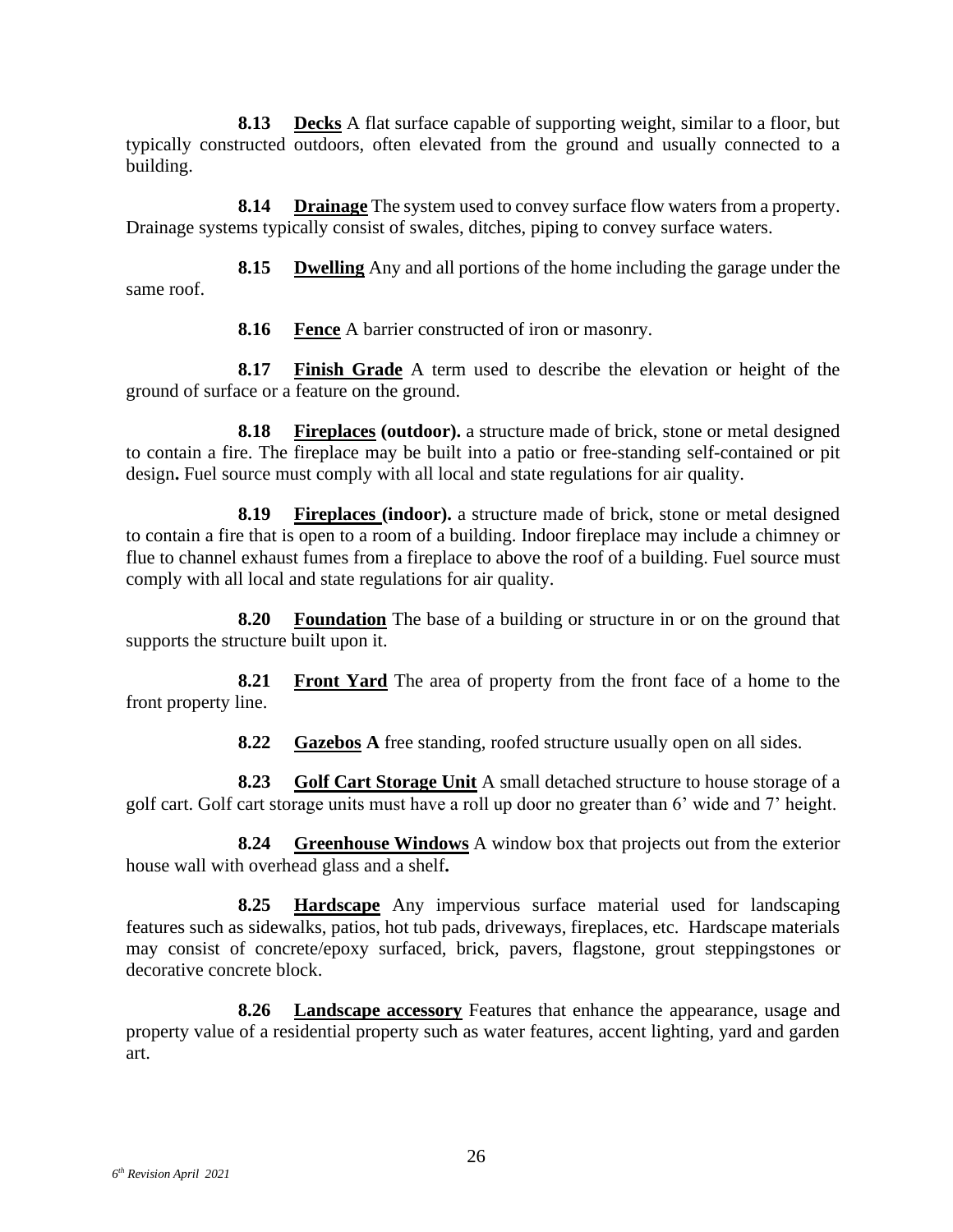<span id="page-33-0"></span>**8.27 Lattice** A structure consisting of strips of metal crossed and fastened together with square or diamond-shaped spaces left between, used typically as a screen or fence or as a support for climbing plants.

<span id="page-33-1"></span>**8.28 Mechanical Equipment** Any machines and devices integral to the regular operation of the property.

<span id="page-33-2"></span>**8.29 Outdoor Kitchen Facilities** a space or area used to prepare food and entertain that may consist of pizza ovens, brick ovens, portable barbeques, permanent barbeques, kitchen appliances, bar appliances, sinks.

<span id="page-33-3"></span>**8.30 Patio Cover** works as an extension of the home. The roof of the structure is usually solid with posts supporting the end away from the wall of the home.

**8.31 Pergola** An outdoor garden feature forming a shaded walkway, passageway, or sitting area. Pergola consists of vertical posts or pillars that support cross-beams and an open lattice roof often upon which vines are trained.

<span id="page-33-5"></span>**8.32 Pet Fence** A metal picket style fence that is placed at ground level to keep small pets contained.

<span id="page-33-4"></span>**8.33 Privacy Screening** A structure that limits visibility into a property.

<span id="page-33-7"></span><span id="page-33-6"></span>**8.34 Rain Gutters or Downspouts** A metal trough used to collect rain water installed at the eve of a home. Downspout is a pipe that connects to the rain gutter to convey the collected water away from the structure or home foundation.

**8.35 Ramada** A free standing, roofed structure usually open on all sides.

<span id="page-33-9"></span><span id="page-33-8"></span>**8.36 Retaining Wall** An engineered wall or system of walls constructed vertically of masonry or stone to retain earth.

<span id="page-33-10"></span>**8.37 Screening Plants** Plants installed in front of mechanical equipment to usually hide/conceal the unit from the street view.

<span id="page-33-11"></span>**8.38 Screen Wall** A free standing wall constructed to screen or block the ability to see beyond the wall.

<span id="page-33-12"></span>**8.39 Setback** Limits the minimum distance an improvement, Structure, Object can be installed or placed from the property line. Side yard minimum is 5 feet. Front yard setback minimum limit is 15 feet. Rear yard setback limit is 5 feet for lots not adjacent to golf or open space. Rear yard setback is 10' for lots that are adjacent to golf or open space. Some items may be placed within the setback or impose additional setbacks and will be noted accordingly.

<span id="page-33-13"></span>**8.40 Side Yard** The area of property on the side of a home from the front face to the rear face and extends to the property line.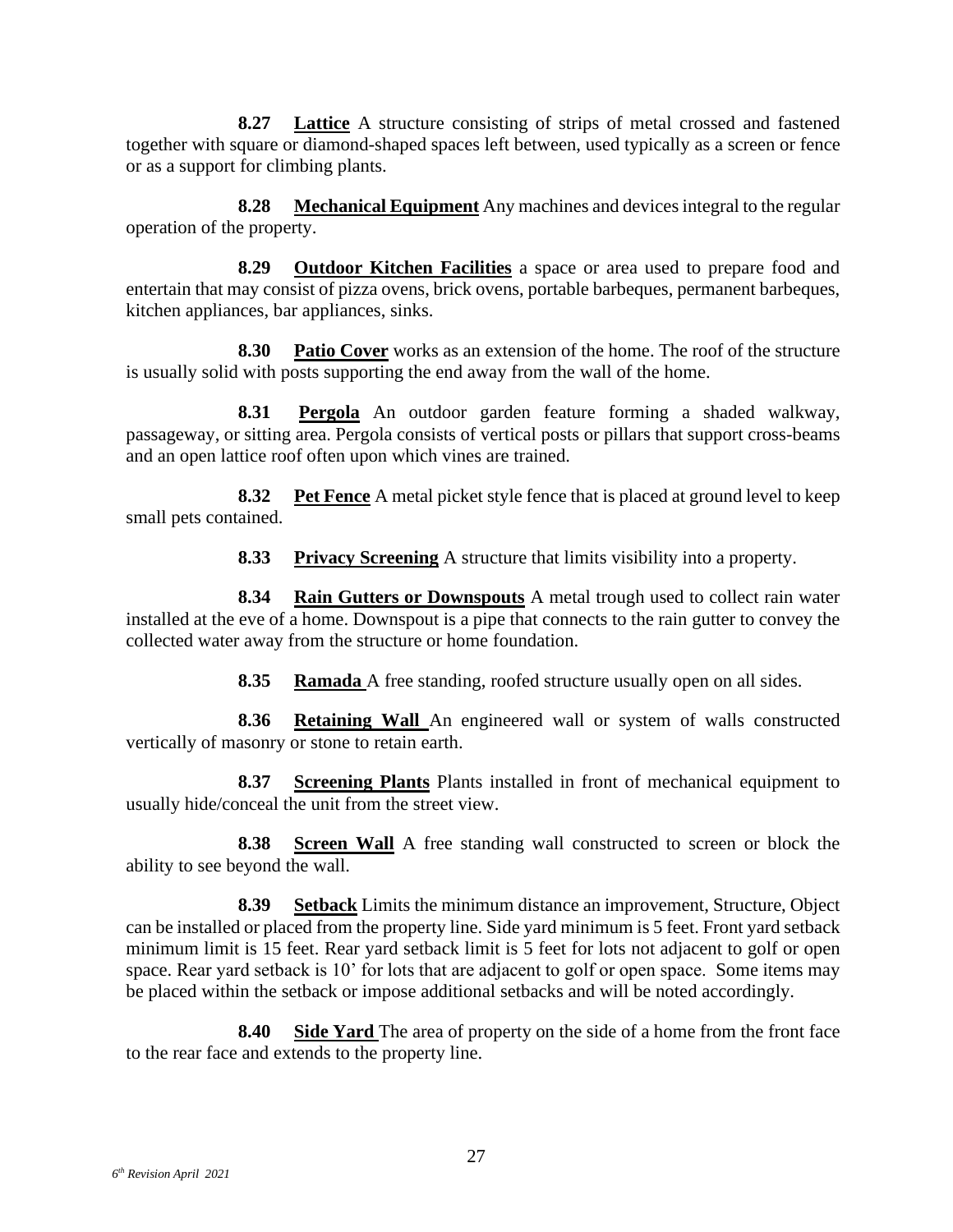<span id="page-34-0"></span>**8.41 Site Visibility Easement** An easement recorded for a property typically in the front and on a lot adjacent to the intersection of two streets. This easement allows for site visibility for vehicle traffic. This easement has restrictions for the height of any object placed within the easement. Refer to the City of Mesquite or Clark County Uniform Standards for restrictions of these areas.

**8.42 Skylight** A window installed in a roof or ceiling.

<span id="page-34-3"></span><span id="page-34-2"></span><span id="page-34-1"></span>**8.43 Solar Screen** Fabric window shades that are used to block UV rays and reduce energy costs and not block the view.

**8.44 Solar Tube** Tubular daylighting devices.

**8.45 Solid Metal Screening** 24-gauge paint lock/solid back, Royal Brown

**8.46 Stone Veneer** A protective and decorative manmade stone covering for

<span id="page-34-5"></span><span id="page-34-4"></span>walls.

<span id="page-34-6"></span>**8.47 Terrace** Make or form (sloping land) into a number of level flat areas resembling a series of steps.

<span id="page-34-7"></span>**8.48 Trellis** A framework chiefly used as a support for fruit trees or climbing plants.

<span id="page-34-8"></span>**8.49 Topography** A term used to describe the surface elevations of the earth or structures built upon the earth.

<span id="page-34-9"></span>**8.50 Walls** A free standing wall either placed on top of a retaining wall or soil or ground of any height. Typically constructed of masonry, stone, or cement materials.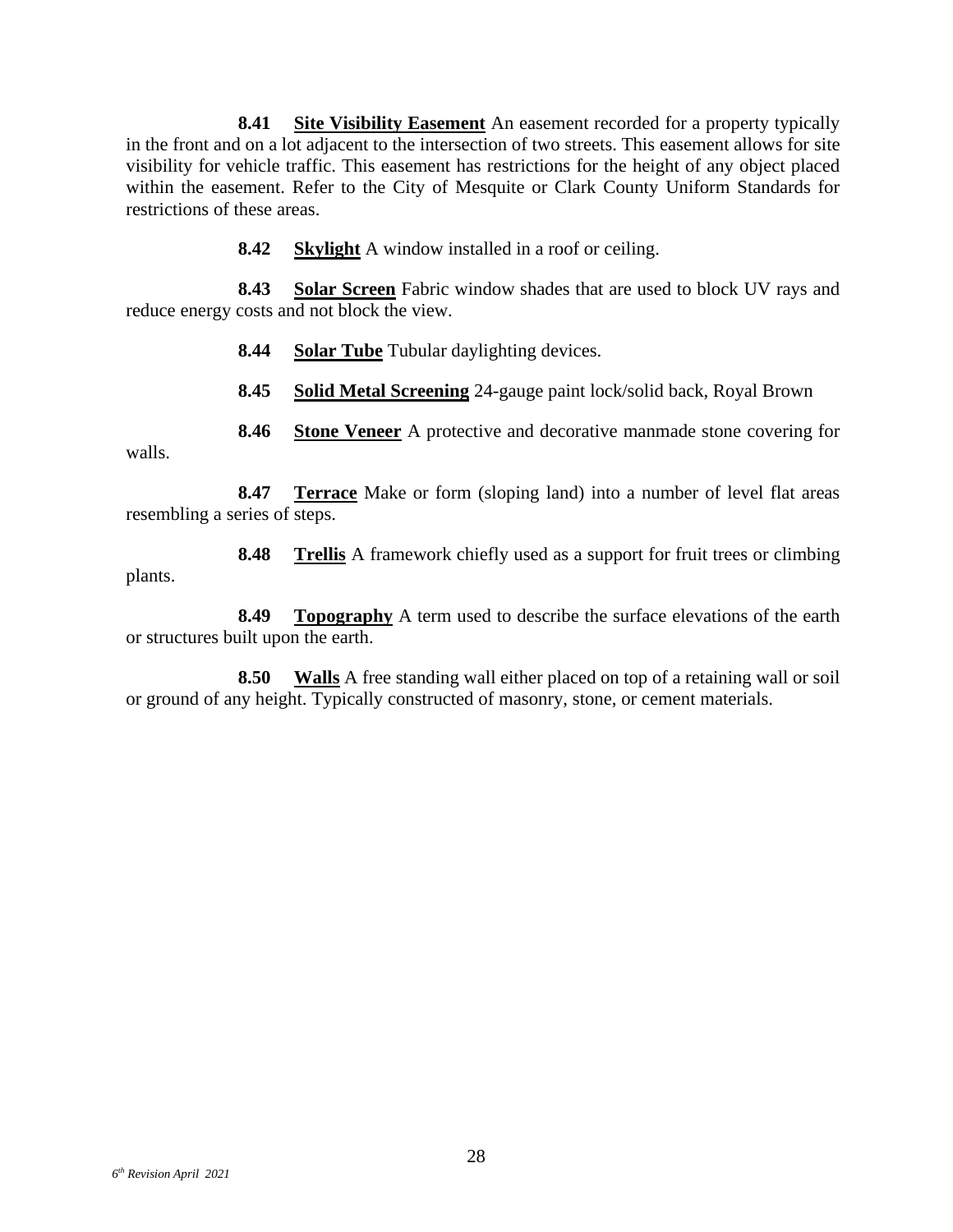#### **EXHIBIT A**

#### **RECOMMENDED PLANTS**

#### **Botanical Name Common Name**

**Trees** Acacia aneura **Mulga Acacia** Acacia farnesiana Sweet Acacia Acacia pendula Weeping Acacia Cercidium floridum Chamaerops humilis Chilopsis linearis Chitalpa tashkentensis Fraxinus oxycarpa Fraxinus velutina 'Rio Grande' Fan-Tex Ash Olea europea 'Swan Hill' or 'Wilson' Parkinsonia sp. 'Desert Musuem' Pinus elderica Afghan Pine Pinus halepensis Aleppo Pine Pinus roxberghii Pistache lintiscus Pithecellobium mexicana Mexican Ebony Prosopis glandulosa 'Torreyana' Texas Honey Mesquite Prosopis juliflora **Arizona Native Mesquite** Arizona Native Mesquite Prosopis pubescens Prosopis sp. Quercus buckleyi Texas Red Oak Rhus lancea African Sumac Schinus mole California Pepper Tree Ulmus parvifolia 'Athena' TM Athena' TM Evergreen Elm Vitex Agnus-Castus Chaste Tree

#### **Large Shrubs**

Caesalpinia gilliesii Caesalpinia pulcherrima Cordia parvifolia Elaeocarpus decipiens Larrea tridentata Creosote Leucophyllum frutescens 'Green Cloud' TM Green Cloud Sage Leucophyllum frutescens 'Rain Cloud' TM Rain Cloud Sage Leucophyllum frutescens 'White Cloud' TM White Cloud Sage Leucophyllum x Heavenly Cloud Heavenly Cloud' TM Sage

Blue Palo Verde Med Fan Palm Desert Willow Chitalpa Raywood Ash Fruitless Olive Desert Museum Palo Verde Chir Pine Mastic Tree Screwbean Mesquite Thornless Mesquite Fruit Trees

Yellow Bird of Paradise Red Bird of Paradise Little-leaf Cordia Japanese Blueberry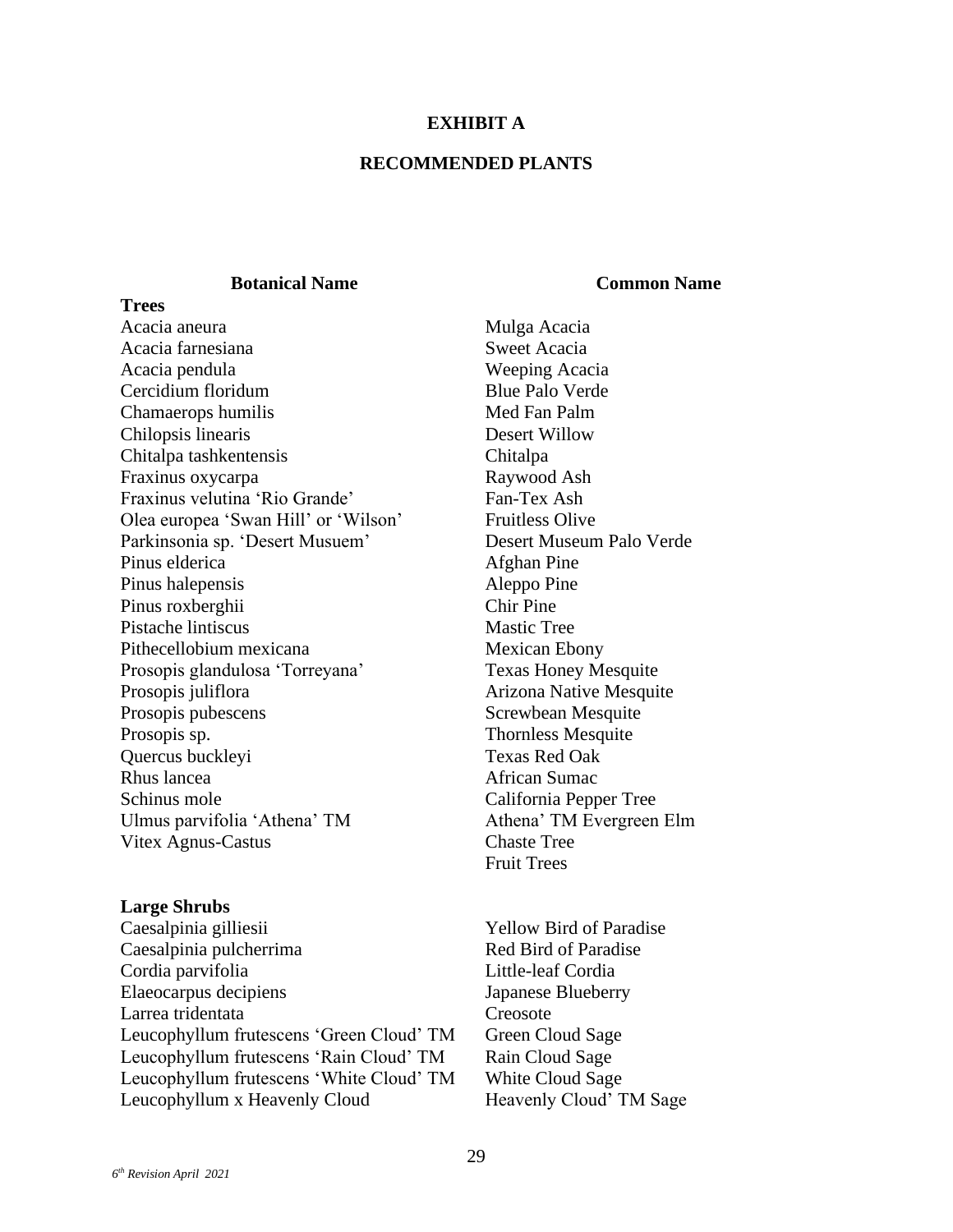#### **Botanical Name Common Name**

Leucophyllum laevigatum Leucophyllum langmaniae Leucophyllum pruinosum Sierra Bouquet' TM Photinia sp. **Fraser's Photinia** Raphiolepis sp. **Indian Hawthorne** Salvia clevlandii Chaparral Sage Simmondsia chinensis Jojoba Sophora secundiflora TX Mountain Laurel Vauqelinia californica Arizona Rosewood

#### **Medium Shrubs**

Callistemon viminalis 'Little John' Little John Bottlebrush Cassia artemisioides Feathery Cassia Cassia nemophila Green Cassia Dalea frutescens Sierra Negra Black Dalea Dalea lutea Sierra Moonrise Sierra Moonrise Dalea Dalea pulchra **Indigo** Bush Encelia farinosa Brittlebush Eremophila 'Valentine' Valentine Bush Leucophyllum frutescens 'Compacta' Compact Texas Ranger Leucophyllum revolutum Sierra Magic' TM Mix Myrtus communis compacta Dwarf Myrtle Nerium oleander 'Little Red' TM Little Red' TM Oleander Nerium oleander 'Petite Pink' TM Petite Pink' TM Oleander Nerium oleander-white Perovskia atriplicifolia Rosmarinus o. 'Tuscan Blue' Salvia clevlandii Teucrium chamaedrys Prostrate germander Viguiera deltoidea Goldeneye

#### **Small Shrubs**

Ambrosia deltoidea Triangleleaf Bursage Calliandra eriophylla Pink Fairy Duster Dalea capitata 'Sierra Gold' TM Sierra Gold Dalea Ericameria laricifolia 'Aguirre' Aguirre Ericameria laricifolia Turpentine Bush Gaura lindheimeri Lavandula sp. Leucophyllum candidum 'Silver Cloud' TM Silver Cloud TX Ranger Leucophyllum candidum 'Thunder Cloud' TM Thunder Cloud TX Ranger Leucophyllum zygophyllum 'Cimmaron' TM Olea europaea 'Little Ollie' Salvia greggii established alla proposante all'estate di Autumn Sage

Chihuahuan Sage Lynn's Legacy Sage

White Oleander Russian Sage Upright Rosemary Chaparral Sage

Gaura Lavender Cimmaron Sage Little Ollie Dwarf Olive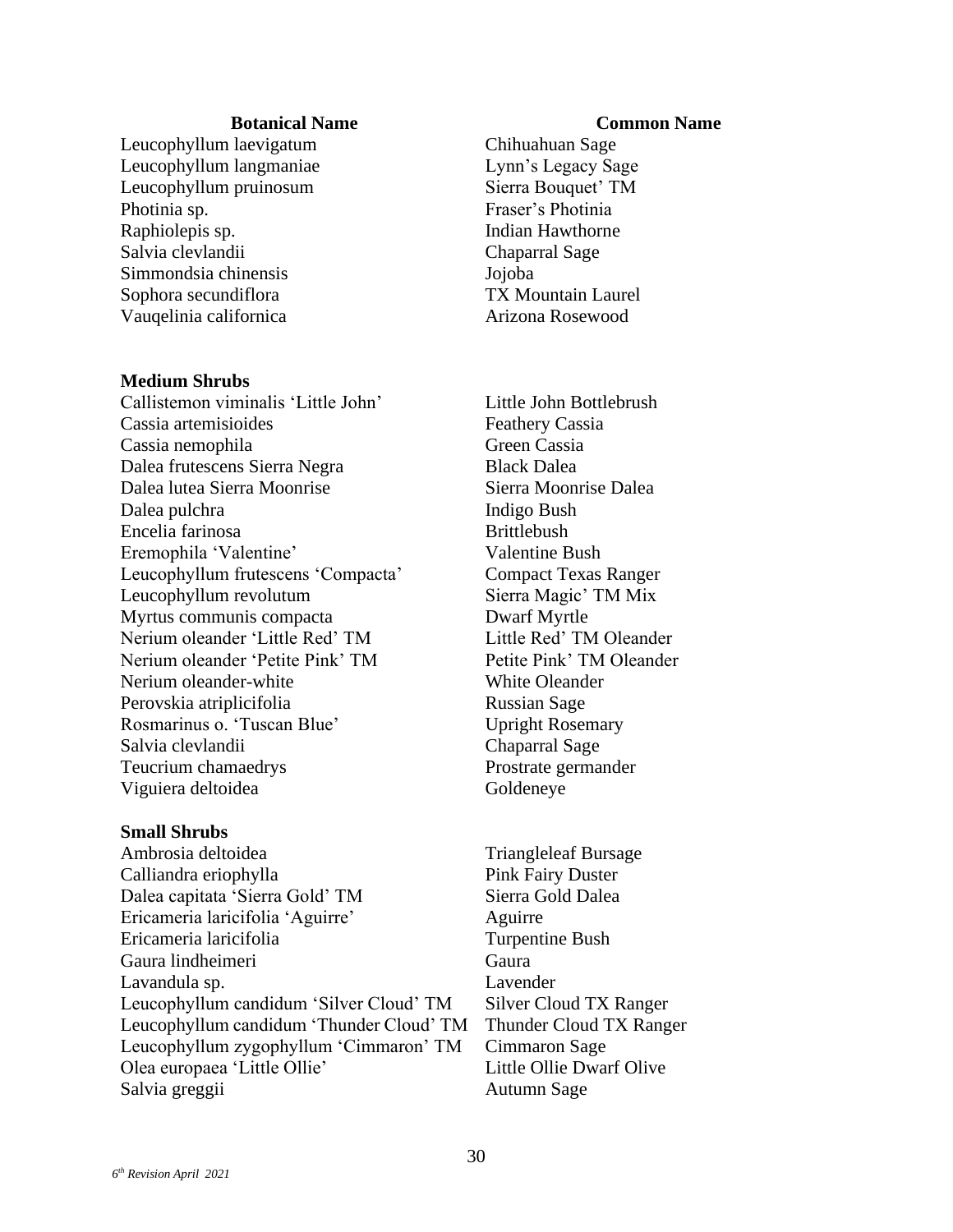Sphaeralcea ambigua Globe Mallow

#### **Groundcovers**

Acacia redolens 'Desert Carpet' Trailing Acacia Baccharis sarothroides 'Starn' Thompson Desert Broom Chysactinia mexicana Damianita Convolvulus cneorum Bush Morning Glory Drosanthemum speciosum Iceplant Dyssodia pentachaeta Golden Dyssodia Hymenoxys acaulis Angelita Daisy Lantana New Gold **New Gold Lantana** Melampodium leucanthum Blackfoot Daisy Oenothera berlandieri Mexican Evening Primrose Penstemon spp Penstemon Psilostrophe cooperi Paper Flower Rosmarinus officinalis 'Prostratus' Trailing Rosemary Teucrium chameadrys Germander Verbena gooddingii Gooddingii Verbena Verbena rigida Sandpaper Verbena

#### **Accents**

Agave americana Agave bovicornuta Agave colorata Mexcal Ceniza Agave murpheyi Agave ovatifolia Agave parryi Artichoke Agave Agave scabra Agave victoriae-reginae Agave x. Blue Glow Aristida purpurea Bouteloua gracilis Buchloe dactyloides Buffalo Grass Dasylirion quadrangulatum Toothless Desert Spoon Dasylirion wheeleri Enchinocactus grusonii Enchinocereus engelmannii Euphorbia biglandulosa Euphorbia resinifera Fouquieria splendens **Ocotillo** Hesperaloe parviflora Red Hesperaloe Yucca Hesperaloe parviflora Yellow Hesperaloe Yucca Muhlenbergia capillaris 'Regal Mist' Regal Mist Deer Grass Muhlenbergia lindheimeri 'Autumn Glow' Autumn Glow Deer Grass Nolina microcarpa Bear Grass

# **Botanical Name Common Name**

Century Plant Cow's Horn Agave Murphy's Agave Whale's Tongue Agave Rough Leaved Agave Queen Victoria Agave Blue Glow Agave Red Three Awn Blond Ambition Desert Spoon Golden Barrel Cactus Hedgehog Cactus Gopher Plant Moroccan Mound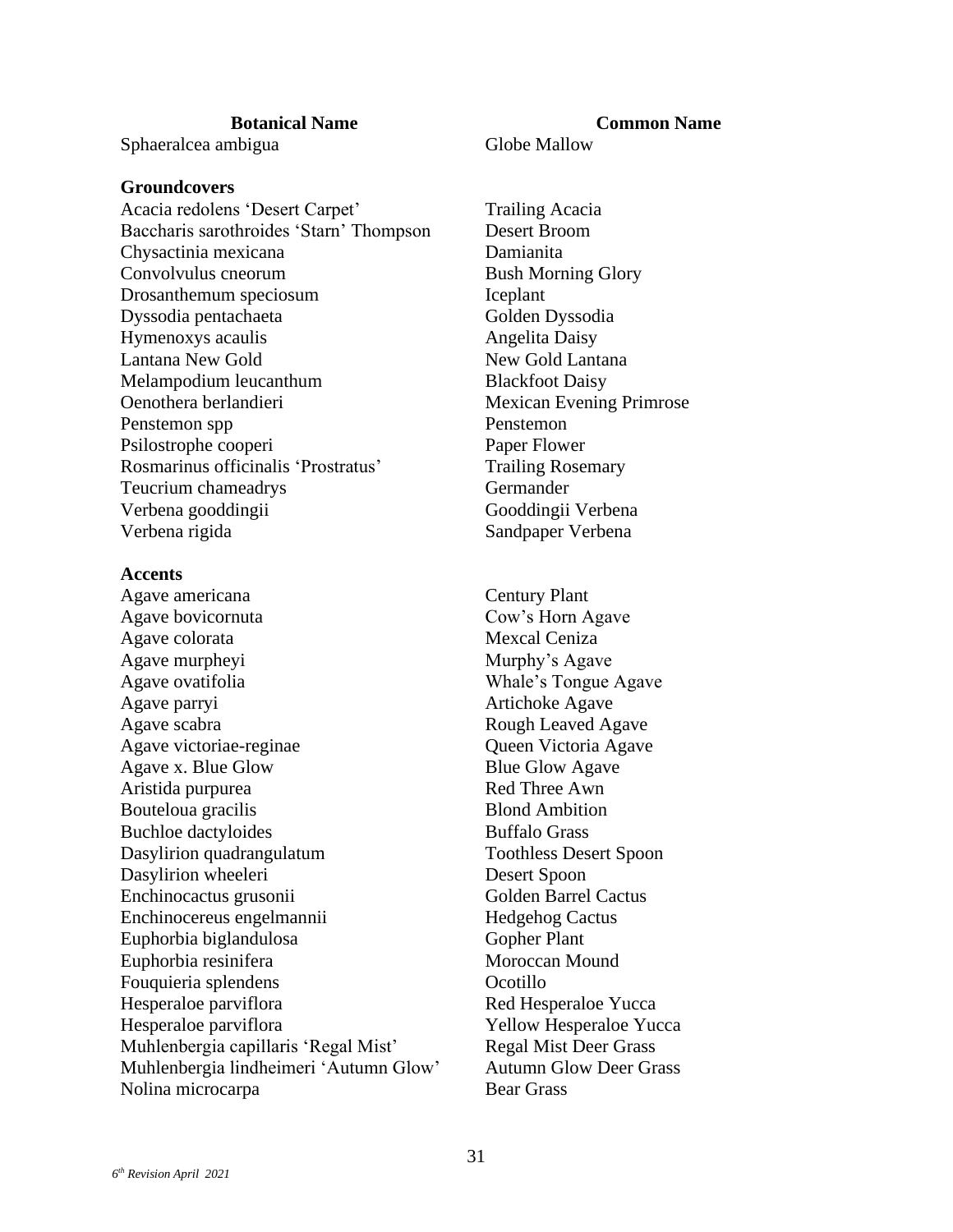#### **Botanical Name Common Name**

Opuntia santa-rita Pennisetum setaceum rubrum Stenocereus thurberi Yucca baccata Banana Yucca Yucca recurvifolia Yucca Yucca elata Yucca pallida Yucca shidigera Native Yucca Yucca rigida Blue Yucca Yucca rostrata Yucca Yucca

#### **Vines**

Hardenbergia comptoniana Lilac Vine Rosa banksiae Lady Banks Rose

Tubac Purple Fountain Grass Organ Pipe Cactus Soaptree Yucca Pale Leaf Yucca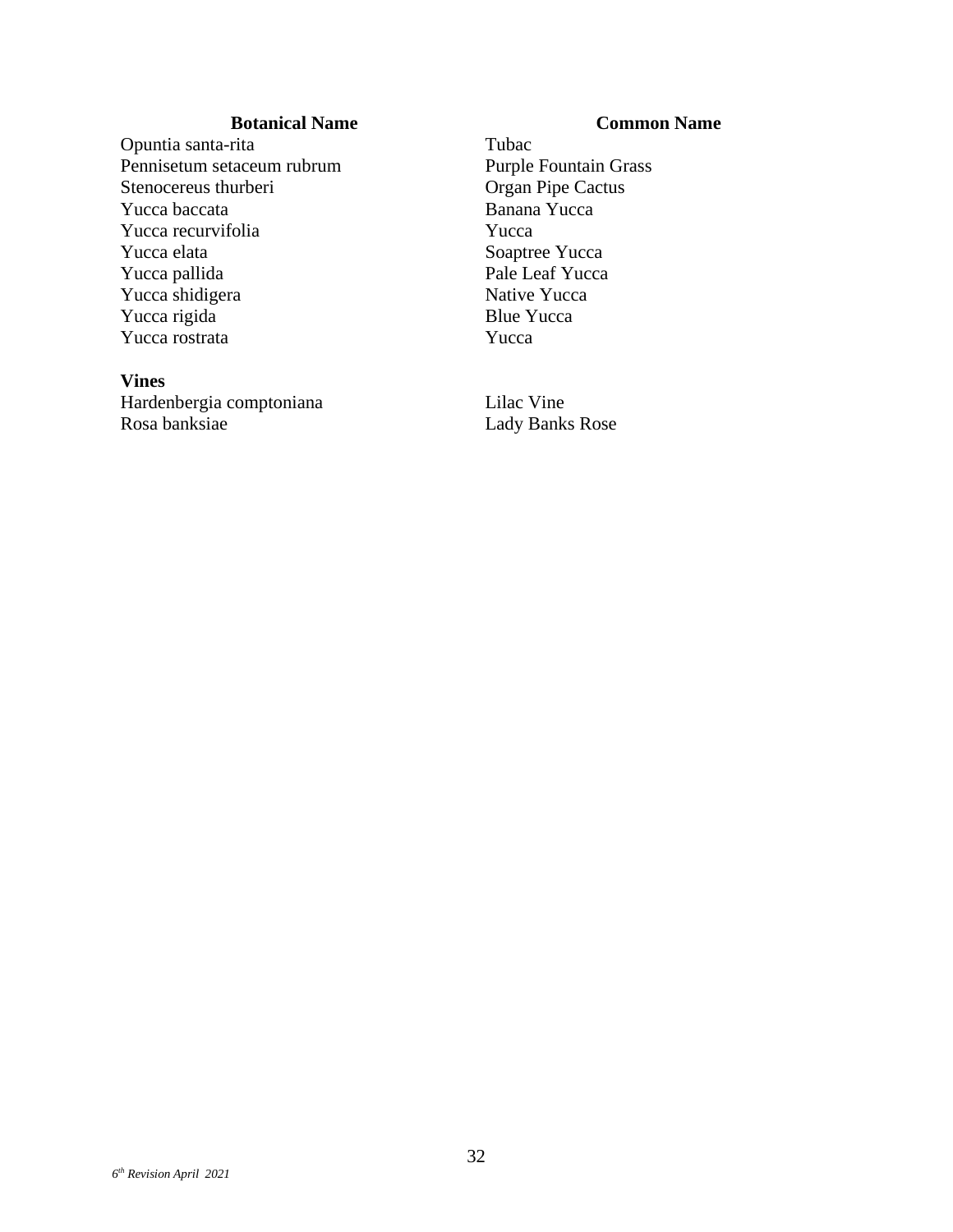#### **FENCE SPECIFICATIONS**

# Sun City Mesquite by Del Webb

## **View Fence**

#### SHEET INDEX

| <b>Cover Sheet</b>           |                  |
|------------------------------|------------------|
| <b>View Fence</b>            | LA0.1            |
| <b>View Fence Conditions</b> | LA0 <sub>2</sub> |
| <b>Pet Guard Fence</b>       | 1 AO 3           |

#### MATERIALS

| <b>Stone Veneer</b>              |                                 |  |
|----------------------------------|---------------------------------|--|
| <b>COLOR</b>                     | <b>APACHE PAINT</b>             |  |
| <b>MANUFACTURER APACHE STONE</b> |                                 |  |
| <b>Masonry Unit</b>              |                                 |  |
| <b>PRODUCT</b>                   | 6" SLUMP BLOCK (BAJA)           |  |
|                                  | MANUFACTURER CEMEX OR SUNROC    |  |
| COLOR                            | <b>PAINT DUN EDWARDS DEA157</b> |  |
| <b>NOTE</b>                      | MORTAR COLOR TO MATCH           |  |
| Steel                            |                                 |  |
| <b>COLOR</b>                     | POWDURA POWDER COAT             |  |
|                                  | ROYAL BROWN PNS4-C0001          |  |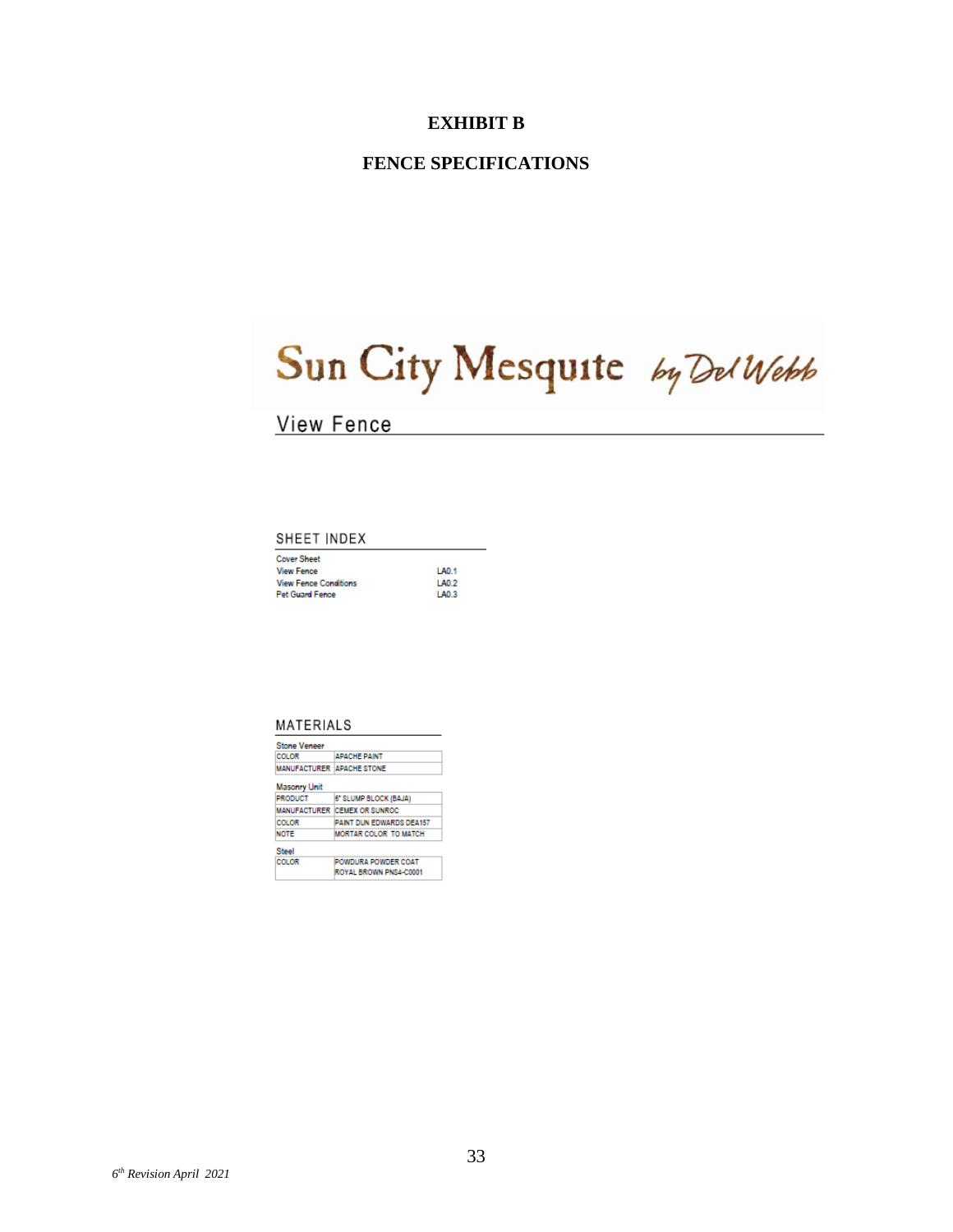#### **FENCE SPECIFICATIONS**



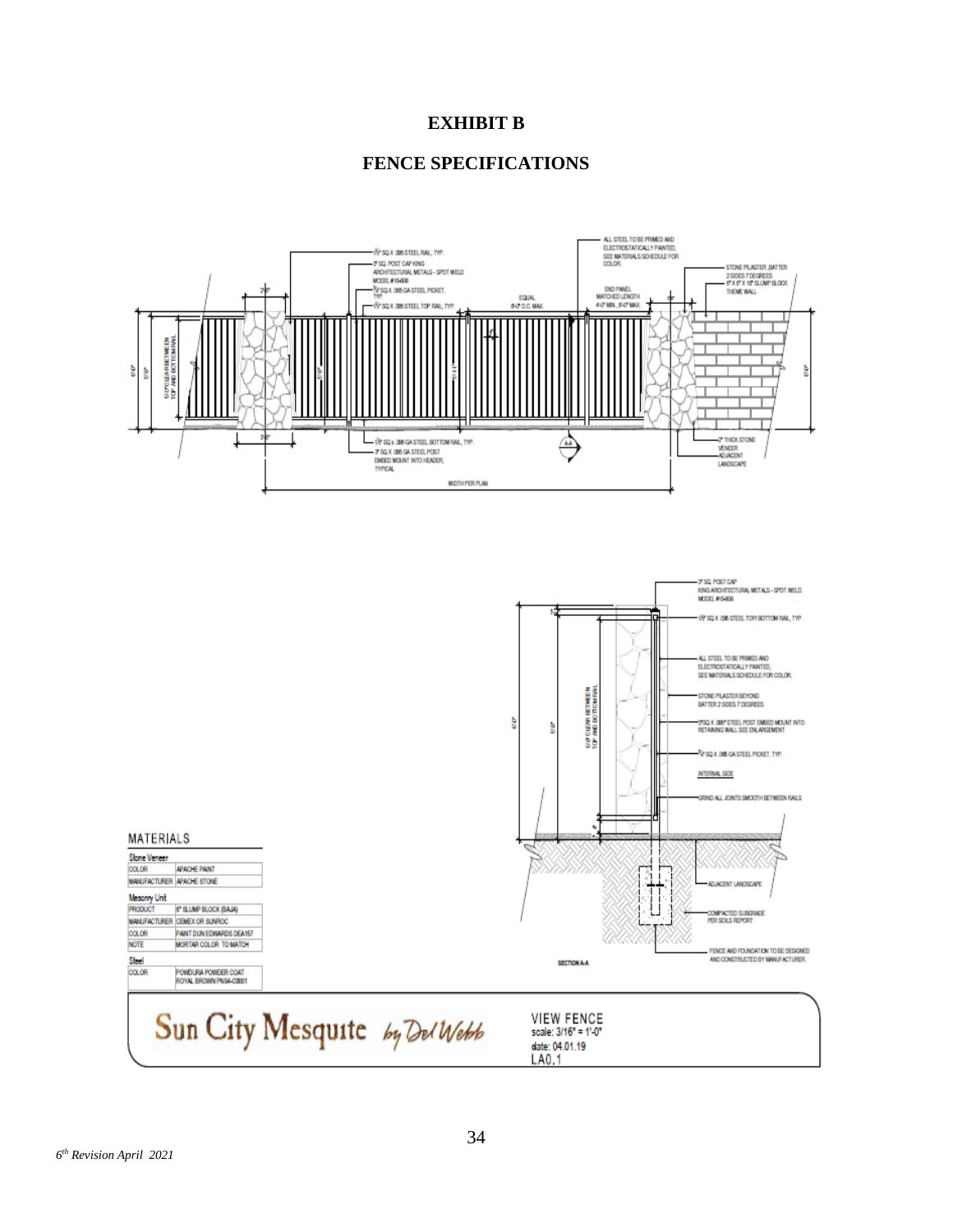#### **FENCE SPECIFICATIONS**

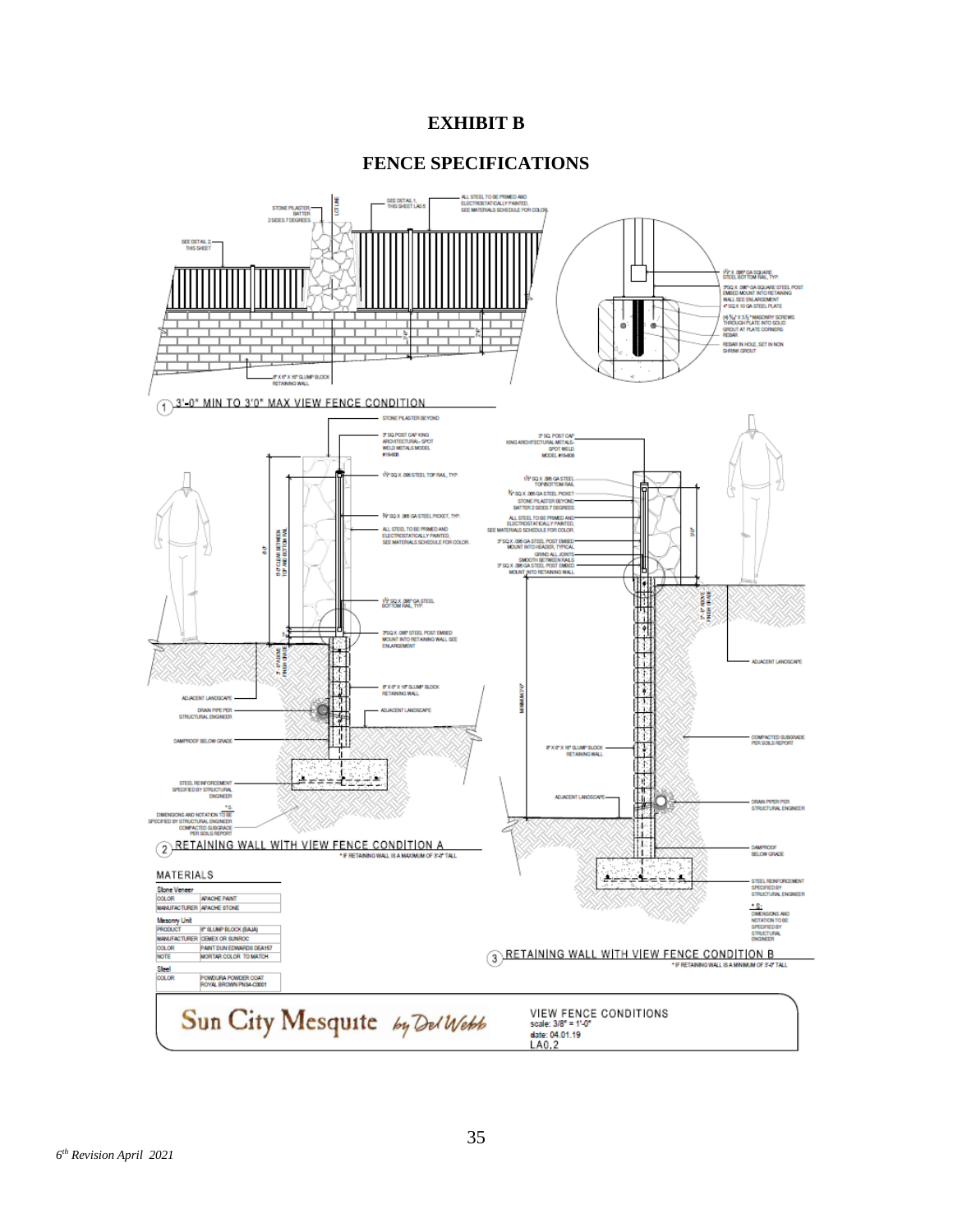



#### MATERIALS

| Stone Veneer |                                               |  |
|--------------|-----------------------------------------------|--|
| COLOR        | <b>APACHE PAINT</b>                           |  |
|              | <b>MANUFACTURER APACHE STONE</b>              |  |
| Masonry Unit |                                               |  |
| PRODUCT      | 6" SLUMP BLOCK (BAJA)                         |  |
|              | MANUFACTURER ICEMEX OR SUNROC                 |  |
| COLOR        | PAINT DUN EDWARDS DEA157                      |  |
| <b>NOTE</b>  | MORTAR COLOR TO MATCH                         |  |
| Sted         |                                               |  |
| COLOR        | POWDURA POWDER COAT<br>ROYAL BROWN PNS4-C0001 |  |

# Sun City Mesquite by Del Webb

PET GUARD FENCE<br>scale: 3/8" = 1'-0" date: 04.01.19<br>LA0.3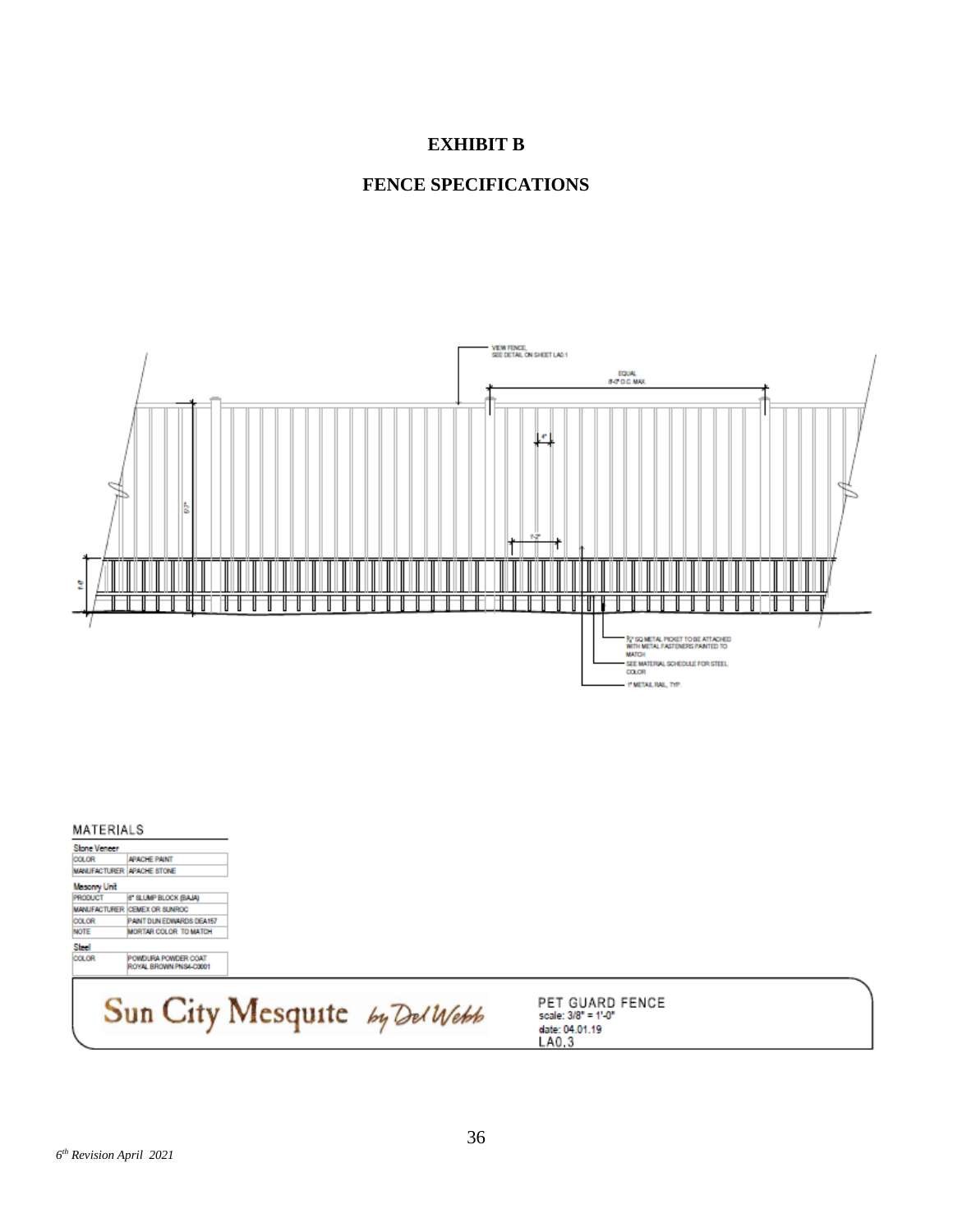**Sun City Mesquite Homeowners' Association** Application for Architectural Approval

| <b>Number</b> |  |
|---------------|--|
| Date:         |  |
| Fee:          |  |
| By:           |  |

| ORIGINAL HOMEOWNER: YES_____ NO _____ DATE OF PURCHASE: MONTH: __________________YEAR: ____________<br>\$25 APPLICATION FEE WILL APPLY TO ALL HOMEOWNERS EXCLUDING THE FIRST YEAR OF ORIGINAL PURCHASE                                                                                                                                                                                                                                                                                                                                                                                                                                                                                                                                                                                                                                                                                                                                                                                                                                                                                                                                                                                                                                                                                                                                                                                                                                                                                                                                                                     |                                                                                                                                                                                      |  |  |           |
|----------------------------------------------------------------------------------------------------------------------------------------------------------------------------------------------------------------------------------------------------------------------------------------------------------------------------------------------------------------------------------------------------------------------------------------------------------------------------------------------------------------------------------------------------------------------------------------------------------------------------------------------------------------------------------------------------------------------------------------------------------------------------------------------------------------------------------------------------------------------------------------------------------------------------------------------------------------------------------------------------------------------------------------------------------------------------------------------------------------------------------------------------------------------------------------------------------------------------------------------------------------------------------------------------------------------------------------------------------------------------------------------------------------------------------------------------------------------------------------------------------------------------------------------------------------------------|--------------------------------------------------------------------------------------------------------------------------------------------------------------------------------------|--|--|-----------|
| PROJECTS BEING SUBMITTED: (Please provide additional general information and check all that apply):<br>Is this a golf course/open space lot? _____ yes ______ no                                                                                                                                                                                                                                                                                                                                                                                                                                                                                                                                                                                                                                                                                                                                                                                                                                                                                                                                                                                                                                                                                                                                                                                                                                                                                                                                                                                                           |                                                                                                                                                                                      |  |  |           |
| Landscaping ______ Fence/Wall/Gate ______ Pool/Spa/Equipment ______ Other ________________________________                                                                                                                                                                                                                                                                                                                                                                                                                                                                                                                                                                                                                                                                                                                                                                                                                                                                                                                                                                                                                                                                                                                                                                                                                                                                                                                                                                                                                                                                 |                                                                                                                                                                                      |  |  |           |
|                                                                                                                                                                                                                                                                                                                                                                                                                                                                                                                                                                                                                                                                                                                                                                                                                                                                                                                                                                                                                                                                                                                                                                                                                                                                                                                                                                                                                                                                                                                                                                            |                                                                                                                                                                                      |  |  |           |
| Location: Front Back Side Other Communication Sq. Ft. of Yard:                                                                                                                                                                                                                                                                                                                                                                                                                                                                                                                                                                                                                                                                                                                                                                                                                                                                                                                                                                                                                                                                                                                                                                                                                                                                                                                                                                                                                                                                                                             |                                                                                                                                                                                      |  |  |           |
| PLEASE FILL IN DETAILS AND SHOW ON PLANS:<br>Plans should be in a standard 8.5" x 11 "" format<br>1.                                                                                                                                                                                                                                                                                                                                                                                                                                                                                                                                                                                                                                                                                                                                                                                                                                                                                                                                                                                                                                                                                                                                                                                                                                                                                                                                                                                                                                                                       |                                                                                                                                                                                      |  |  |           |
| 2.<br>Landscape additions require:                                                                                                                                                                                                                                                                                                                                                                                                                                                                                                                                                                                                                                                                                                                                                                                                                                                                                                                                                                                                                                                                                                                                                                                                                                                                                                                                                                                                                                                                                                                                         | Names of plants (attach separate page if necessary)<br>Locations of plant material clearly shown on drawings (Include Setbacks)<br>Color and sample of rock material (if applicable) |  |  |           |
| 3.                                                                                                                                                                                                                                                                                                                                                                                                                                                                                                                                                                                                                                                                                                                                                                                                                                                                                                                                                                                                                                                                                                                                                                                                                                                                                                                                                                                                                                                                                                                                                                         |                                                                                                                                                                                      |  |  |           |
| 4.                                                                                                                                                                                                                                                                                                                                                                                                                                                                                                                                                                                                                                                                                                                                                                                                                                                                                                                                                                                                                                                                                                                                                                                                                                                                                                                                                                                                                                                                                                                                                                         |                                                                                                                                                                                      |  |  |           |
| with their deed.<br>Plans that are approved are not to be considered authorization to change the drainage plan as installed by the developer. The review is<br>intended to consider aesthetic applicable aspects of drainage. Owner may also need to acquire approval from the County and or City of<br>Mesquite or utility for permission to encroach within County/City/utility easement.<br>Any and all debris associated with this improvement must be kept off the streets in front of the home.<br>Common area property may not be used as construction access to homeowner property.<br>This approval does not relieve the owner from any requirements of the declaration or design guidelines nor does it constitute approval as to<br>compliance with applicable Nevada Law or local building codes.<br>This application requires the signature of the owner of the unit owner. The undersigned acknowledges that if any work has commenced prior to the<br>approval by the ARC that does not conform to the Declaration or Design Guidelines, the owner will be liable for all costs necessary to bring the work<br>into conformance with the Declaration and Design Guidelines and or penalties or violations. Owner understands that the ARC may enter the property<br>for the purpose of inspecting all work identified on the application as being satisfactorily completed. NOTE: The Unit Owner is responsible for all<br>and understand that I must comply with the most current version of the Design Guidelines for Sun City Mesquite.<br>Submitted by: |                                                                                                                                                                                      |  |  | have read |
|                                                                                                                                                                                                                                                                                                                                                                                                                                                                                                                                                                                                                                                                                                                                                                                                                                                                                                                                                                                                                                                                                                                                                                                                                                                                                                                                                                                                                                                                                                                                                                            | Homeowner                                                                                                                                                                            |  |  |           |
| ACTION TAKEN BY ARCHITECTURAL REVIEW COMMITTEE:<br>APPROVED (The request is approved as submitted)<br>CONDITIONALLY APPROVED (The request is approved subject to the conditions noted below if applicable)                                                                                                                                                                                                                                                                                                                                                                                                                                                                                                                                                                                                                                                                                                                                                                                                                                                                                                                                                                                                                                                                                                                                                                                                                                                                                                                                                                 |                                                                                                                                                                                      |  |  |           |
| DISAPPROVED (The request is not approved for the reason noted below and must be resubmitted)                                                                                                                                                                                                                                                                                                                                                                                                                                                                                                                                                                                                                                                                                                                                                                                                                                                                                                                                                                                                                                                                                                                                                                                                                                                                                                                                                                                                                                                                               |                                                                                                                                                                                      |  |  |           |

ARC SIGNATURE: \_\_\_\_\_\_\_\_\_\_\_\_\_\_\_\_\_\_\_\_\_\_\_\_\_\_\_\_\_\_\_\_\_\_\_\_\_\_\_\_\_\_\_\_\_\_\_\_\_\_\_\_\_\_\_\_\_\_\_\_\_\_\_\_\_\_\_\_\_\_\_\_\_\_\_\_\_\_ DATE: \_\_\_\_\_\_\_\_\_\_\_\_\_\_\_\_\_\_\_\_\_\_\_\_\_\_\_\_\_\_\_\_

ARC SIGNATURE: \_\_\_\_\_\_\_\_\_\_\_\_\_\_\_\_\_\_\_\_\_\_\_\_\_\_\_\_\_\_\_\_\_\_\_\_\_\_\_\_\_\_\_\_\_\_\_\_\_\_\_\_\_\_\_\_\_\_\_\_\_\_\_\_\_\_\_\_\_\_\_\_\_\_\_\_\_\_ DATE: \_\_\_\_\_\_\_\_\_\_\_\_\_\_\_\_\_\_\_\_\_\_\_\_\_\_\_\_\_\_\_\_

*5 th Revision Febuary 1, 2019*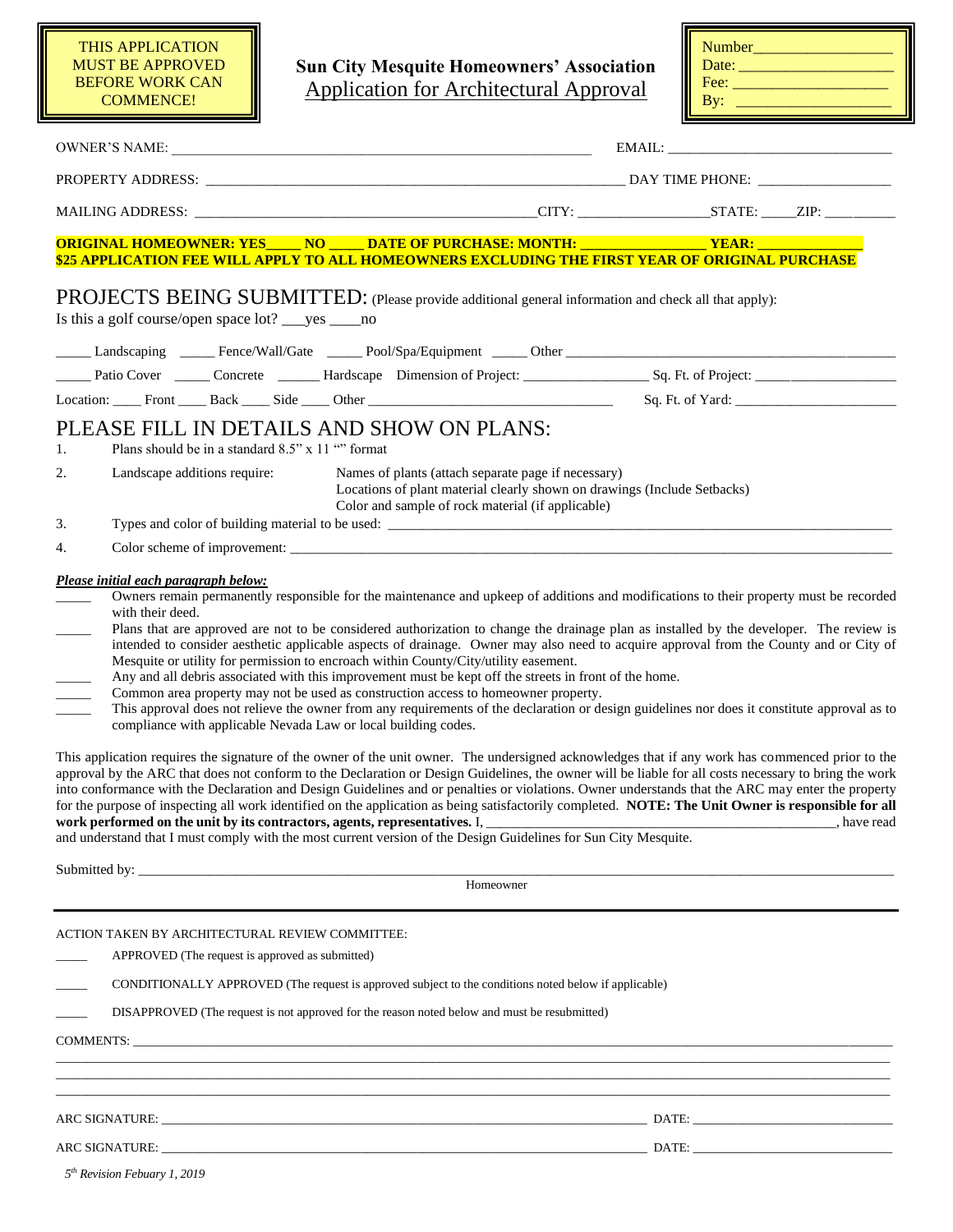#### **JOINT APPLICATION FOR FENCE**

The undersigned Owners understand and agree that the proposed fence constitutes a "Common Fence" as described in Section 5.4 of the Declaration of Covenants, Conditions and Restrictions for Sun City Mesquite ("Declaration") and that they will be responsible for maintenance and repair of a portion of the fence as set forth in the Declaration and in accordance with the Maintenance Standard (defined in the Declaration). If the fence is not being maintained in accordance with the Maintenance Standard, the Sun City Mesquite Homeowners' Association has the right to maintain the fence with the Owners bearing all costs. Owners agree to comply with all city, county and state laws and to obtain all necessary permits, if any. Owners agree not to begin construction of the proposed fence(s) until notified of the Architectural Review Committee's approval.

| (1) Signature of Owner | Date |
|------------------------|------|
| Print Name             |      |
| Lot Number             |      |
| (2) Signature of Owner | Date |
| Print Name             |      |
| Lot Number             |      |
| (3) Signature of Owner | Date |
| Print Name             |      |
| Lot Number             |      |
| (4) Signature of Owner | Date |
| Print Name             |      |
| Lot Number             |      |